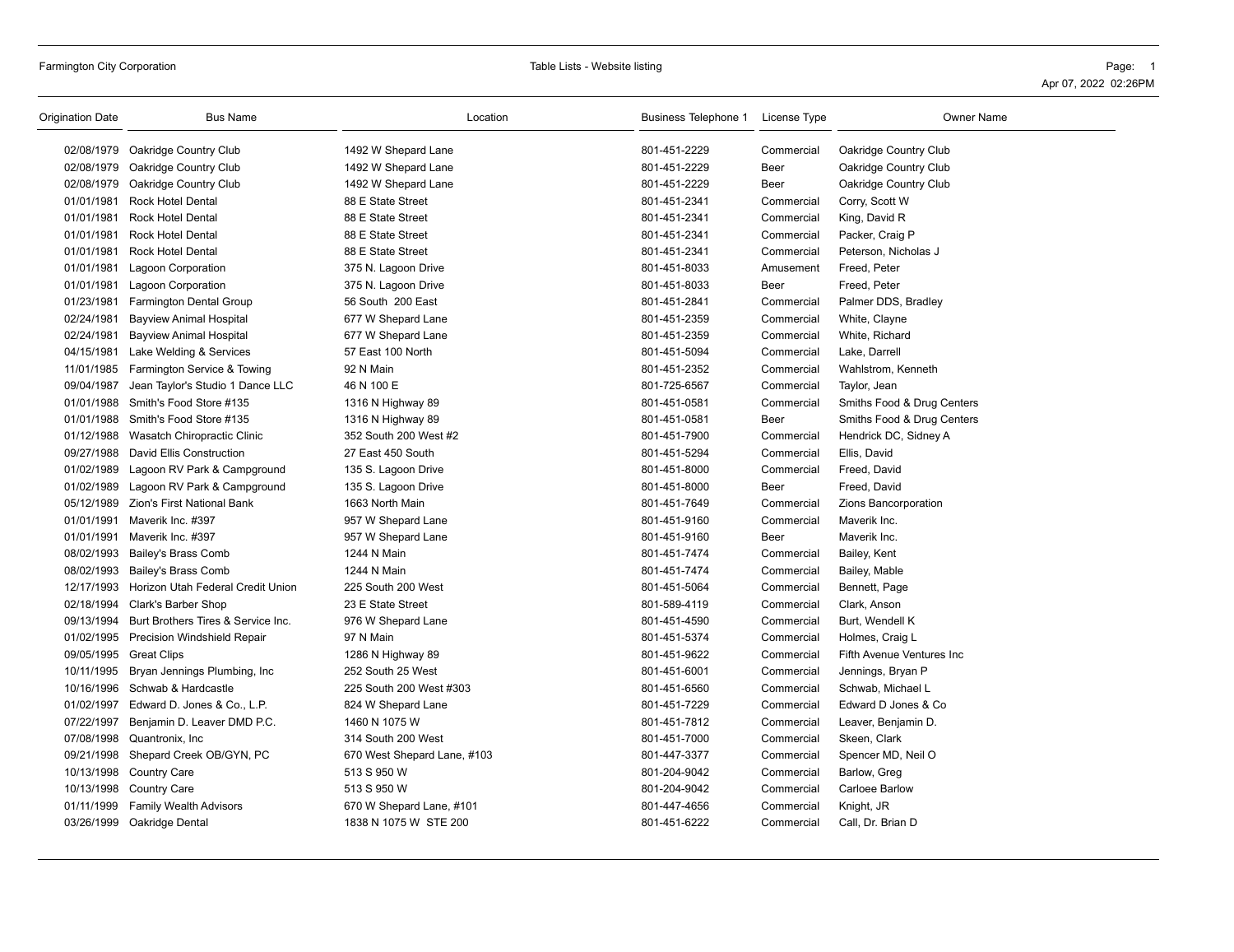| Origination Date      | <b>Bus Name</b>                              | Location                        | Business Telephone 1 License Type |                  | <b>Owner Name</b>                   |
|-----------------------|----------------------------------------------|---------------------------------|-----------------------------------|------------------|-------------------------------------|
|                       | 08/04/1999 Domain Systems, Inc.              | 117 West 200 South              | 801-447-3777                      | Commercial       | Pettit, Randy                       |
|                       | 08/03/2000 Papa John's Pizza #2610           | 1322 North Hwy 89 #3            | 801-447-7272                      | Commercial       | PJ Utah LLC                         |
| 09/14/2000 Star Nails |                                              | 130 N. Station Parkway          | 801-451-2223                      | Commercial       | Chea, Malay                         |
| 11/17/2000            | Dr. Brown Orthodontics                       | 670 W Shepard Lane, #105        | 801-447-2001                      | Commercial       | Brown, Dr. Justin                   |
|                       | 12/20/2000 Utah First Federal Credit Union   | 1155 West Park Lane             | 801-320-2600                      | Commercial       | Moody President, Darin B.           |
|                       | 01/08/2001 Advanced Health Clinic            | 630 W Shepard Lane              | 801-447-8680                      | Commercial       | Bray, Martha                        |
| 01/11/2001            | Chang's Chopstix Cuisine INC                 | 1296 N Highway 89               | 801-451-0240                      | Commercial       | Bang Zhang                          |
| 05/31/2001            | <b>American Promotional Events</b>           | 1316 N Highway 89               | 801-262-1851                      | <b>Fireworks</b> | <b>TNT Fireworks</b>                |
| 06/28/2001            | <b>Legacy Events Center</b>                  | 151 South 1100 West             | 801-451-7811                      | Commercial       | Davis County                        |
|                       | 06/28/2001 Legacy Events Center              | 151 South 1100 West             | 801-451-7811                      | <b>Beer</b>      | Davis County                        |
|                       | 02/22/2002 SREIT Rose Cove SLC, L.L.C        | 847 N Shepard Creek Parkway     | 801-451-7673                      | Commercial       | SREIT Rose Cove SLC, LLC            |
|                       | 01/14/2003 Watkins Financial Services, Inc.  | 722 W Shepard Lane #103         | 801-451-6367                      | Commercial       | Watkins, Christopher M              |
|                       | 01/14/2003 WMW Management, Inc.              | 722 W Shepard Lane, #103        | 801-451-9500                      | Commercial       | Watkins, W. Mack                    |
|                       | 03/03/2003 S&S Management and Consulting LLC | 575 North 1525 West             | 801-451-0222                      | Amusement        | Flanders, Steve                     |
|                       | 09/04/2003 Farmington Bay Storage            | 1278 South 650 West             | 801-451-6242                      | Commercial       | Pack, Devan S                       |
| 12/17/2003            | Wells Fargo Bank                             | 12 W State                      | 801-451-8767                      | Commercial       | Wells Fargo Bank                    |
|                       | 12/17/2003 AdvisorAgency.com, Inc.           | 1361 N Highway 89 #16           | 801-451-8880                      | Commercial       | Burkholz, Howard                    |
|                       | 01/01/2005 Smith's Fuel Center #135          | 1316 N Highway 89               | 801-451-0581                      | Commercial       | Smiths Food & Drug Centers          |
|                       | 02/15/2005 Oviatt & Associates, LLC          | 826 W Shepard Lane              | 801-451-4531                      | Commercial       | Oviatt, Kathy B                     |
|                       | 06/13/2005 Life Changing Services            | 1361 N 1075 W STE 10            | 877-437-6877                      | Commercial       | Harker, Maurice W                   |
|                       | 10/20/2005 Russon Mortuary & Crematory       | 1941 N Main                     | 801-447-8247                      | Commercial       | Russon, Matt                        |
|                       | 10/20/2005 Russon Mortuary & Crematory       | 1941 N Main                     | 801-447-8247                      | Commercial       | Russon, Scott                       |
| 03/17/2006            | Peregrine Accounting & Consulting LLC        | 352 South 200 West #3           | 801-928-8266                      | Commercial       | Jones, R Nickolas                   |
|                       | 04/14/2006 Christensen Chiropractic PC       | 1353 N 1075                     | 801-451-6010                      | Commercial       | Christensen, Joshua                 |
|                       | 06/08/2006 Top Stop Convenience Store        | 35 South 100 East               | 801-451-0066                      | Commercial       | Wind River Petroleum                |
| 06/08/2006            | <b>Top Stop Convenience Store</b>            | 35 South 100 East               | 801-451-0066                      | Beer             | <b>Wind River Petroleum</b>         |
| 01/05/2007            | Key Financial Group                          | 23 N Main #A                    | 801-451-2172                      | Commercial       | Smith, Terry L                      |
|                       | 01/17/2007 TRB Holdings, LLC                 | 1361 N Highway 89 #110          | 801-447-8248                      | Commercial       | Brenchley, Robert                   |
| 03/12/2007            | <b>Ensign Wealth Partners</b>                | 1353 North 1075 West #202       | 801-934-6256                      | Commercial       | Rich, Robert                        |
|                       | 04/16/2007 Healthy Vibrations Inc            | 1371 N 1075 W Bldg C Suite 4    | 801-540-1963                      | Commercial       | Williams, Sarah                     |
|                       | 05/31/2007 Park Lane Chevron                 | 697 N Lagoon Drive              | 801-451-8311                      | Commercial       | Hunsaker, Charles                   |
| 05/31/2007            | Park Lane Chevron                            | 697 N Lagoon Drive              | 801-451-8311                      | Commercial       | Hunsaker, Susan                     |
| 05/31/2007            | Park Lane Chevron                            | 697 N Lagoon Drive              | 801-451-8311                      | Beer             | Hunsaker, Charles                   |
|                       | 05/31/2007 Park Lane Chevron                 | 697 N Lagoon Drive              | 801-451-8311                      | Beer             | Hunsaker, Susan                     |
|                       | 10/26/2007 Francisco's Mexican Grill         | 7 E State Street                | 801-451-0383                      | Commercial       | Teran, Francisco                    |
| 10/26/2007            | Francisco's Mexican Grill                    | 7 E State Street                | 801-451-0383                      | Commercial       | Teran, Francisco                    |
|                       | 03/18/2008 Challenger School Foundation      | 1089 Shepard Creek Parkway      | 801-451-6565                      | Non-profit       | <b>Challenger School Foundation</b> |
|                       | 07/17/2008 The Good Spray, LLC               | 1358 N Highway 89               | 801-447-9040                      | Commercial       | King, Sydney                        |
|                       | 07/22/2008 Engineered Structures, Inc        | 3330 E. Louise Drive, Suite 300 | 208-362-3040                      | Commercial       | Hill, Thomas                        |
| 09/22/2008            | KinderCare Learning Center #301860           | 1208 N Shepard Creek Parkway    | 801-447-3310                      | Commercial       | Kindercare Learning Centers LLC     |
|                       | 01/06/2009 CenterCal Properties, LLC         | 140 N. Union Ave. #225          | 801-451-5993                      | Commercial       | Wardy, Jean Paul                    |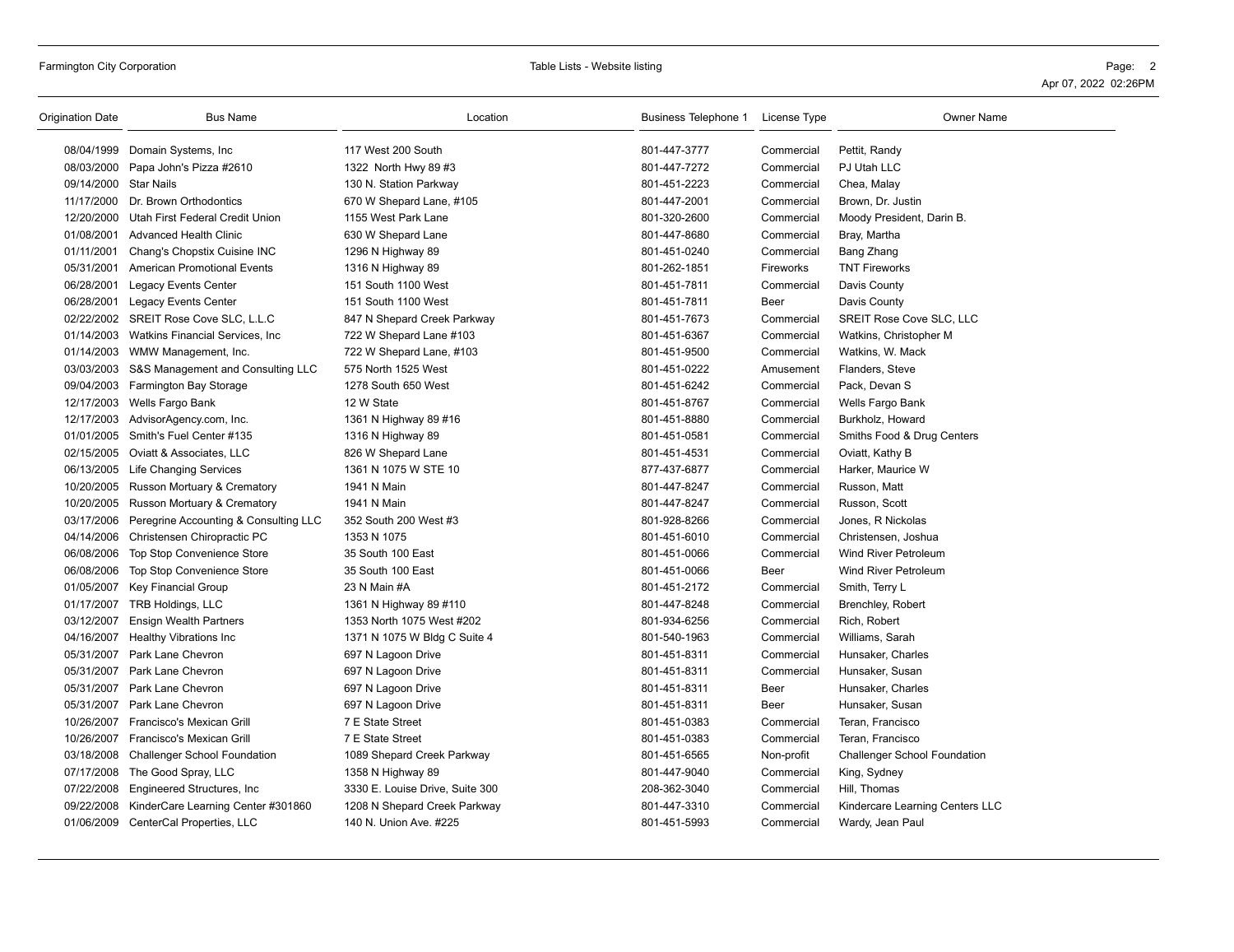| Origination Date | <b>Bus Name</b>                                   | Location                          | Business Telephone 1 License Type |            | <b>Owner Name</b>                   |
|------------------|---------------------------------------------------|-----------------------------------|-----------------------------------|------------|-------------------------------------|
|                  | 01/30/2009 US Bank- Farmington Smith's Branch     | 1316 N Highway 89                 | 801-451-8349                      | Commercial | Davis, Richard                      |
|                  | 02/11/2009 Landvisions LLC                        | 1284 North 1075 West Suite 12     | 801-447-4771                      | Commercial | Miller, Brad                        |
|                  | 03/23/2009 Pioneer Photo Gallery, LLC             | Pioneer Village, Lagoon           | 801-451-8000 x2160                | Commercial | Carver, Truman                      |
|                  | 05/18/2009 Station Park CenterCal, LLC            | 140 N Union Ave #225              | 801-451-5993                      | Commercial | <b>Station Park CenterCal LLC</b>   |
|                  | 06/22/2009 Redbox Automated Retail, LLC           | 957 Shepard Lane                  | 630-756-8112                      | Video      | <b>Redbox Automated Retai LLC</b>   |
| 06/29/2009       | Modern Health Chiropractic                        | 1050 W Shepard Lane #8            | 801-447-9194                      | Commercial | Cruz, Gregory                       |
|                  | 08/27/2009 Just Between Friends                   | 3607 S. Elmwood Street            | 801-597-4006                      | Commercial | Oakeson, Amy                        |
| 09/17/2009       | Green Source, LLC                                 | 1262 S. 650 W. #1A                | 801-560-6346                      | Commercial | Johnson, Troy                       |
|                  | 09/23/2009 Simple Treasures Boutique              | 151 South 1100 West               | 435-258-5635                      | Temp       | Thacker, Jennie                     |
|                  | 01/01/2010 Forman Insurance Agency                | 11 East State Street              | 801-451-2124                      | Commercial | Forman, Todd                        |
|                  | 01/08/2010 North Star Sales                       | 57 East 100 North                 | 801-451-5094                      | Commercial | Lake, Barbara                       |
|                  | 01/08/2010 North Star Sales                       | 57 East 100 North                 | 801-451-5094                      | Commercial | Lake, Darrell                       |
|                  | 04/01/2010 Hartmann's Art & Concessions, LLC      | 375 N. Lagoon Drive               | 636-565-0005                      | Commercial | Hartmann, Gary                      |
|                  | 08/17/2010 Javier's Authentic Mexican Food LLC #7 | 1050 Shepard Lane Suite 2         | 801-447-9028                      | Commercial | Buitron, Hector                     |
| 08/17/2010       | Javier's Authentic Mexican Food LLC #7            | 1050 Shepard Lane Suite 2         | 801-447-9028                      | Commercial | Ramir, Elizabeth                    |
| 11/03/2010       | Davis Hospital & Medical Center                   | 1050 West Shepard Lane Suite 3    | 801-825-8091                      | Commercial | Davis Hospital & Medical Ctr.       |
| 11/30/2010       | Oakridge Village Condominiums- HOA                | 1699 Sweetwater Lane              | 314-825-4252                      | <b>HOA</b> | Dereus, Trevor (President)          |
| 11/30/2010       | Oakridge Village Condominiums- HOA                | 1699 Sweetwater Lane              | 314-825-4252                      | <b>HOA</b> | Oakridge Village Condominiums       |
| 11/30/2010       | Oakridge Village Condominiums- HOA                | 1699 Sweetwater Lane              | 314-825-4252                      | <b>HOA</b> | Voordeckers, Diann (Vice President) |
| 02/10/2011       | National Center on Shaken Baby Syndro             | 1433 North 1075 West Suite 110    | 801-447-9360                      | Commercial | Steinbeigle, Ryan                   |
| 02/11/2011       | Redd Door Salon                                   | 1087 Oakridge Park Drive          | 801-447-8883                      | Home       | Redd, Sunee                         |
| 03/07/2011       | Indulgent Foods LLC                               | 228 S. 200 West                   | 801-939-9100                      | Commercial | Cowley, Greg                        |
| 03/14/2011       | <b>Harmons Station Park</b>                       | 200 N. Station Parkway            | 801-957-8460                      | Commercial | Harmon City Inc.                    |
| 03/14/2011       | <b>Harmons Station Park</b>                       | 200 N. Station Parkway            | 801-957-8460                      | Beer       | Harmon City Inc.                    |
| 03/14/2011       | America First Credit Union                        | 200 N. Station Parkway            | 801-627-0900                      | Commercial | America First Credit Union          |
| 04/20/2011       | Ross Dress for Less, Inc.                         | 240 Station Parkway               | 925-965-4896                      | Commercial | Ross Dress for Less Inc.            |
| 06/09/2011       | Redbox Automated Retail, LLC                      | 200 Station Parkway               | 630-756-8112                      | Video      | Redbox Automated Retai LLC          |
| 06/20/2011       | JP Morgan Chase Bank NA                           | 100 North Station Parkway         | 801-451-0735                      | Commercial | JP Morgan Chase Bank NA             |
| 07/01/2011       | Cinemark #1059                                    | 900 West Clark Lane               | 801-447-8561                      | Theater    | Cinemark USA Inc.                   |
| 07/13/2011       | <b>Ulta Beauty</b>                                | 320 N. Station Parkway            | 331-253-3460                      | Commercial | Ulta Salon Cosmetics & Fragrance    |
|                  | 08/03/2011 Homegoods INC                          | 260 N. Station Parkway            | 801-451-2116                      | Commercial | Homegoods Inc.                      |
| 08/03/2011       | Marshalls of MA INC                               | 340 N. Station Parkway            | 801-451-4976                      | Commercial | Marshalls of MA Inc                 |
| 08/08/2011       | Outside The Lines, Inc.                           | 2150 S Towne Centre Place STE 100 | 714-637-4747                      | Commercial | Outside the Lines Inc.              |
| 08/11/2011       | <b>Dirk's Cleaners</b>                            | 818 W. Shepard Lane               | 801-451-7750                      | Commercial | Kang Associates LLC                 |
| 10/03/2011       | Sally Beauty Supply #10040                        | 110 N. Station Parkway            | 801-451-8286                      | Commercial | Sally Beauty Supply LLC             |
| 10/21/2011       | World of Jeans & Tops, Inc.                       | 170 N. Station Parkway            | 949-609-5599                      | Commercial | Thomas, Ed                          |
| 12/08/2011       | Edgar Law                                         | 1361 N 1075 W Ste.9               | 801-451-5800                      | Commercial | Edgar, Scott                        |
|                  | 01/01/2012 TURN Community Services, Inc.          | 1438 North Highway 89 100/110     | 801-359-8876                      | Commercial | <b>TURN Community Services</b>      |
|                  | 01/16/2012 Dance Impressions                      | 650 West 1262 South Unit 1E       | 801-451-2541                      | Commercial | Allen, Kandee                       |
|                  | 01/16/2012 Dance Impressions                      | 650 West 1262 South Unit 1E       | 801-451-2541                      | Commercial | Johns, Mallorie                     |
|                  | 01/17/2012 Health & Nutrition, LLC                | 630 W. Shepard Lane               | 801-447-8680                      | Commercial | Bray, Martha                        |
|                  |                                                   |                                   |                                   |            |                                     |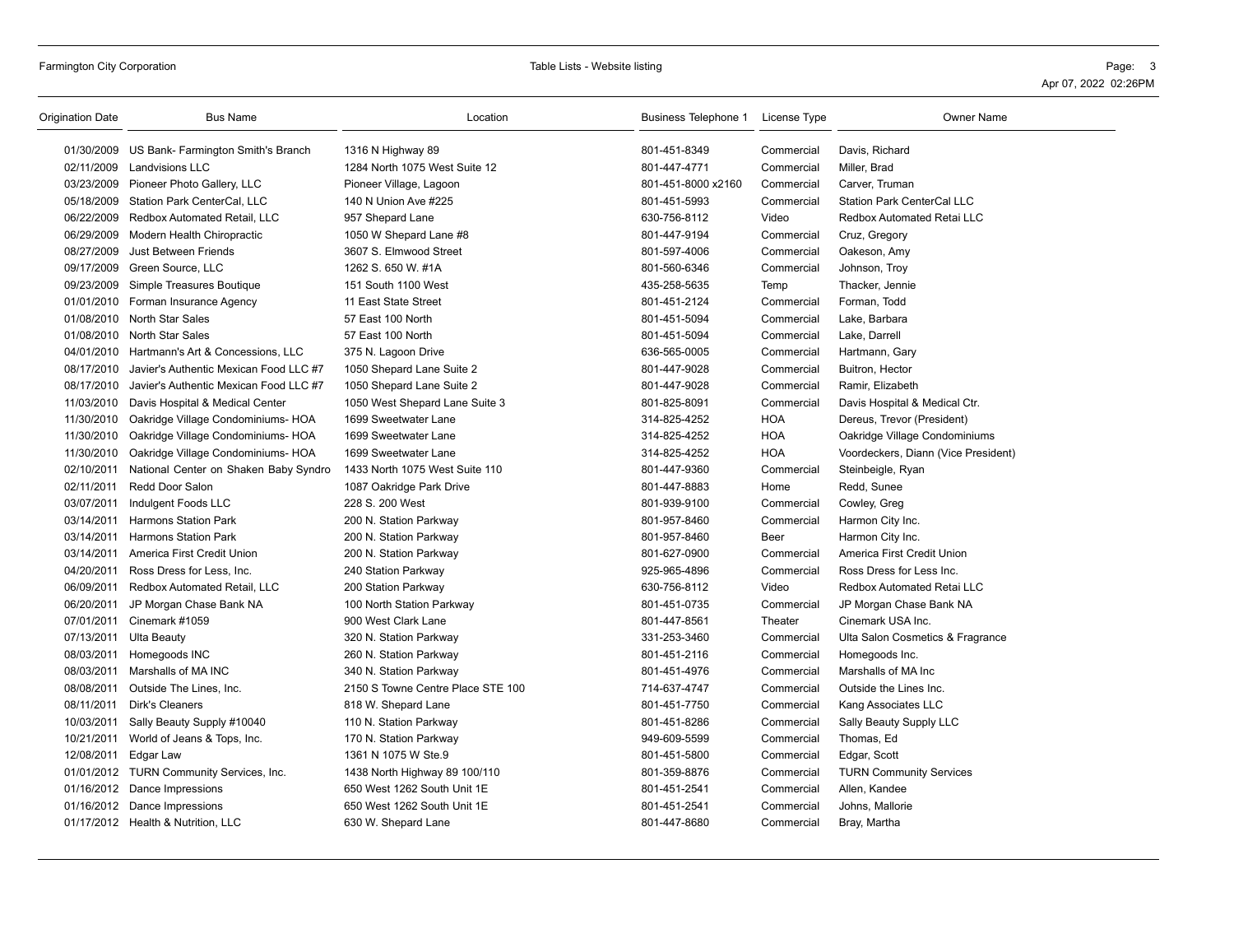# Farmington City Corporation **Table City Corporation** Page: 4

| <b>Origination Date</b> | <b>Bus Name</b>                              | Location                           | Business Telephone 1 License Type |            | <b>Owner Name</b>                 |
|-------------------------|----------------------------------------------|------------------------------------|-----------------------------------|------------|-----------------------------------|
|                         | 01/17/2012 Therapeutic Spa, LLC              | 630 W. Shepard Lane STE 101        | 801-447-8680                      | Commercial | Bray, Martha                      |
|                         | 01/17/2012 AHC II, Inc.                      | 630 W. Shepard Lane                | 801-309-9412                      | Commercial | Bray, Martha                      |
|                         | 01/20/2012 Chilcote Engineering              | 1379 North 1075 West, Suite 224    | 801-451-4827                      | Commercial | Chilcote, Sean                    |
|                         | 01/20/2012 CE Prop, LLC                      | 1379 North 1075 West, Suite 224    | 801-451-4827                      | Commercial | Chilcote, Sean                    |
|                         | 01/20/2012 CE Prop, LLC                      | 1379 North 1075 West, Suite 224    | 801-451-4827                      | Commercial | Chilcote, Sharla                  |
|                         | 01/20/2012 SS Prop, LLC                      | 1379 North 1075 West, Suite 224    | 801-451-4827                      | Commercial | Chilcote, Sean                    |
|                         | 01/20/2012 SS Prop, LLC                      | 1379 North 1075 West, Suite 224    | 801-451-4827                      | Commercial | Chilcote, Sharla                  |
|                         | 02/01/2012 Davis Education Association       | 85 S. 185 E.                       | 801-451-2277                      | Commercial | Davis Education Association       |
|                         | 02/21/2012 Panda Express #1987               | 350 N. Central Ave.                | 801-451-7796                      | Commercial | Panda Express Inc.                |
|                         | 02/28/2012 Petco #1258                       | 120 N. Station Parkway             | 801-451-7123                      | Commercial | Petco Animal Supplies Inc.        |
|                         | 03/05/2012 JR Farmington, LLC                | 875 W. East Promontory, H110       | 310-371-1580                      | Commercial | Ghomizadeh, Ali                   |
|                         | 04/09/2012 Cafe Zupas                        | 262 N Central Ave Building K       | 801-808-9960                      | Commercial | Seely, Rob                        |
|                         | 06/06/2012 Maurices #2110                    | Station Park Sp. 1095              | 801-451-0083                      | Commercial | Maurices Incorporated             |
|                         | 06/08/2012 Zumiez #476                       | 225 N East Promontory              | 425-551-1500                      | Commercial | Zumiez Inc.                       |
|                         | 06/26/2012 Miss Lori's Preschool             | 469 Quail Run Road                 | 801-447-4573                      | Preschool  | Conover, Lori                     |
|                         | 06/26/2012 Dollar Cuts, Inc.                 | 282 North Central Ave              | 801-676-6006                      | Commercial | Dollar Cuts Inc.                  |
|                         | 07/01/2012 Claire's #5074                    | 877 W East Promontory H-105        | 954-392-4446                      | Commercial | Claire's Boutiques Inc.           |
|                         | 07/14/2012 Lantis Fireworks and Lasers       | 150 South 200 West                 | 800-443-3040                      | Temp       | Lantis Fireworks & Lasers         |
|                         | 07/16/2012 Famous Footwear #3156             | 150 N. Station Parkway             | 801-451-0225                      | Commercial | <b>BG Retail LLC</b>              |
|                         | 09/07/2012 Sushi Monster Farmington LLC      | 935 West Promontory Suite G130     | 801-451-2880                      | Commercial | Wu, Ling                          |
|                         | 09/07/2012 Sushi Monster Farmington LLC      | 935 West Promontory Suite G130     | 801-451-2880                      | Beer       | Wu, Ling                          |
|                         | 11/07/2012 Davis County Spinal Care, PC      | 1371 N 1075 W #2                   | 801-888-9906                      | Commercial | Crowley, L. Bryce                 |
|                         | 01/18/2013 Patterson CPA's, LLC              | 722 W. Shepard Lane, Suite 101     | 801-451-8886                      | Commercial | Greenway, Sandra                  |
|                         | 01/18/2013 Patterson CPA's, LLC              | 722 W. Shepard Lane, Suite 101     | 801-451-8886                      | Commercial | Patterson, John                   |
|                         | 02/25/2013 The Habit Restaurants, LLC        | 260 N. Union Avenue                | 949-851-8881                      | Commercial | Bendel CEO, Russ                  |
|                         | 04/08/2013 It'Sugar, LLC                     | 930 West Forbush Place             | 561-226-4999                      | Commercial | Rubin, Allison                    |
|                         | 04/08/2013 It'Sugar, LLC                     | 930 West Forbush Place             | 561-226-4999                      | Commercial | Rubin, Jeffrey                    |
|                         | 04/11/2013 Utah Behavioral Health Services   | 1433 N. 1075 West                  | 801-389-0561                      | Commercial | McCarty: M.A. LMFT BCC BCPC, Eric |
|                         | 05/20/2013 H&M Hennes & Mauritz LP           | 210 N. Central Avenue              | 201-428-2246                      | Commercial | Tervonen, Jyrki                   |
| 06/17/2013              | Jared the Galleria of Jewelry #2539          | 300 N. Union Avenue                | 300-665-6582                      | Commercial | Sterling Jewelers Inc.            |
|                         | 07/08/2013 Ardour Dance Centre               | 1401 N Sandtrap Ln STE 200         | 801-510-6063                      | Commercial | Iverson, Kayla                    |
|                         | 07/08/2013 Ardour Dance Centre               | 1401 N Sandtrap Ln STE 200         | 801-510-6063                      | Commercial | Iverson, Logan                    |
|                         | 07/30/2013 Mountain View Pediatric Dentistry | 991 W Shepard Lane                 | 801-447-5437                      | Commercial | Bailey DMD, Samuel                |
|                         | 07/30/2013 Mountain View Pediatric Dentistry | 991 W Shepard Lane                 | 801-447-5437                      | Commercial | Quayle DDS, Cameron               |
|                         | 08/08/2013 Playa Del Sol Farmington LLC      | 310 N. Central Ave.                | 801-451-2575                      | Commercial | Playa Del Sol Restaurant Group    |
| 08/29/2013              | Twigs Station Park, LLC                      | 155 N. East Promontory Space B-130 | 509-466-4800                      | Commercial | Blackwell, Jayne                  |
| 08/29/2013              | Twigs Station Park, LLC                      | 155 N. East Promontory Space B-130 | 509-466-4800                      | Commercial | Blackwell, Jeff                   |
| 08/29/2013              | Twigs Station Park, LLC                      | 155 N. East Promontory Space B-130 | 509-466-4800                      | Commercial | Blackwell, Trevor                 |
| 08/29/2013              | Twigs Station Park, LLC                      | 155 N. East Promontory Space B-130 | 509-466-4800                      | Beer       | Blackwell, Jayne                  |
| 08/29/2013              | Twigs Station Park, LLC                      | 155 N. East Promontory Space B-130 | 509-466-4800                      | Beer       | Blackwell, Jeff                   |
|                         | 08/29/2013 Twigs Station Park, LLC           | 155 N. East Promontory Space B-130 | 509-466-4800                      | Beer       | Blackwell, Trevor                 |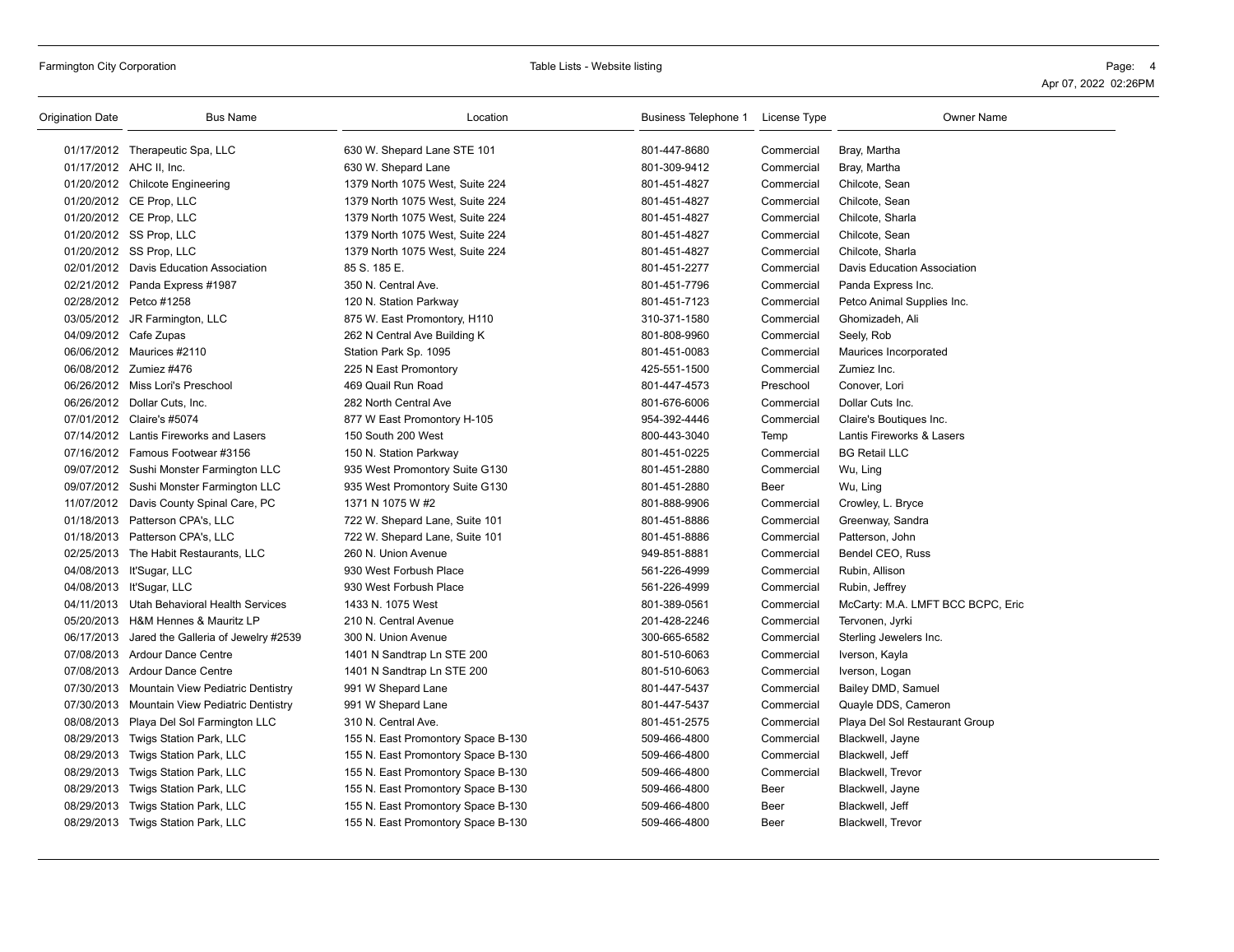| <b>Origination Date</b> | <b>Bus Name</b>                                  | Location                        | Business Telephone 1 License Type |            | <b>Owner Name</b>              |
|-------------------------|--------------------------------------------------|---------------------------------|-----------------------------------|------------|--------------------------------|
|                         | 09/06/2013 The Dogroom                           | 88 South 200 East               | 801-447-9554                      | Commercial | Hervon, Dave                   |
| 09/16/2013 Bohme        |                                                  | 320 N Station Pkwy Suite A120   | 801-266-2002                      | Commercial | Bohme Holdings Inc             |
| 09/25/2013 Apple Inc.   |                                                  | 148 N. East Promontory          | 408-974-4876                      | Commercial | Apple Inc.                     |
|                         | 10/08/2013 Nordstrom Rack                        | 380 N. Station Parkway          | 206-233-6435                      | Commercial | Nordstrom Inc.                 |
|                         | 11/06/2013 Brighton Collectibles                 | 161 N. East Promontory          | 626-968-7408 x1207                | Commercial | Kohl, Jerry                    |
| 11/06/2013              | <b>Brighton Collectibles</b>                     | 161 N. East Promontory          | 626-968-7408 x1207                | Commercial | Kohl, Terry                    |
| 11/12/2013              | Downeast Outfitters, Inc.                        | 865 West East Promontory H115   | 801-467-7520                      | Commercial | Freedman, Charles              |
|                         | 11/12/2013 Downeast Outfitters, Inc.             | 865 West East Promontory H115   | 801-467-7520                      | Commercial | Freedman, Jonathan             |
|                         | 11/12/2013 Downeast Outfitters, Inc.             | 865 West East Promontory H115   | 801-467-7520                      | Commercial | Freedman, William              |
|                         | 11/13/2013 Old Navy #9348                        | 270 N. East Promontory          | 505-462-0492                      | Commercial | Old Navy LLC                   |
|                         | 12/02/2013 Tricked Out Services                  | 260 N. East Promontory          | 801-544-8172                      | Commercial | Gilland, James                 |
|                         | 12/05/2013 MR Restaurants LC                     | 1252 N. Highway 89              | 801-621-0905                      | Commercial | <b>MR Restaturants LC</b>      |
| 12/11/2013              | Station Park Medspa LLC                          | 320 West Union Avenue           | 801-890-6405                      | Commercial | Brinton, Matthew               |
|                         | 12/17/2013 F21 OpCo LLC                          | 188 N. East Promontory # J120   | 213-741-8962                      | Commercial | Sell, Bradley                  |
|                         | 01/02/2014 South Davis Soccer Association        | 1224 S. 650 West                | 801-726-3870                      | Non-profit | South Davis Soccer Association |
|                         | 01/06/2014 Dick Jensen & Alan McKay Tours        | 1361 North 1075 West, Suite 113 | 801-917-1131                      | Commercial | Jensen, Mark                   |
|                         | 01/06/2014 Dick Jensen & Alan McKay Tours        | 1361 North 1075 West, Suite 113 | 801-917-1131                      | Commercial | Jensen, Richard                |
|                         | 01/06/2014 Dick Jensen & Alan McKay Tours        | 1361 North 1075 West, Suite 113 | 801-917-1131                      | Commercial | McKay, Alan                    |
| 01/09/2014              | Julie Blair, LCSW PLLC                           | 1379 North 1075 West, Suite 230 | 801-837-0342                      | Commercial | Blair, Julie                   |
|                         | 01/13/2014 Natural Ag Services                   | 272 S. Buffalo Ranch Road       | 801-558-2800                      | Commercial | Layton, Joseph R.              |
|                         | 01/29/2014 Loyal Cycle Company                   | 15 E State Street               | 801-755-2984                      | Commercial | Hepworth, Jeffrey              |
| 01/31/2014              | Joint Ventures, LLC                              | 158 N. Central Ave.             | 775-200-9928                      | Commercial | O'Neal, Chris                  |
|                         | 02/04/2014 Wells Fargo Clearing Services LLC     | 12 West State Street            | 314-875-8719                      | Commercial | Wells Fargo Advisors LLC       |
|                         | 04/01/2014 Tammy's Nails #2                      | 1284 N Highway 89               | 801-451-1290                      | Commercial | Do, Alvin                      |
|                         | 04/01/2014 Tammy's Nails #2                      | 1284 N Highway 89               | 801-451-1290                      | Commercial | Nguyen, Le                     |
| 04/17/2014              | Hampton Inn & Suites                             | 332 W. Park Lane                | 801-451-7999                      | Commercial | Ahir, Balubhai                 |
| 04/17/2014              | Hampton Inn & Suites                             | 332 W. Park Lane                | 801-451-7999                      | Commercial | Ahir, Dharmesh                 |
|                         | 04/17/2014 Hampton Inn & Suites                  | 332 W. Park Lane                | 801-451-7999                      | Commercial | Ahir, Hemu                     |
|                         | 04/17/2014 Hampton Inn & Suites                  | 332 W. Park Lane                | 801-451-7999                      | Commercial | Ahir, Lalitaben                |
| 04/17/2014              | Hampton Inn & Suites                             | 332 W. Park Lane                | 801-451-7999                      | Commercial | Ahir, Leena                    |
|                         | 04/17/2014 Hampton Inn & Suites                  | 332 W. Park Lane                | 801-451-7999                      | Commercial | Ahir, Subhash                  |
|                         | 04/23/2014 Stone Hen LLC                         | 240 South 200 West              | 801-451-5365                      | Commercial | Thomas, David G                |
|                         | 04/25/2014 Horizon Development & Management LL   | 1466 North Hwy 89, Suite 220    | 801-683-7386                      | Commercial | Adams, Mark K                  |
| 04/25/2014              | Horizon Development & Management LL              | 1466 North Hwy 89, Suite 220    | 801-683-7386                      | Commercial | Peterson, J Kirt               |
| 04/25/2014              | Justin W Mansfield, MD PC                        | 1768 Grand View Drive           | 801-451-5573                      | Home       | Mansfield, Justin              |
| 04/25/2014              | American Eagle Outfitters #2379                  | 180 N. East Promontory, J-130   | 630-857-2100                      | Commercial | AE Retail West LLC             |
| 05/07/2014              | Farmington Station Owners Association            | 153 E 200 S Ste 9               | 801-712-3030                      | <b>HOA</b> | Asay, David                    |
|                         | 05/12/2014 Elite Craft Homes                     | 49 N. Main Street Ste.B         | 801-451-6525                      | Commercial | Preston, Jerry                 |
| 05/16/2014 T-Mobile     |                                                  | 310 W. Union Avenue             | 630-857-2106                      | Commercial | T-Mobile West, LLC             |
| 05/16/2014              | Shepard Pointe II Office Condo Assoc.            | 670 W. Shepard Lane, Suite 101  | 801-447-9392                      | <b>HOA</b> | Bray, Martha                   |
|                         | 05/16/2014 Shepard Pointe II Office Condo Assoc. | 670 W. Shepard Lane, Suite 101  | 801-447-9392                      | <b>HOA</b> | Knight, JR                     |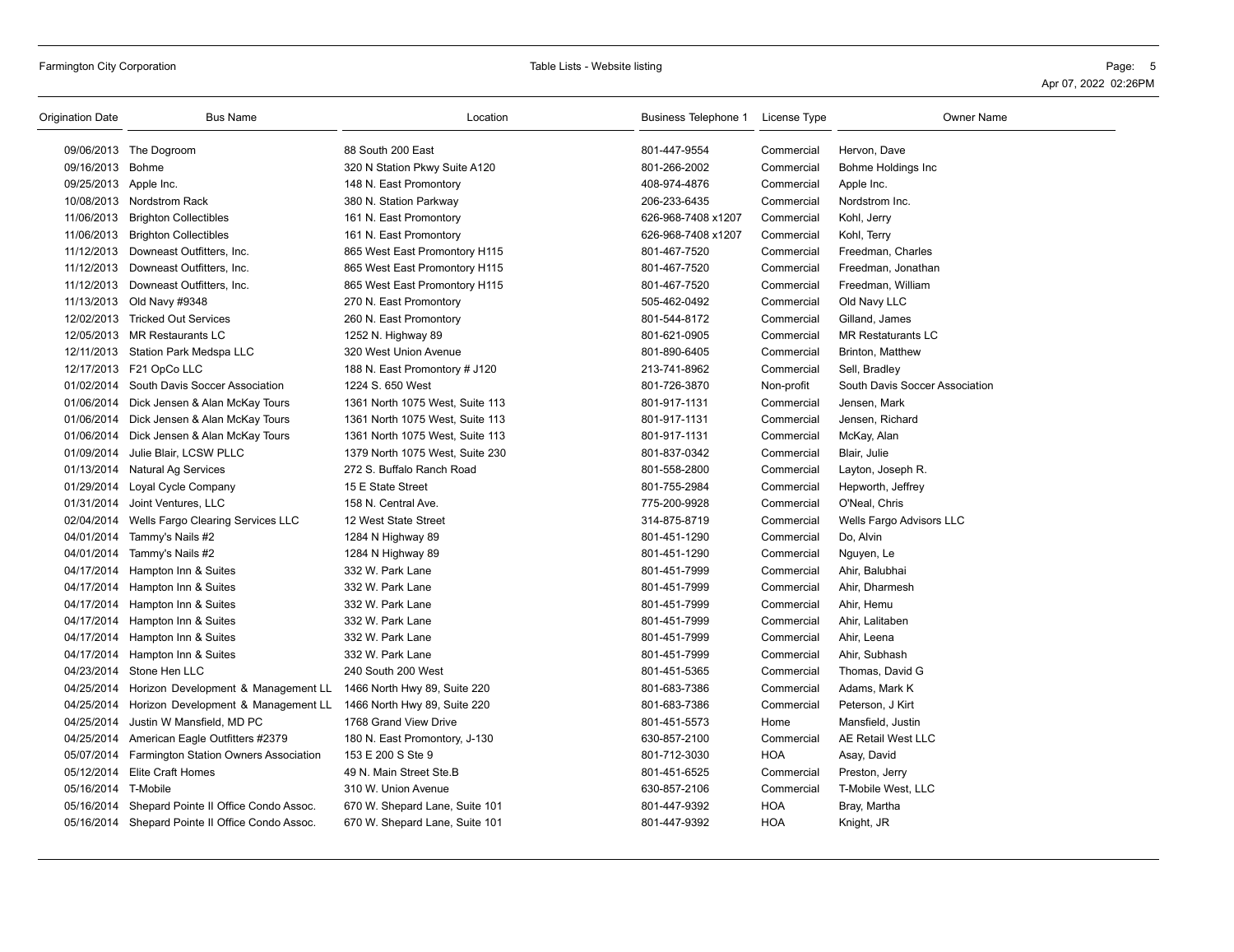| Origination Date   | <b>Bus Name</b>                              | Location                          | Business Telephone 1 | License Type | <b>Owner Name</b>          |
|--------------------|----------------------------------------------|-----------------------------------|----------------------|--------------|----------------------------|
|                    | 05/16/2014 Shepard Pointe II, LC             | 670 W. Shepard Lane, Suite 101    | 801-447-9392         | Commercial   | Fjeldsted, David           |
|                    | 05/16/2014 Shepard Pointe II, LC             | 670 W. Shepard Lane, Suite 101    | 801-447-9392         | Commercial   | Knight, JR                 |
|                    | 05/22/2014 Shepard Creek Country Estates     | 1688 Canyon Cir                   | 801-580-3434         | <b>HOA</b>   | Dillree, Steve             |
|                    | 05/22/2014 Shepard Creek Country Estates     | 1688 Canyon Cir                   | 801-580-3434         | <b>HOA</b>   | Swain, Lew                 |
|                    | 05/23/2014 Prime Comms Retail LLC            | 220 North Central Ave             | 281-275-6893         | Commercial   | Prime Comms Retail LLC     |
|                    | 05/23/2014 Leonard Lane Country Estates HOA  | 690 Leonard Lane                  | 801-451-0446         | <b>HOA</b>   | Jensen, Dave               |
|                    | 05/23/2014 Leonard Lane Country Estates HOA  | 690 Leonard Lane                  | 801-451-0446         | <b>HOA</b>   | Jeppsen, Harv              |
|                    | 05/23/2014 Leonard Lane Country Estates HOA  | 690 Leonard Lane                  | 801-451-0446         | <b>HOA</b>   | Johnson, Pat               |
|                    | 05/23/2014 Leonard Lane Country Estates HOA  | 690 Leonard Lane                  | 801-451-0446         | <b>HOA</b>   | Pack, Doug                 |
|                    | 06/03/2014 Farmington Cove Incorporated      | Po Box 131                        | 801-541-2577         | <b>HOA</b>   | Curtis, Maria              |
|                    | 07/01/2014 Bath & Body Works LLC             | 205 N. East Promontory            | 801-451-5222         | Commercial   | Bath & Body Works LLC      |
|                    | 07/02/2014 Sage Law Partners, LLC            | 140 N. Union Avenue Suite 220     | 801-438-7120         | Commercial   | Hunter, Jason C.           |
|                    | 07/14/2014 Arbinger Institute LLC            | 1379 N. 1075 West # 100           | 801-447-9244         | Commercial   | Treu, Mark                 |
|                    | 07/14/2014 Arbinger Institute LLC            | 1379 N. 1075 West # 100           | 801-447-9244         | Commercial   | Warner, C. Terry           |
|                    | 07/14/2014 Arbinger Institute LLC            | 1379 N. 1075 West # 100           | 801-447-9244         | Commercial   | Warner, Mitchell           |
| 07/18/2014         | Victoria's Secret Stores LLC #1703           | 42 North 650 West                 | 801-451-7114         | Commercial   | Victoria Secret Stores LLC |
|                    | 07/31/2014 Miss Julie's Preschool, LLC       | 1356 W. North Paddock Drive       | 801-644-6949         | Preschool    | Willoughby, Julie          |
|                    | 08/18/2014 Hands on Art for Children LLC     | 1050 W Shepard Lane               | 801-451-7689         | Commercial   | Otteson, Iraima            |
|                    | 08/18/2014 The Blogger Network, LLC          | 42 North 650 West STE B           | 801-447-9538         | Commercial   | Enroll Media LLC           |
|                    | 08/18/2014 The Blogger Network, LLC          | 42 North 650 West STE B           | 801-447-9538         | Commercial   | The Blogger Network        |
|                    | 08/28/2014 Lush Fresh Handmade Cosmetics     | 180 N. West Promontory Unit B-105 | 801-451-5452         | Commercial   | Lush Cosmetics LLC         |
|                    | 09/23/2014 Lululemon USA Inc                 | 135 N. West Promontory F125       | 604-732-6124         | Commercial   | Cummins, Winston           |
|                    | 09/24/2014 Covey Park Lane LLC               | 500 N. Broadway Main Office       | 801-923-9000         | Commercial   | Covey Apartments Inc.      |
| 10/21/2014 Evereve |                                              | 170 E. Promontory                 | 801-447-2925         | Commercial   | Tamte, Michael             |
| 10/21/2014 Evereve |                                              | 170 E. Promontory                 | 801-447-2925         | Commercial   | Tamte, Mike                |
|                    | 10/27/2014 The Buckle, Inc.                  | 185 N. West Promontory            | 308-236-8491         | Commercial   | The Buckle Inc.            |
|                    | 02/02/2015 Rockagator, LLC                   | 1262 S. 650 West Unit 1B          | 801-699-0941         | Commercial   | Pinson, Randall            |
|                    | 02/27/2015 Performance West Physical Therapy | 473 W. Bourne Cir. Ste 1          | 801-451-5985         | Commercial   | Jolley, Curtis             |
|                    | 02/27/2015 Performance West Physical Therapy | 473 W. Bourne Cir. Ste 1          | 801-451-5985         | Commercial   | Reid, Kim                  |
|                    | 03/13/2015 Therapy Soulutions, LLC           | 1371 N 1075 W STE 3               | 801-499-7133         | Commercial   | Allen, Michelle            |
|                    | 03/16/2015 Providence Group, Inc.            | 140 N. Union Ave Suite 320        | 801-447-9823         | Commercial   | Funk, Kenneth              |
|                    | 03/16/2015 Providence Group, Inc.            | 140 N. Union Ave Suite 320        | 801-447-9823         | Commercial   | Hancock, Mark Darrell      |
|                    | 03/16/2015 Providence Group, Inc.            | 140 N. Union Ave Suite 320        | 801-447-9823         | Commercial   | Murray, Jason Hulse        |
|                    | 03/16/2015 Providence Group, Inc.            | 140 N. Union Ave Suite 320        | 801-447-9823         | Commercial   | Providence Group Inc       |
|                    | 03/16/2015 Providence Group, Inc.            | 140 N. Union Ave Suite 320        | 801-447-9823         | Commercial   | Short, Alan Ray            |
|                    | 03/20/2015 Austin Imus Behavioral Health     | 1433 N. 1075 W. Ste 120           | 801-923-8044         | Commercial   | Imus D.O., Austin          |
|                    | 03/23/2015 Coldwell Banker Realty            | 172 N. East Promontory, Suite 280 | 801-295-2700         | Commercial   | NRT LLC                    |
|                    | 04/06/2015 Mac's Cheer, Inc.                 | 1262 South 650 West               | 801-450-5164         | Commercial   | Hirshberg, Julian "Mack"   |
|                    | 04/10/2015 New AHC Holdings LLC              | 140 N. Union Ave, Suite 230       | 202-641-5159         | Commercial   | Emmett CFO, Mark           |
|                    | 04/10/2015 New AHC Holdings LLC              | 140 N. Union Ave, Suite 230       | 202-641-5159         | Commercial   | Nattress CEO, David        |
|                    | 04/14/2015 Life Matters:                     | 1433 North 1075 West, Suite 120   | 385-219-4980         | Commercial   | Mansour, Emma              |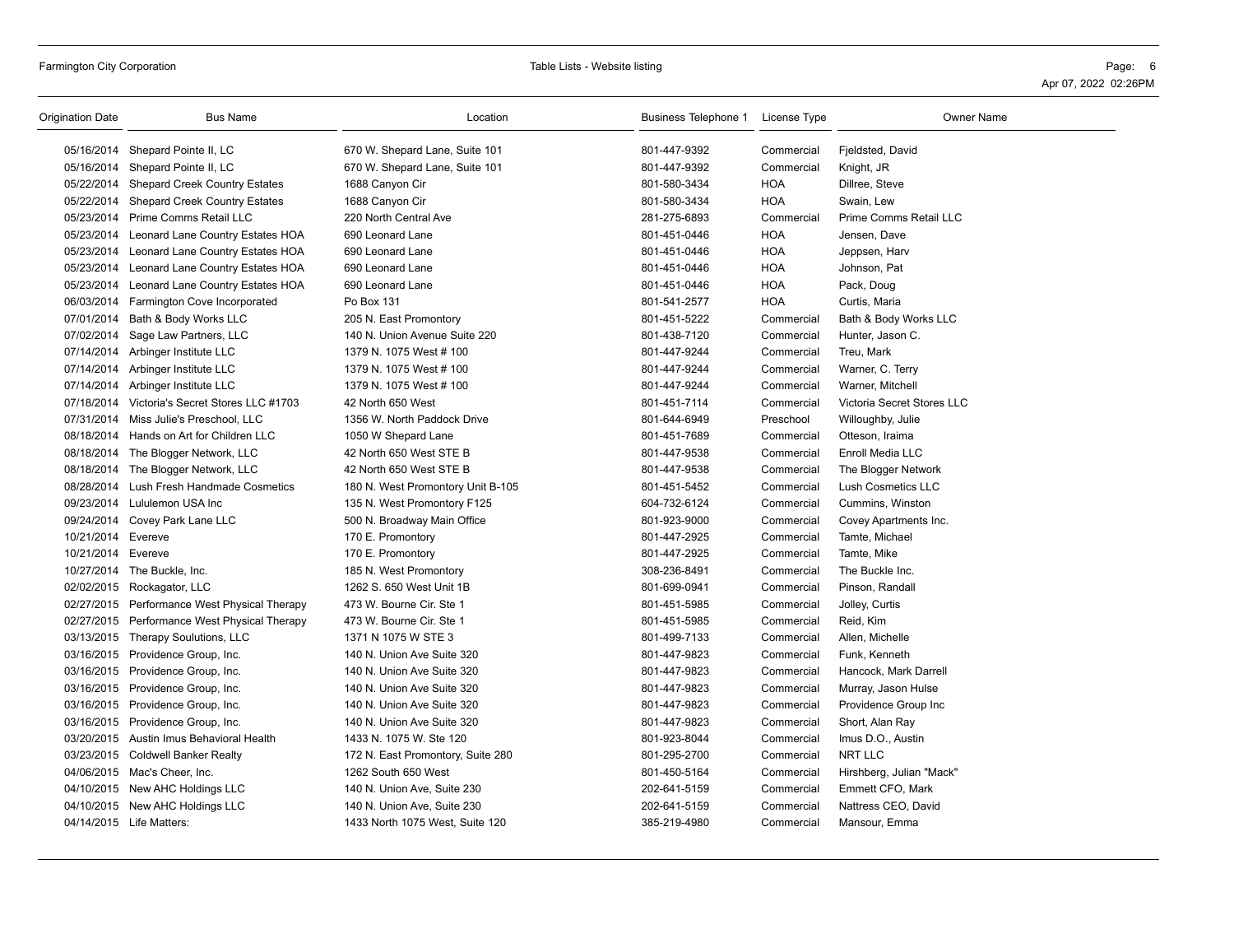| 04/24/2015 Regus Management Group LLC<br>800-927-9801<br>240 N. East Promontory<br>Commercial<br>Regus Management Group LLC<br>05/04/2015 Green Mango Pest Control<br>6618 S. 400 West<br>435-862-5168<br>Solicitor<br>Krause, Ryan Robert<br>05/06/2015 Green Mango Pest Control<br>6618 S. 400 West<br>435-862-5168<br>Solicitor<br>Gillespie, Brett Ryan<br>05/12/2015 MK2 Enterprises LLC<br>6084 S 4625 W<br>801-739-4660<br>Temp<br>Kelly, Mark & Melissa<br>05/26/2015 Fiiz<br>801-678-8598<br>115 East South Promontory SVB-150<br>Commercial<br>Anderson, Jennifer<br>06/03/2015 Rock House Financial<br>630 N. Main Street<br>801-447-4200<br>Commercial<br>Aamodt, Robert P<br>06/08/2015 Bailey Orthodontics<br>122 E. State Street<br>801-451-6664<br>Commercial<br>Bailey, Grant S.<br>06/16/2015 Vitality Chiropractic PLLC<br>63 N. Main St.<br>801-390-3411<br>Commercial<br>Thompson, Bryan<br>07/01/2015 Hope Ave<br>945 W West Promontory<br>801-467-7520<br>Commercial<br>Freedman, Charles<br>314-423-8000<br>07/06/2015 Build-A-Bear Workshop Inc.<br>220 N. West Promontory Space A-107<br>Commercial<br>Build-A-Bear Workshop<br>07/31/2015 Waffle Love<br>767 S Auto Mall Dr.#9<br>801-923-3588<br>Mobile<br>Terry, Adam<br>08/10/2015 Root to Rise Studio<br>160 N Station Parkway<br>801-451-5443<br>Commercial<br>Flanders, Bryan<br>08/10/2015 Root to Rise Studio<br>160 N Station Parkway<br>801-451-5443<br>Commercial<br>Flanders, Chantel<br>08/10/2015 University of Utah Moran Eye Center<br>801-779-7804<br>Non-profit<br>University of Utah Heatlh Care<br>165 N. University Ave<br>08/13/2015 Ann Nielsen, MSW, LCSW<br>1433 N 1075 W STE 120<br>801-520-0073<br>Commercial<br>Nielsen, Ann<br>08/24/2015 Carhartt Retail LLC<br>313-749-6777<br>Commercial<br>825 W East Promontory<br>Carhartt Inc<br>08/26/2015 Weber State University<br>801-395-3482<br>State of Utah Board of Regents<br>240 N. East Promontory Suite 300<br>Non-profit<br>08/26/2015 Cornerstone Dental Lab<br>801-554-5075<br>88 E State Street<br>Commercial<br><b>Michael Packer</b><br>09/09/2015 Be Bowl'd<br>249 Centennial Dr.<br>801-558-9418<br>Mobile<br>Wright, Eric<br>10/05/2015 Wasatch Pediatrics, INC<br>491 W Bourne Circle<br>801-939-9111<br>Commercial<br>Wasatch Pediatrics, INC<br>Bateman, Camron<br>10/05/2015 Farmington Vision Clinic<br>57 N Main St.<br>801-447-4393<br>Commercial<br>57 N Main St.<br>Wasatch Vision Clinic LLC<br>10/05/2015 Farmington Vision Clinic<br>801-447-4393<br>Commercial<br>10/08/2015 McDonalds<br>1080 W Grand Avenue<br>801-294-5810<br>Commercial<br>Roetzel, Bob<br>801-397-6080<br>10/08/2015 Ogden Clinic, Farmington<br>991 W Shepard Ln STE 200<br>Commercial<br>Davis, Brian<br>10/08/2015 Ogden Clinic, Farmington<br>801-397-6080<br>991 W Shepard Ln STE 200<br>Commercial<br>Porter, Kevin<br>10/08/2015 Ogden Clinic, Farmington<br>991 W Shepard Ln STE 200<br>801-397-6080<br>Commercial<br>Schofied, Paul<br>10/13/2015 Cost Plus World Market<br>510-893-7300<br>Cost Plus INC<br>230 N Central Ave<br>Commercial<br>11/03/2015 Hyatt Place<br>222 N. Union Ave<br>801-683-4444<br>Commercial<br>Station Park Hotel LLC<br>11/03/2015 Hyatt Place<br>222 N. Union Ave<br>801-683-4444<br>Beer<br>Station Park Hotel LLC<br>11/05/2015 American Patriot Service Corp<br>121 West 200 South<br>801-839-2781<br>Nelson, Rick CEO<br>Non-profit<br>1379 N 1075 W Suite 224<br>11/20/2015 SSA Prop LLC<br>801-451-4827<br>Commercial<br>Chilcote, Michael Sean<br>01/01/2016 Trooper LLC<br>722 W Shepard Lane STE 101<br>801-451-8886<br>Commercial<br>Patterson, Inez<br>01/01/2016 Trooper LLC<br>722 W Shepard Lane STE 101<br>801-451-8886<br>Commercial<br>Patterson, John<br>01/01/2016 Polished Holdings INC<br>491 West Bourne Circle Suite #2<br>801-451-7305<br>Commercial<br>Blackwood, Jason<br>473 W Bourne Circle, STE 2<br>01/01/2016 Wasatch Foot and Ankle Institute<br>702-878-4809<br>Commercial<br>Campbell, Jason<br>01/01/2016 Wasatch Foot and Ankle Institute<br>702-878-4809<br>473 W Bourne Circle, STE 2<br>Commercial<br>Frost, Colby<br>01/01/2016 Torrid #5245<br>801-451-7009<br>Commercial<br><b>Torrid LLC</b><br>140 N Station Parkway Sp#1135<br>01/01/2016 Bass Pro Outdoor World LLC<br>801-939-3700<br>Commercial<br>Bass Pro Outdoor World, LLC<br>391 North Cabela's Drive<br>01/19/2016 Voyant Legal PLLC<br>801-951-0500<br>Commercial<br>Croxford, Nathan<br>991 Shepard Lane STE 210<br>Haslam Law PLLC & Rising Phoenix PLLC<br>01/19/2016 Voyant Legal PLLC<br>991 Shepard Lane STE 210<br>801-951-0500<br>Commercial<br>01/19/2016 Jennifer Johnson CMHC LLC<br>1379 N 1075 W STE 230<br>801-510-6997<br>Commercial<br>Johnson, Jennifer | <b>Origination Date</b> | <b>Bus Name</b> | Location | Business Telephone 1 | License Type | <b>Owner Name</b> |
|--------------------------------------------------------------------------------------------------------------------------------------------------------------------------------------------------------------------------------------------------------------------------------------------------------------------------------------------------------------------------------------------------------------------------------------------------------------------------------------------------------------------------------------------------------------------------------------------------------------------------------------------------------------------------------------------------------------------------------------------------------------------------------------------------------------------------------------------------------------------------------------------------------------------------------------------------------------------------------------------------------------------------------------------------------------------------------------------------------------------------------------------------------------------------------------------------------------------------------------------------------------------------------------------------------------------------------------------------------------------------------------------------------------------------------------------------------------------------------------------------------------------------------------------------------------------------------------------------------------------------------------------------------------------------------------------------------------------------------------------------------------------------------------------------------------------------------------------------------------------------------------------------------------------------------------------------------------------------------------------------------------------------------------------------------------------------------------------------------------------------------------------------------------------------------------------------------------------------------------------------------------------------------------------------------------------------------------------------------------------------------------------------------------------------------------------------------------------------------------------------------------------------------------------------------------------------------------------------------------------------------------------------------------------------------------------------------------------------------------------------------------------------------------------------------------------------------------------------------------------------------------------------------------------------------------------------------------------------------------------------------------------------------------------------------------------------------------------------------------------------------------------------------------------------------------------------------------------------------------------------------------------------------------------------------------------------------------------------------------------------------------------------------------------------------------------------------------------------------------------------------------------------------------------------------------------------------------------------------------------------------------------------------------------------------------------------------------------------------------------------------------------------------------------------------------------------------------------------------------------------------------------------------------------------------------------------------------------------------------------------------------------------------------------------------------------------------------------------------------------------------------------------------------------------------------------------------------------------------------------------------------------------------------------------------------------------------------------------------------------------------------------------------------------------------------------------------------------------------------------------------------------------------------------------------------------------------------------------------------------------------------------------------------------------------------------------------------------------------------------------------------------------------|-------------------------|-----------------|----------|----------------------|--------------|-------------------|
|                                                                                                                                                                                                                                                                                                                                                                                                                                                                                                                                                                                                                                                                                                                                                                                                                                                                                                                                                                                                                                                                                                                                                                                                                                                                                                                                                                                                                                                                                                                                                                                                                                                                                                                                                                                                                                                                                                                                                                                                                                                                                                                                                                                                                                                                                                                                                                                                                                                                                                                                                                                                                                                                                                                                                                                                                                                                                                                                                                                                                                                                                                                                                                                                                                                                                                                                                                                                                                                                                                                                                                                                                                                                                                                                                                                                                                                                                                                                                                                                                                                                                                                                                                                                                                                                                                                                                                                                                                                                                                                                                                                                                                                                                                                                                                                |                         |                 |          |                      |              |                   |
|                                                                                                                                                                                                                                                                                                                                                                                                                                                                                                                                                                                                                                                                                                                                                                                                                                                                                                                                                                                                                                                                                                                                                                                                                                                                                                                                                                                                                                                                                                                                                                                                                                                                                                                                                                                                                                                                                                                                                                                                                                                                                                                                                                                                                                                                                                                                                                                                                                                                                                                                                                                                                                                                                                                                                                                                                                                                                                                                                                                                                                                                                                                                                                                                                                                                                                                                                                                                                                                                                                                                                                                                                                                                                                                                                                                                                                                                                                                                                                                                                                                                                                                                                                                                                                                                                                                                                                                                                                                                                                                                                                                                                                                                                                                                                                                |                         |                 |          |                      |              |                   |
|                                                                                                                                                                                                                                                                                                                                                                                                                                                                                                                                                                                                                                                                                                                                                                                                                                                                                                                                                                                                                                                                                                                                                                                                                                                                                                                                                                                                                                                                                                                                                                                                                                                                                                                                                                                                                                                                                                                                                                                                                                                                                                                                                                                                                                                                                                                                                                                                                                                                                                                                                                                                                                                                                                                                                                                                                                                                                                                                                                                                                                                                                                                                                                                                                                                                                                                                                                                                                                                                                                                                                                                                                                                                                                                                                                                                                                                                                                                                                                                                                                                                                                                                                                                                                                                                                                                                                                                                                                                                                                                                                                                                                                                                                                                                                                                |                         |                 |          |                      |              |                   |
|                                                                                                                                                                                                                                                                                                                                                                                                                                                                                                                                                                                                                                                                                                                                                                                                                                                                                                                                                                                                                                                                                                                                                                                                                                                                                                                                                                                                                                                                                                                                                                                                                                                                                                                                                                                                                                                                                                                                                                                                                                                                                                                                                                                                                                                                                                                                                                                                                                                                                                                                                                                                                                                                                                                                                                                                                                                                                                                                                                                                                                                                                                                                                                                                                                                                                                                                                                                                                                                                                                                                                                                                                                                                                                                                                                                                                                                                                                                                                                                                                                                                                                                                                                                                                                                                                                                                                                                                                                                                                                                                                                                                                                                                                                                                                                                |                         |                 |          |                      |              |                   |
|                                                                                                                                                                                                                                                                                                                                                                                                                                                                                                                                                                                                                                                                                                                                                                                                                                                                                                                                                                                                                                                                                                                                                                                                                                                                                                                                                                                                                                                                                                                                                                                                                                                                                                                                                                                                                                                                                                                                                                                                                                                                                                                                                                                                                                                                                                                                                                                                                                                                                                                                                                                                                                                                                                                                                                                                                                                                                                                                                                                                                                                                                                                                                                                                                                                                                                                                                                                                                                                                                                                                                                                                                                                                                                                                                                                                                                                                                                                                                                                                                                                                                                                                                                                                                                                                                                                                                                                                                                                                                                                                                                                                                                                                                                                                                                                |                         |                 |          |                      |              |                   |
|                                                                                                                                                                                                                                                                                                                                                                                                                                                                                                                                                                                                                                                                                                                                                                                                                                                                                                                                                                                                                                                                                                                                                                                                                                                                                                                                                                                                                                                                                                                                                                                                                                                                                                                                                                                                                                                                                                                                                                                                                                                                                                                                                                                                                                                                                                                                                                                                                                                                                                                                                                                                                                                                                                                                                                                                                                                                                                                                                                                                                                                                                                                                                                                                                                                                                                                                                                                                                                                                                                                                                                                                                                                                                                                                                                                                                                                                                                                                                                                                                                                                                                                                                                                                                                                                                                                                                                                                                                                                                                                                                                                                                                                                                                                                                                                |                         |                 |          |                      |              |                   |
|                                                                                                                                                                                                                                                                                                                                                                                                                                                                                                                                                                                                                                                                                                                                                                                                                                                                                                                                                                                                                                                                                                                                                                                                                                                                                                                                                                                                                                                                                                                                                                                                                                                                                                                                                                                                                                                                                                                                                                                                                                                                                                                                                                                                                                                                                                                                                                                                                                                                                                                                                                                                                                                                                                                                                                                                                                                                                                                                                                                                                                                                                                                                                                                                                                                                                                                                                                                                                                                                                                                                                                                                                                                                                                                                                                                                                                                                                                                                                                                                                                                                                                                                                                                                                                                                                                                                                                                                                                                                                                                                                                                                                                                                                                                                                                                |                         |                 |          |                      |              |                   |
|                                                                                                                                                                                                                                                                                                                                                                                                                                                                                                                                                                                                                                                                                                                                                                                                                                                                                                                                                                                                                                                                                                                                                                                                                                                                                                                                                                                                                                                                                                                                                                                                                                                                                                                                                                                                                                                                                                                                                                                                                                                                                                                                                                                                                                                                                                                                                                                                                                                                                                                                                                                                                                                                                                                                                                                                                                                                                                                                                                                                                                                                                                                                                                                                                                                                                                                                                                                                                                                                                                                                                                                                                                                                                                                                                                                                                                                                                                                                                                                                                                                                                                                                                                                                                                                                                                                                                                                                                                                                                                                                                                                                                                                                                                                                                                                |                         |                 |          |                      |              |                   |
|                                                                                                                                                                                                                                                                                                                                                                                                                                                                                                                                                                                                                                                                                                                                                                                                                                                                                                                                                                                                                                                                                                                                                                                                                                                                                                                                                                                                                                                                                                                                                                                                                                                                                                                                                                                                                                                                                                                                                                                                                                                                                                                                                                                                                                                                                                                                                                                                                                                                                                                                                                                                                                                                                                                                                                                                                                                                                                                                                                                                                                                                                                                                                                                                                                                                                                                                                                                                                                                                                                                                                                                                                                                                                                                                                                                                                                                                                                                                                                                                                                                                                                                                                                                                                                                                                                                                                                                                                                                                                                                                                                                                                                                                                                                                                                                |                         |                 |          |                      |              |                   |
|                                                                                                                                                                                                                                                                                                                                                                                                                                                                                                                                                                                                                                                                                                                                                                                                                                                                                                                                                                                                                                                                                                                                                                                                                                                                                                                                                                                                                                                                                                                                                                                                                                                                                                                                                                                                                                                                                                                                                                                                                                                                                                                                                                                                                                                                                                                                                                                                                                                                                                                                                                                                                                                                                                                                                                                                                                                                                                                                                                                                                                                                                                                                                                                                                                                                                                                                                                                                                                                                                                                                                                                                                                                                                                                                                                                                                                                                                                                                                                                                                                                                                                                                                                                                                                                                                                                                                                                                                                                                                                                                                                                                                                                                                                                                                                                |                         |                 |          |                      |              |                   |
|                                                                                                                                                                                                                                                                                                                                                                                                                                                                                                                                                                                                                                                                                                                                                                                                                                                                                                                                                                                                                                                                                                                                                                                                                                                                                                                                                                                                                                                                                                                                                                                                                                                                                                                                                                                                                                                                                                                                                                                                                                                                                                                                                                                                                                                                                                                                                                                                                                                                                                                                                                                                                                                                                                                                                                                                                                                                                                                                                                                                                                                                                                                                                                                                                                                                                                                                                                                                                                                                                                                                                                                                                                                                                                                                                                                                                                                                                                                                                                                                                                                                                                                                                                                                                                                                                                                                                                                                                                                                                                                                                                                                                                                                                                                                                                                |                         |                 |          |                      |              |                   |
|                                                                                                                                                                                                                                                                                                                                                                                                                                                                                                                                                                                                                                                                                                                                                                                                                                                                                                                                                                                                                                                                                                                                                                                                                                                                                                                                                                                                                                                                                                                                                                                                                                                                                                                                                                                                                                                                                                                                                                                                                                                                                                                                                                                                                                                                                                                                                                                                                                                                                                                                                                                                                                                                                                                                                                                                                                                                                                                                                                                                                                                                                                                                                                                                                                                                                                                                                                                                                                                                                                                                                                                                                                                                                                                                                                                                                                                                                                                                                                                                                                                                                                                                                                                                                                                                                                                                                                                                                                                                                                                                                                                                                                                                                                                                                                                |                         |                 |          |                      |              |                   |
|                                                                                                                                                                                                                                                                                                                                                                                                                                                                                                                                                                                                                                                                                                                                                                                                                                                                                                                                                                                                                                                                                                                                                                                                                                                                                                                                                                                                                                                                                                                                                                                                                                                                                                                                                                                                                                                                                                                                                                                                                                                                                                                                                                                                                                                                                                                                                                                                                                                                                                                                                                                                                                                                                                                                                                                                                                                                                                                                                                                                                                                                                                                                                                                                                                                                                                                                                                                                                                                                                                                                                                                                                                                                                                                                                                                                                                                                                                                                                                                                                                                                                                                                                                                                                                                                                                                                                                                                                                                                                                                                                                                                                                                                                                                                                                                |                         |                 |          |                      |              |                   |
|                                                                                                                                                                                                                                                                                                                                                                                                                                                                                                                                                                                                                                                                                                                                                                                                                                                                                                                                                                                                                                                                                                                                                                                                                                                                                                                                                                                                                                                                                                                                                                                                                                                                                                                                                                                                                                                                                                                                                                                                                                                                                                                                                                                                                                                                                                                                                                                                                                                                                                                                                                                                                                                                                                                                                                                                                                                                                                                                                                                                                                                                                                                                                                                                                                                                                                                                                                                                                                                                                                                                                                                                                                                                                                                                                                                                                                                                                                                                                                                                                                                                                                                                                                                                                                                                                                                                                                                                                                                                                                                                                                                                                                                                                                                                                                                |                         |                 |          |                      |              |                   |
|                                                                                                                                                                                                                                                                                                                                                                                                                                                                                                                                                                                                                                                                                                                                                                                                                                                                                                                                                                                                                                                                                                                                                                                                                                                                                                                                                                                                                                                                                                                                                                                                                                                                                                                                                                                                                                                                                                                                                                                                                                                                                                                                                                                                                                                                                                                                                                                                                                                                                                                                                                                                                                                                                                                                                                                                                                                                                                                                                                                                                                                                                                                                                                                                                                                                                                                                                                                                                                                                                                                                                                                                                                                                                                                                                                                                                                                                                                                                                                                                                                                                                                                                                                                                                                                                                                                                                                                                                                                                                                                                                                                                                                                                                                                                                                                |                         |                 |          |                      |              |                   |
|                                                                                                                                                                                                                                                                                                                                                                                                                                                                                                                                                                                                                                                                                                                                                                                                                                                                                                                                                                                                                                                                                                                                                                                                                                                                                                                                                                                                                                                                                                                                                                                                                                                                                                                                                                                                                                                                                                                                                                                                                                                                                                                                                                                                                                                                                                                                                                                                                                                                                                                                                                                                                                                                                                                                                                                                                                                                                                                                                                                                                                                                                                                                                                                                                                                                                                                                                                                                                                                                                                                                                                                                                                                                                                                                                                                                                                                                                                                                                                                                                                                                                                                                                                                                                                                                                                                                                                                                                                                                                                                                                                                                                                                                                                                                                                                |                         |                 |          |                      |              |                   |
|                                                                                                                                                                                                                                                                                                                                                                                                                                                                                                                                                                                                                                                                                                                                                                                                                                                                                                                                                                                                                                                                                                                                                                                                                                                                                                                                                                                                                                                                                                                                                                                                                                                                                                                                                                                                                                                                                                                                                                                                                                                                                                                                                                                                                                                                                                                                                                                                                                                                                                                                                                                                                                                                                                                                                                                                                                                                                                                                                                                                                                                                                                                                                                                                                                                                                                                                                                                                                                                                                                                                                                                                                                                                                                                                                                                                                                                                                                                                                                                                                                                                                                                                                                                                                                                                                                                                                                                                                                                                                                                                                                                                                                                                                                                                                                                |                         |                 |          |                      |              |                   |
|                                                                                                                                                                                                                                                                                                                                                                                                                                                                                                                                                                                                                                                                                                                                                                                                                                                                                                                                                                                                                                                                                                                                                                                                                                                                                                                                                                                                                                                                                                                                                                                                                                                                                                                                                                                                                                                                                                                                                                                                                                                                                                                                                                                                                                                                                                                                                                                                                                                                                                                                                                                                                                                                                                                                                                                                                                                                                                                                                                                                                                                                                                                                                                                                                                                                                                                                                                                                                                                                                                                                                                                                                                                                                                                                                                                                                                                                                                                                                                                                                                                                                                                                                                                                                                                                                                                                                                                                                                                                                                                                                                                                                                                                                                                                                                                |                         |                 |          |                      |              |                   |
|                                                                                                                                                                                                                                                                                                                                                                                                                                                                                                                                                                                                                                                                                                                                                                                                                                                                                                                                                                                                                                                                                                                                                                                                                                                                                                                                                                                                                                                                                                                                                                                                                                                                                                                                                                                                                                                                                                                                                                                                                                                                                                                                                                                                                                                                                                                                                                                                                                                                                                                                                                                                                                                                                                                                                                                                                                                                                                                                                                                                                                                                                                                                                                                                                                                                                                                                                                                                                                                                                                                                                                                                                                                                                                                                                                                                                                                                                                                                                                                                                                                                                                                                                                                                                                                                                                                                                                                                                                                                                                                                                                                                                                                                                                                                                                                |                         |                 |          |                      |              |                   |
|                                                                                                                                                                                                                                                                                                                                                                                                                                                                                                                                                                                                                                                                                                                                                                                                                                                                                                                                                                                                                                                                                                                                                                                                                                                                                                                                                                                                                                                                                                                                                                                                                                                                                                                                                                                                                                                                                                                                                                                                                                                                                                                                                                                                                                                                                                                                                                                                                                                                                                                                                                                                                                                                                                                                                                                                                                                                                                                                                                                                                                                                                                                                                                                                                                                                                                                                                                                                                                                                                                                                                                                                                                                                                                                                                                                                                                                                                                                                                                                                                                                                                                                                                                                                                                                                                                                                                                                                                                                                                                                                                                                                                                                                                                                                                                                |                         |                 |          |                      |              |                   |
|                                                                                                                                                                                                                                                                                                                                                                                                                                                                                                                                                                                                                                                                                                                                                                                                                                                                                                                                                                                                                                                                                                                                                                                                                                                                                                                                                                                                                                                                                                                                                                                                                                                                                                                                                                                                                                                                                                                                                                                                                                                                                                                                                                                                                                                                                                                                                                                                                                                                                                                                                                                                                                                                                                                                                                                                                                                                                                                                                                                                                                                                                                                                                                                                                                                                                                                                                                                                                                                                                                                                                                                                                                                                                                                                                                                                                                                                                                                                                                                                                                                                                                                                                                                                                                                                                                                                                                                                                                                                                                                                                                                                                                                                                                                                                                                |                         |                 |          |                      |              |                   |
|                                                                                                                                                                                                                                                                                                                                                                                                                                                                                                                                                                                                                                                                                                                                                                                                                                                                                                                                                                                                                                                                                                                                                                                                                                                                                                                                                                                                                                                                                                                                                                                                                                                                                                                                                                                                                                                                                                                                                                                                                                                                                                                                                                                                                                                                                                                                                                                                                                                                                                                                                                                                                                                                                                                                                                                                                                                                                                                                                                                                                                                                                                                                                                                                                                                                                                                                                                                                                                                                                                                                                                                                                                                                                                                                                                                                                                                                                                                                                                                                                                                                                                                                                                                                                                                                                                                                                                                                                                                                                                                                                                                                                                                                                                                                                                                |                         |                 |          |                      |              |                   |
|                                                                                                                                                                                                                                                                                                                                                                                                                                                                                                                                                                                                                                                                                                                                                                                                                                                                                                                                                                                                                                                                                                                                                                                                                                                                                                                                                                                                                                                                                                                                                                                                                                                                                                                                                                                                                                                                                                                                                                                                                                                                                                                                                                                                                                                                                                                                                                                                                                                                                                                                                                                                                                                                                                                                                                                                                                                                                                                                                                                                                                                                                                                                                                                                                                                                                                                                                                                                                                                                                                                                                                                                                                                                                                                                                                                                                                                                                                                                                                                                                                                                                                                                                                                                                                                                                                                                                                                                                                                                                                                                                                                                                                                                                                                                                                                |                         |                 |          |                      |              |                   |
|                                                                                                                                                                                                                                                                                                                                                                                                                                                                                                                                                                                                                                                                                                                                                                                                                                                                                                                                                                                                                                                                                                                                                                                                                                                                                                                                                                                                                                                                                                                                                                                                                                                                                                                                                                                                                                                                                                                                                                                                                                                                                                                                                                                                                                                                                                                                                                                                                                                                                                                                                                                                                                                                                                                                                                                                                                                                                                                                                                                                                                                                                                                                                                                                                                                                                                                                                                                                                                                                                                                                                                                                                                                                                                                                                                                                                                                                                                                                                                                                                                                                                                                                                                                                                                                                                                                                                                                                                                                                                                                                                                                                                                                                                                                                                                                |                         |                 |          |                      |              |                   |
|                                                                                                                                                                                                                                                                                                                                                                                                                                                                                                                                                                                                                                                                                                                                                                                                                                                                                                                                                                                                                                                                                                                                                                                                                                                                                                                                                                                                                                                                                                                                                                                                                                                                                                                                                                                                                                                                                                                                                                                                                                                                                                                                                                                                                                                                                                                                                                                                                                                                                                                                                                                                                                                                                                                                                                                                                                                                                                                                                                                                                                                                                                                                                                                                                                                                                                                                                                                                                                                                                                                                                                                                                                                                                                                                                                                                                                                                                                                                                                                                                                                                                                                                                                                                                                                                                                                                                                                                                                                                                                                                                                                                                                                                                                                                                                                |                         |                 |          |                      |              |                   |
|                                                                                                                                                                                                                                                                                                                                                                                                                                                                                                                                                                                                                                                                                                                                                                                                                                                                                                                                                                                                                                                                                                                                                                                                                                                                                                                                                                                                                                                                                                                                                                                                                                                                                                                                                                                                                                                                                                                                                                                                                                                                                                                                                                                                                                                                                                                                                                                                                                                                                                                                                                                                                                                                                                                                                                                                                                                                                                                                                                                                                                                                                                                                                                                                                                                                                                                                                                                                                                                                                                                                                                                                                                                                                                                                                                                                                                                                                                                                                                                                                                                                                                                                                                                                                                                                                                                                                                                                                                                                                                                                                                                                                                                                                                                                                                                |                         |                 |          |                      |              |                   |
|                                                                                                                                                                                                                                                                                                                                                                                                                                                                                                                                                                                                                                                                                                                                                                                                                                                                                                                                                                                                                                                                                                                                                                                                                                                                                                                                                                                                                                                                                                                                                                                                                                                                                                                                                                                                                                                                                                                                                                                                                                                                                                                                                                                                                                                                                                                                                                                                                                                                                                                                                                                                                                                                                                                                                                                                                                                                                                                                                                                                                                                                                                                                                                                                                                                                                                                                                                                                                                                                                                                                                                                                                                                                                                                                                                                                                                                                                                                                                                                                                                                                                                                                                                                                                                                                                                                                                                                                                                                                                                                                                                                                                                                                                                                                                                                |                         |                 |          |                      |              |                   |
|                                                                                                                                                                                                                                                                                                                                                                                                                                                                                                                                                                                                                                                                                                                                                                                                                                                                                                                                                                                                                                                                                                                                                                                                                                                                                                                                                                                                                                                                                                                                                                                                                                                                                                                                                                                                                                                                                                                                                                                                                                                                                                                                                                                                                                                                                                                                                                                                                                                                                                                                                                                                                                                                                                                                                                                                                                                                                                                                                                                                                                                                                                                                                                                                                                                                                                                                                                                                                                                                                                                                                                                                                                                                                                                                                                                                                                                                                                                                                                                                                                                                                                                                                                                                                                                                                                                                                                                                                                                                                                                                                                                                                                                                                                                                                                                |                         |                 |          |                      |              |                   |
|                                                                                                                                                                                                                                                                                                                                                                                                                                                                                                                                                                                                                                                                                                                                                                                                                                                                                                                                                                                                                                                                                                                                                                                                                                                                                                                                                                                                                                                                                                                                                                                                                                                                                                                                                                                                                                                                                                                                                                                                                                                                                                                                                                                                                                                                                                                                                                                                                                                                                                                                                                                                                                                                                                                                                                                                                                                                                                                                                                                                                                                                                                                                                                                                                                                                                                                                                                                                                                                                                                                                                                                                                                                                                                                                                                                                                                                                                                                                                                                                                                                                                                                                                                                                                                                                                                                                                                                                                                                                                                                                                                                                                                                                                                                                                                                |                         |                 |          |                      |              |                   |
|                                                                                                                                                                                                                                                                                                                                                                                                                                                                                                                                                                                                                                                                                                                                                                                                                                                                                                                                                                                                                                                                                                                                                                                                                                                                                                                                                                                                                                                                                                                                                                                                                                                                                                                                                                                                                                                                                                                                                                                                                                                                                                                                                                                                                                                                                                                                                                                                                                                                                                                                                                                                                                                                                                                                                                                                                                                                                                                                                                                                                                                                                                                                                                                                                                                                                                                                                                                                                                                                                                                                                                                                                                                                                                                                                                                                                                                                                                                                                                                                                                                                                                                                                                                                                                                                                                                                                                                                                                                                                                                                                                                                                                                                                                                                                                                |                         |                 |          |                      |              |                   |
|                                                                                                                                                                                                                                                                                                                                                                                                                                                                                                                                                                                                                                                                                                                                                                                                                                                                                                                                                                                                                                                                                                                                                                                                                                                                                                                                                                                                                                                                                                                                                                                                                                                                                                                                                                                                                                                                                                                                                                                                                                                                                                                                                                                                                                                                                                                                                                                                                                                                                                                                                                                                                                                                                                                                                                                                                                                                                                                                                                                                                                                                                                                                                                                                                                                                                                                                                                                                                                                                                                                                                                                                                                                                                                                                                                                                                                                                                                                                                                                                                                                                                                                                                                                                                                                                                                                                                                                                                                                                                                                                                                                                                                                                                                                                                                                |                         |                 |          |                      |              |                   |
|                                                                                                                                                                                                                                                                                                                                                                                                                                                                                                                                                                                                                                                                                                                                                                                                                                                                                                                                                                                                                                                                                                                                                                                                                                                                                                                                                                                                                                                                                                                                                                                                                                                                                                                                                                                                                                                                                                                                                                                                                                                                                                                                                                                                                                                                                                                                                                                                                                                                                                                                                                                                                                                                                                                                                                                                                                                                                                                                                                                                                                                                                                                                                                                                                                                                                                                                                                                                                                                                                                                                                                                                                                                                                                                                                                                                                                                                                                                                                                                                                                                                                                                                                                                                                                                                                                                                                                                                                                                                                                                                                                                                                                                                                                                                                                                |                         |                 |          |                      |              |                   |
|                                                                                                                                                                                                                                                                                                                                                                                                                                                                                                                                                                                                                                                                                                                                                                                                                                                                                                                                                                                                                                                                                                                                                                                                                                                                                                                                                                                                                                                                                                                                                                                                                                                                                                                                                                                                                                                                                                                                                                                                                                                                                                                                                                                                                                                                                                                                                                                                                                                                                                                                                                                                                                                                                                                                                                                                                                                                                                                                                                                                                                                                                                                                                                                                                                                                                                                                                                                                                                                                                                                                                                                                                                                                                                                                                                                                                                                                                                                                                                                                                                                                                                                                                                                                                                                                                                                                                                                                                                                                                                                                                                                                                                                                                                                                                                                |                         |                 |          |                      |              |                   |
|                                                                                                                                                                                                                                                                                                                                                                                                                                                                                                                                                                                                                                                                                                                                                                                                                                                                                                                                                                                                                                                                                                                                                                                                                                                                                                                                                                                                                                                                                                                                                                                                                                                                                                                                                                                                                                                                                                                                                                                                                                                                                                                                                                                                                                                                                                                                                                                                                                                                                                                                                                                                                                                                                                                                                                                                                                                                                                                                                                                                                                                                                                                                                                                                                                                                                                                                                                                                                                                                                                                                                                                                                                                                                                                                                                                                                                                                                                                                                                                                                                                                                                                                                                                                                                                                                                                                                                                                                                                                                                                                                                                                                                                                                                                                                                                |                         |                 |          |                      |              |                   |
|                                                                                                                                                                                                                                                                                                                                                                                                                                                                                                                                                                                                                                                                                                                                                                                                                                                                                                                                                                                                                                                                                                                                                                                                                                                                                                                                                                                                                                                                                                                                                                                                                                                                                                                                                                                                                                                                                                                                                                                                                                                                                                                                                                                                                                                                                                                                                                                                                                                                                                                                                                                                                                                                                                                                                                                                                                                                                                                                                                                                                                                                                                                                                                                                                                                                                                                                                                                                                                                                                                                                                                                                                                                                                                                                                                                                                                                                                                                                                                                                                                                                                                                                                                                                                                                                                                                                                                                                                                                                                                                                                                                                                                                                                                                                                                                |                         |                 |          |                      |              |                   |
|                                                                                                                                                                                                                                                                                                                                                                                                                                                                                                                                                                                                                                                                                                                                                                                                                                                                                                                                                                                                                                                                                                                                                                                                                                                                                                                                                                                                                                                                                                                                                                                                                                                                                                                                                                                                                                                                                                                                                                                                                                                                                                                                                                                                                                                                                                                                                                                                                                                                                                                                                                                                                                                                                                                                                                                                                                                                                                                                                                                                                                                                                                                                                                                                                                                                                                                                                                                                                                                                                                                                                                                                                                                                                                                                                                                                                                                                                                                                                                                                                                                                                                                                                                                                                                                                                                                                                                                                                                                                                                                                                                                                                                                                                                                                                                                |                         |                 |          |                      |              |                   |
|                                                                                                                                                                                                                                                                                                                                                                                                                                                                                                                                                                                                                                                                                                                                                                                                                                                                                                                                                                                                                                                                                                                                                                                                                                                                                                                                                                                                                                                                                                                                                                                                                                                                                                                                                                                                                                                                                                                                                                                                                                                                                                                                                                                                                                                                                                                                                                                                                                                                                                                                                                                                                                                                                                                                                                                                                                                                                                                                                                                                                                                                                                                                                                                                                                                                                                                                                                                                                                                                                                                                                                                                                                                                                                                                                                                                                                                                                                                                                                                                                                                                                                                                                                                                                                                                                                                                                                                                                                                                                                                                                                                                                                                                                                                                                                                |                         |                 |          |                      |              |                   |
|                                                                                                                                                                                                                                                                                                                                                                                                                                                                                                                                                                                                                                                                                                                                                                                                                                                                                                                                                                                                                                                                                                                                                                                                                                                                                                                                                                                                                                                                                                                                                                                                                                                                                                                                                                                                                                                                                                                                                                                                                                                                                                                                                                                                                                                                                                                                                                                                                                                                                                                                                                                                                                                                                                                                                                                                                                                                                                                                                                                                                                                                                                                                                                                                                                                                                                                                                                                                                                                                                                                                                                                                                                                                                                                                                                                                                                                                                                                                                                                                                                                                                                                                                                                                                                                                                                                                                                                                                                                                                                                                                                                                                                                                                                                                                                                |                         |                 |          |                      |              |                   |
|                                                                                                                                                                                                                                                                                                                                                                                                                                                                                                                                                                                                                                                                                                                                                                                                                                                                                                                                                                                                                                                                                                                                                                                                                                                                                                                                                                                                                                                                                                                                                                                                                                                                                                                                                                                                                                                                                                                                                                                                                                                                                                                                                                                                                                                                                                                                                                                                                                                                                                                                                                                                                                                                                                                                                                                                                                                                                                                                                                                                                                                                                                                                                                                                                                                                                                                                                                                                                                                                                                                                                                                                                                                                                                                                                                                                                                                                                                                                                                                                                                                                                                                                                                                                                                                                                                                                                                                                                                                                                                                                                                                                                                                                                                                                                                                |                         |                 |          |                      |              |                   |
|                                                                                                                                                                                                                                                                                                                                                                                                                                                                                                                                                                                                                                                                                                                                                                                                                                                                                                                                                                                                                                                                                                                                                                                                                                                                                                                                                                                                                                                                                                                                                                                                                                                                                                                                                                                                                                                                                                                                                                                                                                                                                                                                                                                                                                                                                                                                                                                                                                                                                                                                                                                                                                                                                                                                                                                                                                                                                                                                                                                                                                                                                                                                                                                                                                                                                                                                                                                                                                                                                                                                                                                                                                                                                                                                                                                                                                                                                                                                                                                                                                                                                                                                                                                                                                                                                                                                                                                                                                                                                                                                                                                                                                                                                                                                                                                |                         |                 |          |                      |              |                   |
|                                                                                                                                                                                                                                                                                                                                                                                                                                                                                                                                                                                                                                                                                                                                                                                                                                                                                                                                                                                                                                                                                                                                                                                                                                                                                                                                                                                                                                                                                                                                                                                                                                                                                                                                                                                                                                                                                                                                                                                                                                                                                                                                                                                                                                                                                                                                                                                                                                                                                                                                                                                                                                                                                                                                                                                                                                                                                                                                                                                                                                                                                                                                                                                                                                                                                                                                                                                                                                                                                                                                                                                                                                                                                                                                                                                                                                                                                                                                                                                                                                                                                                                                                                                                                                                                                                                                                                                                                                                                                                                                                                                                                                                                                                                                                                                |                         |                 |          |                      |              |                   |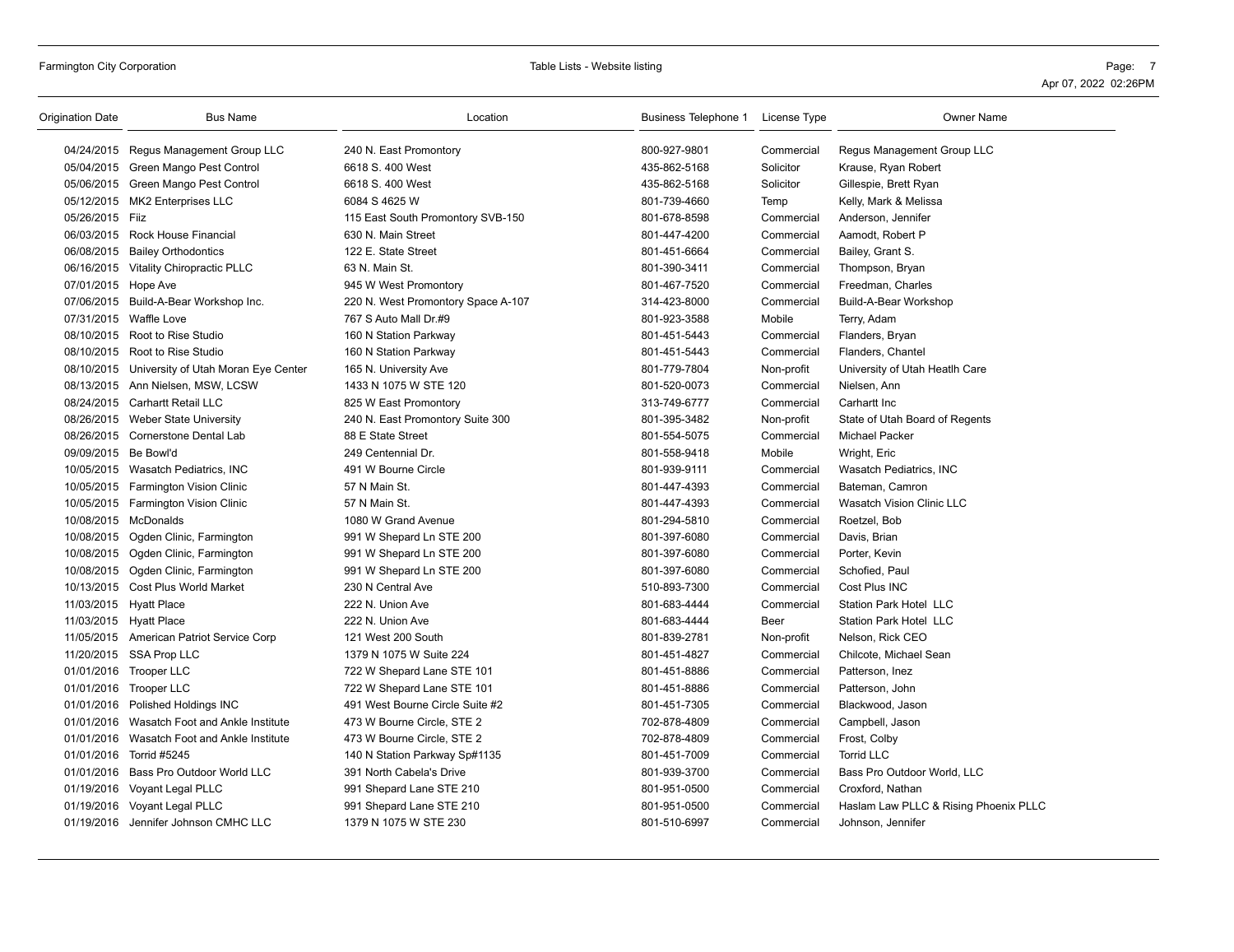| <b>Origination Date</b> | <b>Bus Name</b>                                     | Location                            | Business Telephone 1 License Type |            | Owner Name                       |
|-------------------------|-----------------------------------------------------|-------------------------------------|-----------------------------------|------------|----------------------------------|
|                         | 02/02/2016 Tobin's Elite Academy of Martial Arts    | 1328 N Hwy 89                       | 801-920-2442                      | Commercial | Tobin, Mike                      |
|                         | 02/11/2016 Archie's Barbershop Farmington           | 1322 North Highway 89               | 801-710-7212                      | Commercial | Brown, Archie Rochelle           |
|                         | 03/30/2016 Mountain View Software                   | 142 North Central Avenue            | 888-533-1122                      | Commercial | Gallagher Bassett Services, Inc. |
|                         | 04/04/2016 AYW Utah LLC                             | 855 W E Promontory                  | 480-332-3258                      | Commercial | Neff, John S.                    |
|                         | 04/04/2016 AYW Utah LLC                             | 855 W E Promontory                  | 480-332-3258                      | Commercial | Neff, Lori M.                    |
|                         | 04/13/2016 Heather Haltinner                        | 1050 Shepard Ln                     | 801-660-0220                      | Commercial | Haltinner, Heather               |
|                         | 04/21/2016 JSA Properties, LLC                      | 1318 N 1075 W                       | 801-698-7878                      | Commercial | Asay, Jon                        |
|                         | 05/10/2016 Extra Space Management, INC              | 1318 North 1075 West                | 385-368-5361                      | Commercial | Extra Space Management, INC      |
|                         | 05/26/2016 Second Chance Upscale Consignment        | 1050 West Shepard Lane Suite #6     | 801-451-2583                      | Commercial | Wickizer, Tera                   |
|                         | 05/27/2016 Individual and Relational Therapy        | 240 North East Promontory Suite 214 | 801-543-2120                      | Commercial | Harker, Emil                     |
| 05/31/2016 G.F. Idaho   |                                                     | 258 North University Drive          | 503-431-2420                      | Commercial | Austad, Dan                      |
|                         | 06/09/2016 Vivint Solar Developer LLC               | 584 E 1100 S #1                     | 855-877-2974                      | Solicitor  | Bywater, David                   |
|                         | 06/13/2016 Wallace Automotive Group, LLC            | 555 West Bourne Circle              | 801-842-7305                      | Commercial | Wallace, Aaron S.                |
|                         | 06/27/2016 Noodles & Company                        | 1032 W Park Lane Bldg W             | 720-214-1900                      | Commercial | Noodles & Company                |
|                         | 06/28/2016 EDGE Pest Control                        | 554 W 8360 S                        | 928-792-6809                      | Solicitor  | Gonzalez, Hector                 |
|                         | 06/28/2016 EDGE Pest Control                        | 554 W 8360 S                        | 928-792-6809                      | Solicitor  | Gonzalez, Hector                 |
|                         | 06/28/2016 EDGE Pest Control                        | 554 W 8360 S                        | 928-792-6809                      | Solicitor  | Gonzalez, Hector                 |
|                         | 06/28/2016 EDGE Pest Control                        | 554 W 8360 S                        | 928-792-6809                      | Solicitor  | Gonzalez, Hector                 |
|                         | 07/19/2016 AutoPal Software, LLC                    | 164 N West Promontory Ste 200       | 888-725-4495                      | Commercial | Blue Tree Holdings, INC          |
|                         | 07/22/2016 Just Beachy Soflopo, LLC                 | 440 N Station Parkway               | 954-770-2661                      | Commercial | Poor, Seth Michael               |
|                         | 08/31/2016 Intermountain Wind & Solar LLC           | 1953 W 2425 S                       | 801-675-9602                      | Solicitor  | Shipley, Doug                    |
|                         | 09/13/2016 University Healthcare, Farmington Health | 165 North University Ave            | 801-213-3200                      | Non-profit | University of Utah Heatlh Care   |
|                         | 09/20/2016 Payroc LLC                               | 240 E Promontory Ste 200            | 801-298-1212                      | Commercial | Oberman, James                   |
|                         | 09/20/2016 Avanti at Farmington Station             | 736 West State Street               | 801-447-8500                      | Commercial | Avanti Farmington LLC            |
|                         | 09/20/2016 Avanti at Farmington Station             | 736 West State Street               | 801-447-8500                      | Commercial | Schultz, Michael N MBR           |
|                         | 09/22/2016 Blaze Pizza                              | 260 N University Dr.                | 801-447-8861                      | Commercial | Five Star Pies Utah, LLC         |
|                         | 09/26/2016 Independence Health Services             | 182 North Union Avenue              | 801-298-1100                      | Commercial | Frasure, Danny                   |
|                         | 09/26/2016 Pinnacle Health Services                 | 182 North Union Avenue              | 801-298-1100                      | Commercial | Frasure, Danny                   |
|                         | 09/28/2016 Rhodes Physical Therapy INC              | 722 W Shepard Lane STE 105          | 801-447-9339                      | Commercial | PT Rhodes, Jon                   |
|                         | 09/30/2016 South Davis Psychological Services       | 240 N East Promontory Ste.200       | 801-934-3373                      | Temp       | Ahern, Jonathan                  |
| 11/03/2016              | Everbase Security Solutions LLC                     | 1262 S 650 W Suite 1D               | 855-255-5521                      | Commercial | Colston, Preston                 |
|                         | 11/03/2016 Everbase Security Solutions LLC          | 1262 S 650 W Suite 1D               | 855-255-5521                      | Commercial | Justesen, David T                |
|                         | 11/03/2016 Everbase Security Solutions LLC          | 1262 S 650 W Suite 1D               | 855-255-5521                      | Commercial | Potokar, David                   |
| 11/03/2016              | Global Surveillance LLC                             | 1262 S 650 W Suite 1D               | 800-991-4525                      | Commercial | Colston, Elizabeth               |
|                         | 11/03/2016 Global Surveillance LLC                  | 1262 S 650 W Suite 1D               | 800-991-4525                      | Commercial | Colston, Preston                 |
| 11/03/2016              | <b>Global Surveillance LLC</b>                      | 1262 S 650 W Suite 1D               | 800-991-4525                      | Commercial | Justesen, David T                |
|                         | 11/04/2016 Blue Lemon Farmington LLC                | 1022 Park Lane                      | 801-756-5855                      | Commercial | Day, Aaron                       |
|                         | 11/04/2016 Starbucks #19032                         | 332 W Union Ave.                    | 801-450-4991                      | Commercial | <b>Starbucks Corporation</b>     |
| 11/08/2016              | <b>Ascent Construction</b>                          | 310 W Park Lane                     | 801-299-1711                      | Commercial | Johansen, Scott                  |
|                         | 11/08/2016 Ascent Construction                      | 310 W Park Lane                     | 801-299-1711                      | Commercial | Knowlton, Brad L                 |
|                         | 11/15/2016 Viewpoint Eyecare                        | 991 Shepard Lane Suite #105         | 801-923-3145                      | Commercial | Bibo, Andrew L                   |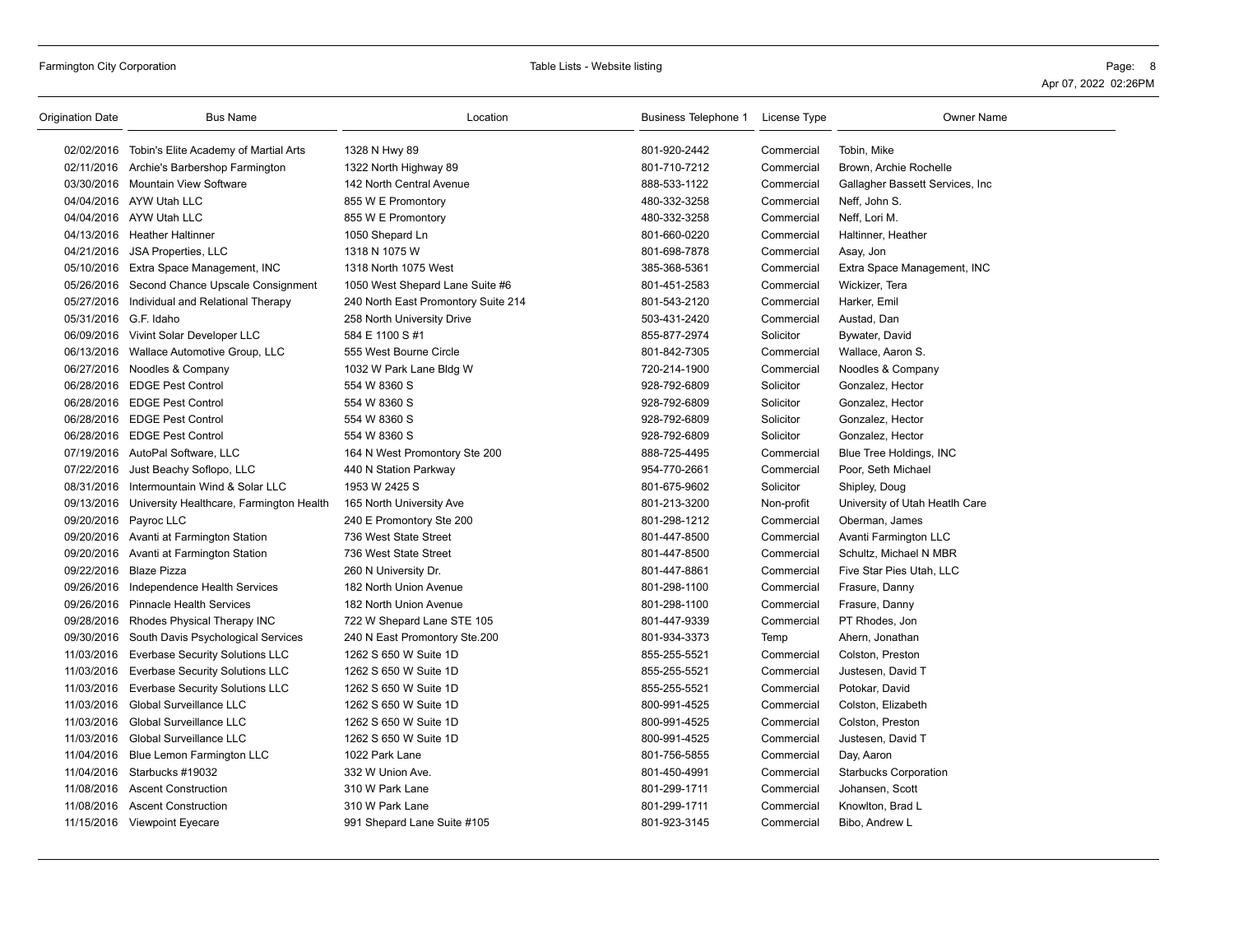| Origination Date      | <b>Bus Name</b>                                    | Location                                 | Business Telephone 1 License Type |            | <b>Owner Name</b>        |
|-----------------------|----------------------------------------------------|------------------------------------------|-----------------------------------|------------|--------------------------|
|                       | 11/15/2016 Elf Project Inc                         | 182 N. Union Avenue                      | 801-298-1100                      | Non-profit | Frasure, Danny           |
|                       | 11/15/2016 Red Barn Farms                          | 1200 W Red Barn Ln                       | 801-589-9099                      | Non-profit | Haws, Rich               |
| 12/16/2016 Solar City |                                                    | 12382 S Frontrunner Blvd                 | 801-913-2398                      | Solicitor  | Nelson, Bryce            |
|                       | 12/21/2016 UNI Farmington Behavioral Health Clinic | 291 South 200 West                       | 801-213-3770                      | Non-profit | VanVranken, Ross         |
|                       | 01/03/2017 Orn Total Health                        | 722 West Shepard Lane Suite 102          | 385-988-3965                      | Commercial | Jenkins, Hans            |
|                       | 01/09/2017 Solar City (Solicitor)                  | 313 E 12800 S                            | 801-209-4210                      | Solicitor  | Nelson, Bryce            |
| 01/12/2017 Goliax LLC |                                                    | 1361 N 1075 W #9                         | 253-740-7430                      | Commercial | Disque, Frank            |
|                       | 01/12/2017 Shed Antler Dog Chews                   | 2500 S 1350 W                            | 435-230-5125                      | Temp       | Francis, Amanda          |
|                       | 01/20/2017 VF Outdoor LLC                          | 145 N West Promontory Space F-115        | 336-424-6236                      | Commercial | <b>VF Outdoor LLC</b>    |
|                       | 01/20/2017 Code Quick LLC                          | 228 S 200 W                              | 801-560-3024                      | Commercial | Cowley, David            |
|                       | 02/01/2017 AAA Northern California, Nevada & Utah  | 1067 W Grand Ave Suite 101               | 801-683-4900                      | Commercial | Condon, Tim              |
|                       | 02/22/2017 Joel M Smith LMT                        | 630 W Shepard Ln                         | 801-447-8680                      | Commercial | Smith, Joel              |
|                       | 02/27/2017 Jana Lee Huff                           | 1649 S 200 E                             | 801-663-3333                      | Commercial | Huff, Jana Lee           |
|                       | 03/06/2017 Bridge House LLC                        | 235 S 200 E                              | 435-830-4058                      | Commercial | Epic Investments         |
| 03/15/2017 Colynk Inc |                                                    | 1466 N Highway 89 Ste 200                | 801-877-1111                      | Commercial | Jackson, Koby            |
|                       | 03/24/2017 Waxing the City                         | 150 N Central Ave                        | 801-447-9550                      | Commercial | Ford, Allyson            |
|                       | 03/27/2017 Enswell Speed & Fab                     | 1224 S 650 W Suite 2A                    | 801-341-9683                      | Commercial | Anderson, Jennifer       |
|                       | 03/27/2017 Pretzelmaker                            | 915 W Forbush Place                      | 801-447-9752                      | Commercial | Cookie Dude Inc          |
| 04/06/2017            | Edward Jones Investment (Solicitor)                | 824 W Shepard Lane                       | 801-451-7229                      | Solicitor  | Burns, David             |
|                       | 04/10/2017 Red Barn Recovery                       | 1200 West Red Barn Lane                  | 801-589-9099                      | Non-profit | Haws, Michael            |
|                       | 04/25/2017 Full Range Equipment Leasing LLC        | 722 W Shepard Lane Suite 105             | 801-510-0283                      | Commercial | Rhodes, Jon              |
|                       | 04/25/2017 Whisperwood Leasing LLC                 | 722 W Shepard Lane Suite 105             | 801-510-0283                      | Commercial | Rhodes, Jon              |
|                       | 05/10/2017 So Heavenly Ice Cream                   | 992 N 1100 W                             | 801-628-6229                      | Mobile     | Adams, Jana              |
|                       | 05/25/2017 Backman Title Services LTD              | 1067 West Grand Avenue Suite 103         | 801-683-4440                      | Commercial | Anderson, Canyon         |
| 06/01/2017            | Calvalcade Creative Co.                            | 230 S 500 W Apt 6                        | 801-809-6425                      | Temp       | George, Nick             |
|                       | 06/06/2017 NextMed Plains States LLC               | 6339 E Speedway Boulevard Suite 201      |                                   | Mobile     | Gleason, Christopher     |
|                       | 06/16/2017 The Warehouse LLC                       | 950 S I-15 Frontage Rd                   | 801-390-4784                      | Fireworks  | <b>TNT Fireworks</b>     |
|                       | 07/10/2017 Advanced Wellness Counseling LLC        | 722 Shepard Lane STE 101                 | 385-515-0050                      | Commercial | Morales, Javier          |
|                       | 07/27/2017 Edward D. Jones & Co LP                 | 991 Shepard Ln 215                       | 801-690-4228                      | Commercial | Edward D Jones & Co LP   |
|                       | 07/29/2017 Wasatch Peak Medical LLC                | 170 N Union Ave Build F Suite 100        | 801-451-9759                      | Commercial | Ashby, Eric              |
|                       | 08/02/2017 Cafe Rio INC                            | 426 N Cabela's Drive Suite 101           | 801-441-5000                      | Commercial | Gagnon, David CEO        |
|                       | 08/02/2017 Cafe Rio INC                            | 426 N Cabela's Drive Suite 101           | 801-441-5000                      | Commercial | Hortin, Darren SECRETARY |
|                       | 08/02/2017 Cafe Rio INC                            | 426 N Cabela's Drive Suite 101           | 801-441-5000                      | Commercial | Vaughan, Stephen PRES    |
|                       | 08/14/2017 Fuzion Tumbling and Cheer               | 1284 N 1075 W                            | 801-644-4411                      | Commercial | Rigby, Tennille          |
|                       | 08/17/2017 Math4Kids LLC                           | 1067 W Grand Avenue Suite 102            | 801-721-4021                      | Commercial | Brown, Reed              |
| 08/22/2017            | Defay Orthodontics                                 | 193 S 200 W                              | 801-546-0892                      | Commercial | Defay, David             |
|                       | 08/29/2017 Hive Volleyball LLC                     | 1224 S 650 W #2b                         | 801-573-1659                      | Commercial | Burleson, Colby          |
|                       | 09/05/2017 Park Lane Commons Development LLC       | 1200 W Red Barn Lane                     | 801-589-9099                      | Commercial | Haws, Rich               |
|                       | 09/18/2017 Copper Kettle Roasters LLC              | 151 S 1100 W                             | 801-682-0228                      | Temp       | Fowler, Brandon          |
| 10/03/2017 Maju       |                                                    | 150 E 100 S                              | 801-390-9657                      | Temp       | Jensen, Neyith           |
|                       | 10/24/2017 Muscle Works Chiropractic LLC           | 473 W Bourne Circle Building #2 Suite #3 | 801-663-9627                      | Commercial | Mahoney, Kyler           |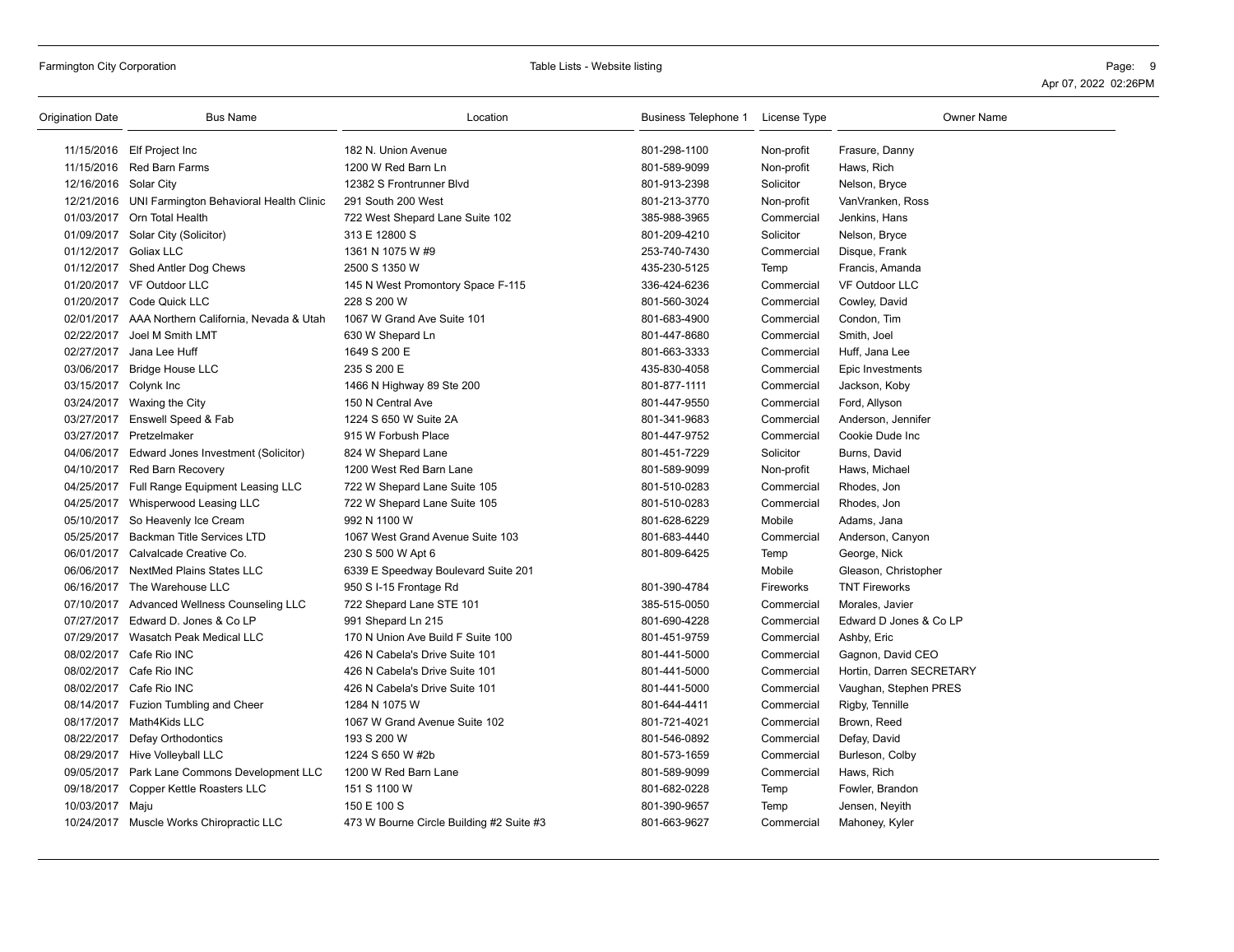| Origination Date | <b>Bus Name</b>                                    | Location                                 | <b>Business Telephone 1</b> | License Type | <b>Owner Name</b>               |
|------------------|----------------------------------------------------|------------------------------------------|-----------------------------|--------------|---------------------------------|
|                  | 10/25/2017 Utah Imaging Associates                 | 1433 N 1075 W Ste.104                    | 801-298-1300                | Commercial   | Hathaway, Peter                 |
| 10/25/2017       | Utah Imaging Associates                            | 1433 N 1075 W Ste.104                    | 801-298-1300                | Commercial   | Kirkham, Jason                  |
|                  | 10/25/2017 Utah Imaging Associates                 | 1433 N 1075 W Ste.104                    | 801-298-1300                | Commercial   | O'Neil, Kathleen                |
|                  | 10/30/2017 Savory R&R Stores, LLC                  | 426 North Cabela's Dr Bldg H Suite 102   | 801-642-3800                | Commercial   | Savory R&R Stores LLC           |
|                  | 10/30/2017 Savory R&R Stores, LLC                  | 426 North Cabela's Dr Bldg H Suite 102   | 801-642-3800                | Beer         | Savory R&R Stores LLC           |
|                  | 10/30/2017 Mike Rowan Insurance Agency INC         | 47 S 100 E                               | 801-643-5669                | Commercial   | Rowan, Mike                     |
|                  | 11/03/2017 Quantum Counseling LLC                  | 286 S 200 W Suite 220                    | 801-923-8389                | Commercial   | Murray, Lillie M                |
|                  | 12/01/2017 Jenny Pace INC                          | 286 South 200 West STE 200               | 801-698-5066                | Commercial   | Pace, Jenny                     |
|                  | 12/11/2017 T-Mobile Financial LLC                  | 310 W Union Ave                          | 630-857-2106                | Commercial   | Legere CEO, John                |
|                  | 12/11/2017 T-Mobile Leasing LLC                    | 310 W Union Ave                          | 630-857-2106                | Commercial   | Legere CEO, John                |
|                  | 12/12/2017 Home Health Advantage Inc               | 352 S 200 W Ste 5                        | 801-441-7099                | Commercial   | Taylor, Nathan A                |
|                  | 01/01/2018 Lift at Station Park                    | 172 N East Promontory STE 200            | 801-510-4937                | Commercial   | Wiseman, Kimberly               |
|                  | 01/01/2018 West One Finance LLC                    | 286 S 200 W STE 220                      | 801-405-7420                | Commercial   | Merrill, Vincent L              |
|                  | 01/01/2018 West One Finance LLC                    | 286 S 200 W STE 220                      | 801-405-7420                | Commercial   | Perry, James C                  |
|                  | 01/01/2018 Guaranteed Rate Affinity LLC            | 172 North Promontory Ste 285             | 502-208-7520                | Commercial   | Ciardelli, Victor III           |
|                  | 01/22/2018 At First Sight Mobile Ultrasound        | 240 N East Promontory STE 200            | 801-218-3543                | Commercial   | Resendiz, Marisela              |
|                  | 01/24/2018 RKBO Enterprises LLC                    | 1282 N Hwy 89                            | 801-451-2430                | Commercial   | Bown, Kyle                      |
|                  | 01/24/2018 KROX Enterprises LLC                    | 330 Central Ave                          | 801-244-4314                | Commercial   | Bown, Kyle                      |
|                  | 01/24/2018 Heaton & Company                        | 1438 N Highway 89 STE 120                | 801-447-9572                | Commercial   | Heaton, Kris                    |
|                  | 01/25/2018 CHBO Enterprises LLC                    | 320 N Central Ave                        | 801-451-8466                | Commercial   | Bown, Kyle                      |
|                  | 01/29/2018 Utah Cardiology PC                      | 444 W Bourne Circle Ste 200              | 801-397-3000                | Commercial   | Olsen, Stephanie L              |
|                  | 01/29/2018 BStofferahn Enterprise LLC              | 1371 N 1075 W Ste 3                      | 801-413-4103                | Commercial   | Eaves, Brittney                 |
|                  | 02/21/2018 Lock It Up Self Storage V LLC           | 761 North Lagoon Dr                      | 801-682-4881                | Commercial   | Nixon, Daniel                   |
|                  | 02/22/2018 Spendlove Plumbing INC                  | 1262 S 650 W STE 1C                      | 801-244-2371                | Commercial   | Spendlove, Christopher Thomas   |
|                  | 03/06/2018 Monica Forsman INC                      | 240 N Promontory STE 201                 | 801-604-5040                | Commercial   | Forsman, Monica                 |
|                  | 03/07/2018 Feller Behavioral Health                | 1401 North 1075 West #240                | 801-613-8178                | Commercial   | Feller PhD LCSW, Kelly C        |
|                  | 03/16/2018 Express Services INC                    | 9701 Boardwalk Blvd                      | 405-840-5000                | Commercial   | Funk, Robert                    |
|                  | 03/16/2018 Express Services INC                    | 9701 Boardwalk Blvd                      | 405-840-5000                | Commercial   | Stoller, William                |
|                  | 03/20/2018 Janela Bay LLC                          | 845 W East Promontory                    | 385-988-3183                | Commercial   | Thomas, Brittany                |
|                  | 03/20/2018 Janela Bay LLC                          | 845 W East Promontory                    | 385-988-3183                | Commercial   | Thomas, Kalen                   |
|                  | 03/20/2018 Nike Retail Services INC                | 210 North Station Parkway                | 503-532-4678                | Commercial   | <b>Nike Retail Services INC</b> |
|                  | 04/04/2018 Goldenwest Federal Credit Union         | 698 N Lagoon Dr                          | 801-337-8300                | Commercial   | Goldenwest Federal Credit Union |
|                  | 04/16/2018 Energy Savers Insulation LLC (Business) | 245 E 2150 N                             | 801-614-0606                | Commercial   | Creswell, Steve                 |
|                  | 04/16/2018 Auana Shave Ice                         | 1365 Craftsman Court                     | 801-513-8114                | Temp         | Beau, Kapeliela                 |
|                  | 04/19/2018 Sparrow Electric                        | 7174 S 400 W                             | 385-244-0355                | Temp         | Lee, Bryan                      |
|                  | 04/24/2018 Mears Pharmacy LLC                      | 1050 W Shepard Lane Ste 1                | 801-628-7679                | Commercial   | Jonathon Mears                  |
|                  | 04/24/2018 TruePointe Holdings Inc                 | 670 W Shepard Lane STE 101               | 801-774-5300                | Commercial   | Stapley, Logan                  |
|                  | 05/02/2018 Hokulia Shave Ice                       | 976 Shepard Lane                         | 801-719-1856                | Temp         | Adam Webster                    |
|                  | 05/02/2018 Hokulia Shave Ice                       | 976 Shepard Lane                         | 801-719-1856                | Temp         | Sam Webster                     |
|                  | 05/17/2018 ICE Technical Services INC              | 240 N East Promontory STE 200 Office 207 | 801-218-3554                | Commercial   | Katmai Government Services LLC  |
|                  | 05/21/2018 Breezy Styles (Temp Kiosk)              | 140 N Union Ave                          | 801-833-2575                | Temp         | Stout, Devanie                  |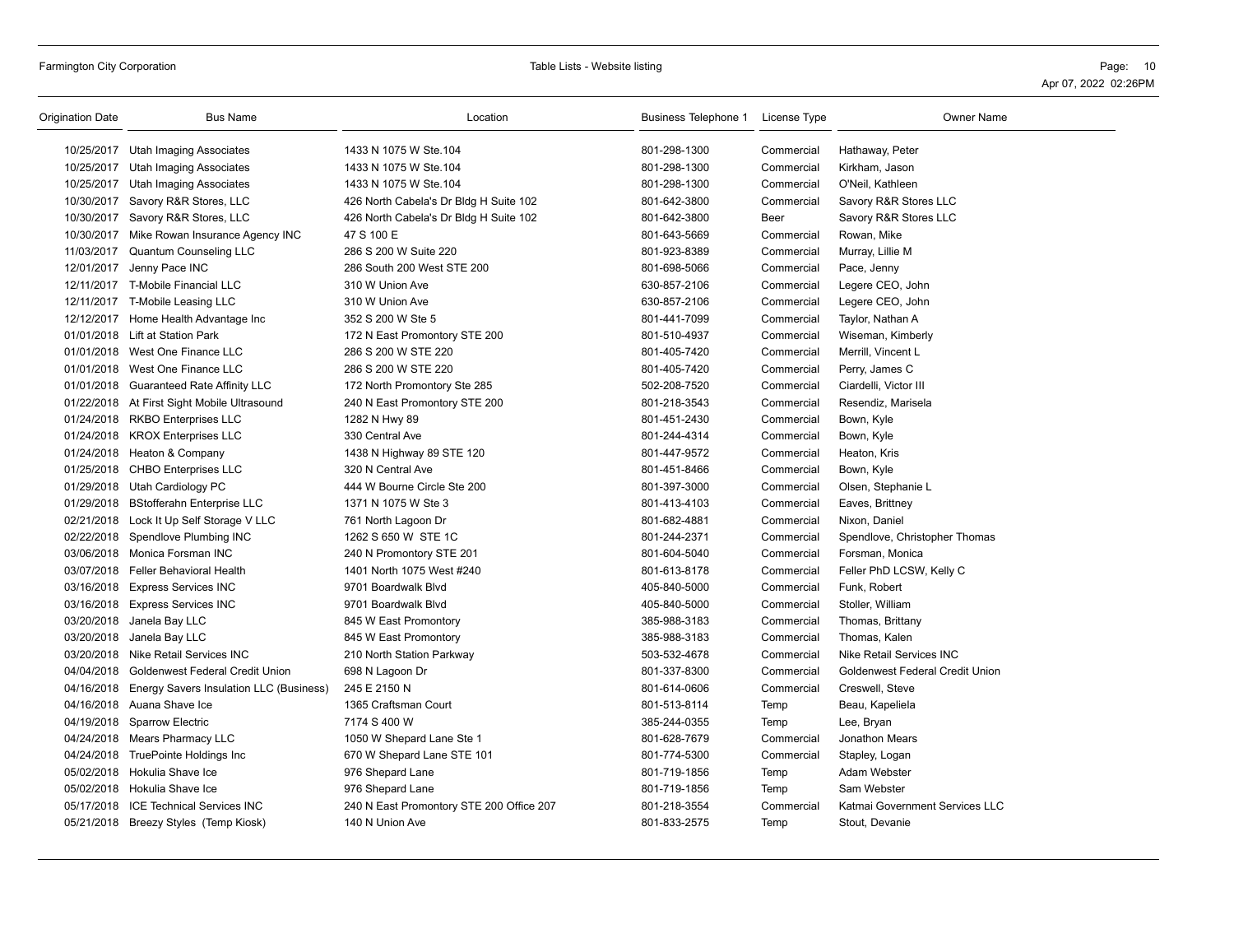| Origination Date   | <b>Bus Name</b>                                   | Location                            | Business Telephone 1 | License Type | <b>Owner Name</b>                     |
|--------------------|---------------------------------------------------|-------------------------------------|----------------------|--------------|---------------------------------------|
|                    | 06/05/2018 Wasatch Therapy Inc                    | 42 North 650 West                   | 801-447-9627         | Commercial   | Ita'aehau, Melissa                    |
|                    | 06/05/2018 Dell Nichols Commercial Real Estate LL | 1353 N 1075 W #6                    | 801-797-9900         | Commercial   | Nichols, Dell S                       |
|                    | 06/05/2018 Right on the Edge (Solicitor)          | 2500 West 300 South                 | 385-424-7337         | Solicitor    | Clements, Lauren                      |
|                    | 06/05/2018 Tiny Town Preschool                    | 2087 Stampede Drive                 | 801-200-6572         | Preschool    | Daly, Lyndi                           |
|                    | 06/13/2018 Select Comfort Retail Corporation      | 1060 West Park Lane STE 101         | 763-203-9956         | Commercial   | Select Comfort Retail Corporation     |
|                    | 06/21/2018 Legacy House of Park Lane              | 547 N Station Parkway               | 801-939-4600         | Commercial   | Western States Lodging & Management   |
|                    | 06/28/2018 Spirit Halloween Superstores LLC       | 220 N Station Parkway               | 609-645-3300         | Temp         | Spirit Halloween                      |
|                    | 06/28/2018 Texas Twister Drink                    | 829 N 600 E                         | 385-208-8955         | Temp         | Gonzalez, Danny                       |
|                    | 07/03/2018 BrightStar Wireless INC                | 1060 W Park Ln STE 112              | 435-723-7477         | Commercial   | Bess, Bart                            |
| 07/11/2018         | Rob Jackson Insurance Agency INC                  | 1353 N 1075 W #206                  | 801-406-1144         | Commercial   | Jackson, Jenessa                      |
|                    | 07/11/2018 Rob Jackson Insurance Agency INC       | 1353 N 1075 W #206                  | 801-406-1144         | Commercial   | Khoury, Ryan                          |
|                    | 07/11/2018 C & CB Adventures LLC                  | 1067 Park Ln STE 102                | 801-791-2174         | Commercial   | Bauman, Chris                         |
|                    | 07/16/2018 Southwestern Brakis Educational System | 733 W 500 N                         | 435-695-3747         | Solicitor    | Brakis, Rihards                       |
|                    | 08/03/2018 Premier Amusements INC                 | 900 W Clark Ln                      | 805-416-2540         | Commercial   | <b>Premier Amusements INC</b>         |
| 08/03/2018 CLJ INC |                                                   | 1328 North Hwy 89                   | 801-487-1061         | Commercial   | Jackson, Carter                       |
|                    | 09/06/2018 Best Buy Stores LP                     | 360 North Station Pkwy              | 612-291-4863         | Commercial   | Best Buy Stores LP                    |
|                    | 09/11/2018 Auto Hail Repair                       | 2462 E 6600 S                       | 801-683-9989         | Solicitor    | Hayden, Eric                          |
|                    | 09/11/2018 Auto Hail Repair                       | 2462 E 6600 S                       | 386-281-0157         | Solicitor    | Hayden, Eric                          |
|                    | 09/11/2018 Auto Hail Repair                       | 2462 E 6600 S                       | 801-541-5660         | Solicitor    | Hayden, Eric                          |
|                    | 09/18/2018 Aspen Exteriors (Solicitor)            | 14245 St Francis Blvd               | 612-799-3652         | Solicitor    | Cherry, Dan                           |
|                    | 09/21/2018 Mountain America Federal Credit Union  | 495 N Station Parkway               | 801-325-6228         | Commercial   | Mountain America Federal Credit Union |
|                    | 10/01/2018 CTI Contractors (Solicitor)            | 331 W Parrish Lane                  | 801-218-2843         | Solicitor    | Jennings, Jamie                       |
|                    | 10/01/2018 CTI Contractors (Solicitor)            | 331 Parrish Lane                    | 4804661624           | Solicitor    | Jennings, Jamie                       |
|                    | 10/01/2018 CTI Contractors (Solicitor)            | 331 W Parrish Lane                  | 4804407854           | Solicitor    | Jennings, Jamie                       |
|                    | 10/01/2018 CTI Contractors (Solicitor)            | 331 W Parrish Lane                  | 4804407845           | Solicitor    | Jennings, Jamie                       |
|                    | 10/01/2018 CTI Contractors (Solicitor)            | 331 W Parrish Lane                  | 8012182843           | Solicitor    | Jennings, Jamie                       |
|                    | 10/01/2018 CTI Contractors (Solicitor)            | 331 W Parrish Lane                  | 8012182843           | Solicitor    | Jennings, Jamie                       |
|                    | 10/01/2018 CTI Contractors                        | 331 W Parrish Lane                  | 8012182843           | Solicitor    | Jennings, Jamie                       |
|                    | 10/04/2018 Landmark Wealth Advisors LLC           | 286 South 200 West STE 230          | 801-295-8700         | Commercial   | Bangerter, Timothy                    |
|                    | 10/04/2018 Landmark Wealth Advisors LLC           | 286 South 200 West STE 230          | 801-295-8700         | Commercial   | Tempest, Lance                        |
|                    | 10/04/2018 Sephora USA Inc                        | 144 North East Promontory STE#J-165 |                      | Commercial   | Sephora USA Inc                       |
|                    | 10/08/2018 Roofing & Restoration (Solicitor)      | 310 W Jefferson St                  | 972-533-5975         | Solicitor    | Shehan, Tim                           |
|                    | 10/11/2018 Loanpro Software LLC                   | 172 N East Promontory STE 275       | 888-725-4495         | Commercial   | Roberts, Rhett                        |
|                    | 10/15/2018 P.F. Chang's China Bistro INC          | 905 West Promontory                 | 480-888-3000         | Commercial   | P.F. Chang's China Bistro INC         |
|                    | 10/15/2018 P.F. Chang's China Bistro INC          | 905 West Promontory                 | 480-888-3000         | Beer         | P.F. Chang's China Bistro INC         |
|                    | 10/29/2018 Roofing & Restoration (Solicitor)      | 250 NE Promontory                   | 303-944-9966         | Solicitor    | Shehan, Tim                           |
|                    | 10/29/2018 Roofing Restoration (Solicitor)        | 250 NE Promontory                   | 303-944-9966         | Solicitor    | Shehan, Tim                           |
|                    | 11/08/2018 Omega Food Group LLC                   | 290 North Central Ave               | 801-451-5850         | Commercial   | Shafizadeh, Massoud                   |
|                    | 11/08/2018 Wasatch West Contracting LLC           | 1262 South 650 West                 | 801-820-5320         | Commercial   | Tyrrell, JD                           |
| 11/08/2018         | GoodLife Market                                   | 220 N Station Pkwy                  | 801-513-8500         | Temp         | Luther, Brian H                       |
|                    | 11/13/2018 CLC Group Inc                          | Station Park West Suite NN-115      | 801-360-9068         | Commercial   | Clegg, Jonathan Earl                  |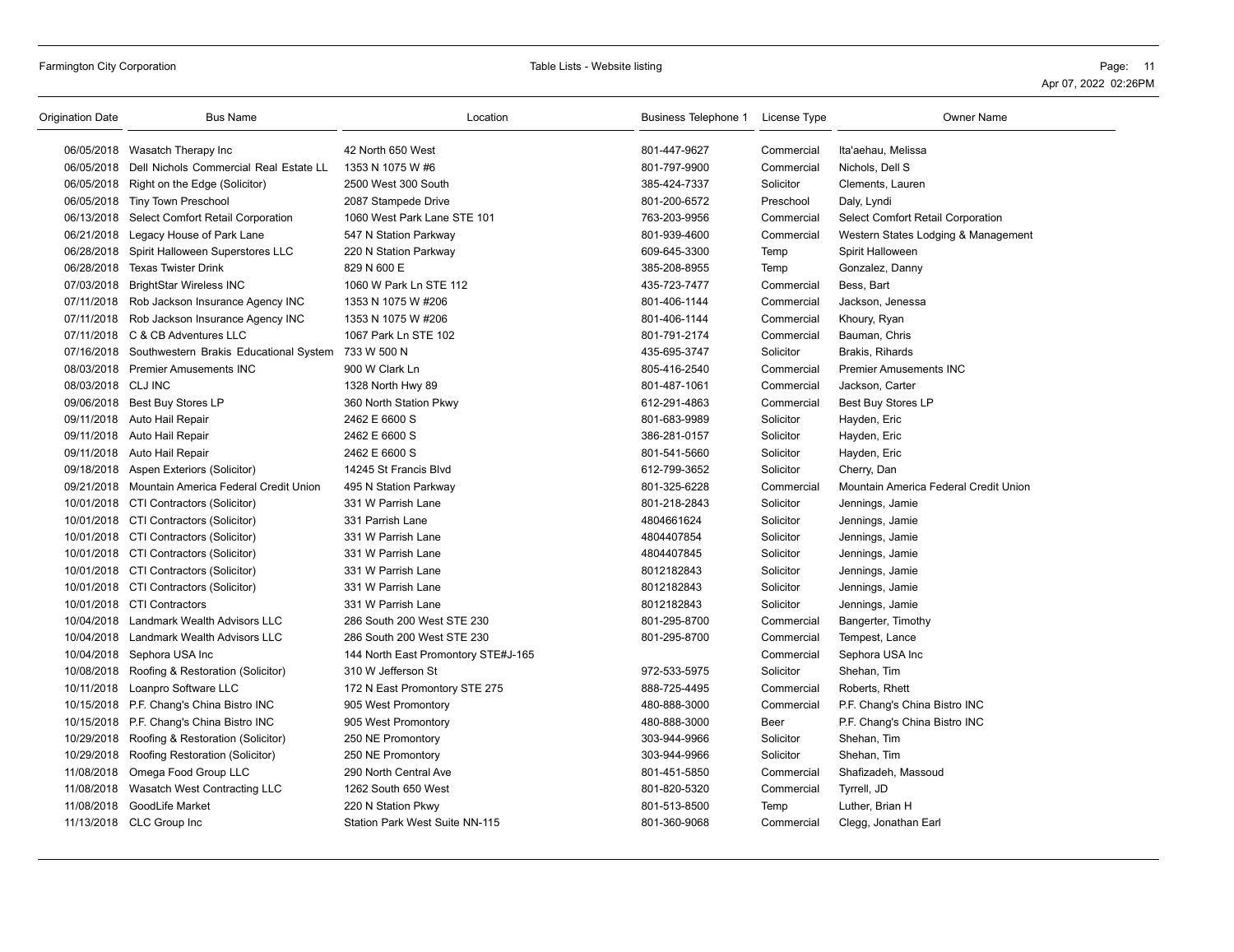| Origination Date      | <b>Bus Name</b>                             | Location                           | Business Telephone 1 License Type |            | <b>Owner Name</b>            |
|-----------------------|---------------------------------------------|------------------------------------|-----------------------------------|------------|------------------------------|
|                       | 11/14/2018 So Cal Pizza Holdings LLC        | 1060 W Park Lane STE 103           | 951-284-7407                      | Commercial | So Cal Pizza Holdings LLC    |
|                       | 11/16/2018 Busy Bugs Preschool              | 1004 W Deer Clover Street          | 801-698-8876                      | Preschool  | Dahl, Allie                  |
|                       | 11/28/2018 THORNBURG DYNAMICS INC           | 240 Promontory #200                | 800-284-3156                      | Commercial | Porter, Robert               |
|                       | 11/30/2018 Steuart Companies LLC            | <b>Station Park Kiosk</b>          | 608-850-6520                      | Temp       | <b>Steuart Companies LLC</b> |
|                       | 12/17/2018 Station Park Dental LLC          | 1060 W Park Lane STE 110           | 801-497-1332                      | Commercial | Allen, Ryan B                |
|                       | 01/15/2019 Sicilia Mia 1                    | 895 E Promontory                   | 385-267-9458                      | Commercial | Mirenda, Giuseppe            |
|                       | 01/15/2019 Sicilia Mia 1                    | 895 E Promontory                   | 385-267-9458                      | Beer       | Mirenda, Giuseppe            |
|                       | 01/18/2019 DC Station Park LLC              | 256 N University Avenue            | 801-900-1649                      | Commercial | Crossley, Keith              |
|                       | 01/30/2019 Sego Med Supply LLC              | 63 North Main Street               | 801-721-1155                      | Commercial | Thompson, Bryan              |
|                       | 02/11/2019 Slapfish Farmington SF LLC       | 254 N University Drive STE Q-010   | 801-451-5351                      | Commercial | Haik, Mac                    |
|                       | 02/11/2019 Slapfish Farmington SF LLC       | 254 N University Drive STE Q-010   | 801-451-5351                      | Beer       | Haik, Mac                    |
|                       | 02/19/2019 Bombshell Studio Maia            | 1050 Shepard Lane #10              | 801-451-7789                      | Commercial | Maass, Maia                  |
|                       | 02/20/2019 Crane Construction Company       | 343 Wainwright Drive STE B         | 847-564-7418                      | Commercial | Crane, Jeffrey D             |
| 02/22/2019 Paydrt LLC |                                             | 42 N 650 W STE C                   | 801-390-2782                      | Commercial | Monumetric                   |
|                       | 03/04/2019 Utah Home Fitness LLC            | 270 N Central Ave K-115            | 630-776-1742                      | Commercial | Egbert, Scott                |
| 03/04/2019 IHM LLC    |                                             | 1060 West Park Lane STE 108        | 801-309-9101                      | Commercial | Whimpey, Brandon             |
|                       | 03/06/2019 Inkling Solutions INC            | 1353 North 1075 West               | 801-425-3362                      | Commercial | Koford, Amy                  |
|                       | 03/18/2019 Kauer ETC INC                    | 1298 North Hwy 89                  | 801-698-8447                      | Commercial | Kauer, Casey                 |
|                       | 03/18/2019 Kauer ETC INC                    | 1298 North Hwy 89                  | 801-698-8447                      | Commercial | Kauer, Jennifer              |
|                       | 03/25/2019 Holman Technologies              | 1371 N 1075 W STE 6                | 801-746-5560                      | Commercial | Holman, Jeffrey T            |
|                       | 04/02/2019 Columbia Sportswear              | 140 N Union Ave A-100              | 385-220-3919                      | Commercial | Columbia Brands USA LLC      |
|                       | 04/15/2019 GoodLife Market                  | 2625 West 700 South                | 801-513-8500                      | Temp       | Luther, Brian H              |
|                       | 04/30/2019 Vivant Solar (Solicitor)         | 1800 W Ashton Blvd                 | 8001-216-3927                     | Solicitor  | Bywater, David               |
|                       | 05/01/2019 CT Caffe LLC                     | 58 N Main                          | 801-451-4678                      | Commercial | Abendroth, E Aaron           |
|                       | 05/01/2019 CT Caffe LLC                     | 58 N Main                          | 801-451-4678                      | Commercial | Abendroth, Jennifer          |
|                       | 05/01/2019 CT Caffe LLC                     | 58 N Main                          | 801-451-4678                      | Commercial | Amendola, Francesco          |
|                       | 05/06/2019 APTIVE ENVIRONMENTAL             | 5132 N 300 W #150                  | 801-599-7756                      | Solicitor  | APTIVE ENVIRONMENTAL         |
|                       | 05/06/2019 APTIVE ENVIRONMENTAL (Solicitor) | 5132 N 300 W #150                  | 801-566-7756                      | Solicitor  | <b>APTIVE ENVIRONMENTAL</b>  |
|                       | 05/06/2019 APTIVE ENVIRONMENTAL (Solicitor) | 5132 N 300 W #150                  | 801-599-7756                      | Solicitor  | <b>APTIVE ENVIRONMENTAL</b>  |
|                       | 05/06/2019 APTIVE ENVIRONMENTAL (Solicitor) | 5132 N 300 W #150                  | 801-599-7756                      | Solicitor  | APTIVE ENVIRONMENTAL         |
|                       | 05/06/2019 APTIVE ENVIRONMENTAL (Solicitor) | 5132 N 300 W #150                  | 801-599-7756                      | Solicitor  | APTIVE ENVIRONMENTAL         |
|                       | 05/06/2019 APTIVE ENVIRONMENTAL (Solicitor) | 5132 N 300 W #150                  | 801-599-7756                      | Solicitor  | APTIVE ENVIRONMENTAL         |
|                       | 05/06/2019 APTIVE ENVIRONMENTAL (Solicitor) | 5132 N 300 W #150                  | 801-599-7756                      | Solicitor  | <b>APTIVE ENVIRONMENTAL</b>  |
|                       | 05/06/2019 APTIVE ENVIRONMENTAL (Solicitor) | 5132 N 300 W #150                  | 8001-599-7756                     | Solicitor  | APTIVE ENVIRONMENTAL         |
|                       | 05/06/2019 APTIVE ENVIRONMENTAL (Solicitor) | 5132 N 300 W #150                  | 801-599-7756                      | Solicitor  | APTIVE ENVIRONMENTAL         |
|                       | 05/06/2019 APTIVE ENVIRONMENTAL (Solicitor) | 5132 N 300 W #150                  | 801-599-7756                      | Solicitor  | <b>APTIVE ENVIRONMENTAL</b>  |
|                       | 05/06/2019 APTIVE ENVIRONMENTAL (Solicitor) | 5132 N 300 W #150                  | 801-599-7756                      | Solicitor  | APTIVE ENVIRONMENTAL         |
|                       | 05/06/2019 APTIVE ENVIRONMENTAL (Solicitor) | 5132 N 300 W #150                  | 801-599-7756                      | Solicitor  | <b>APTIVE ENVIRONMENTAL</b>  |
|                       | 05/07/2019 APTIVE ENVIRONMENTAL             | 5132 N 300 W #150                  | 801-599-7756                      | Solicitor  | APTIVE ENVIRONMENTAL         |
|                       | 05/31/2019 Forbes Marshall INC              | 240 NEast Promontory STE 200 #7032 | 801-725-3226                      | Commercial | Regus                        |
|                       | 06/06/2019 Clear Water Labs LLC             | 240 N East Promontory Ste 200      | 801-628-5608                      | Commercial | Clark, Spencer C             |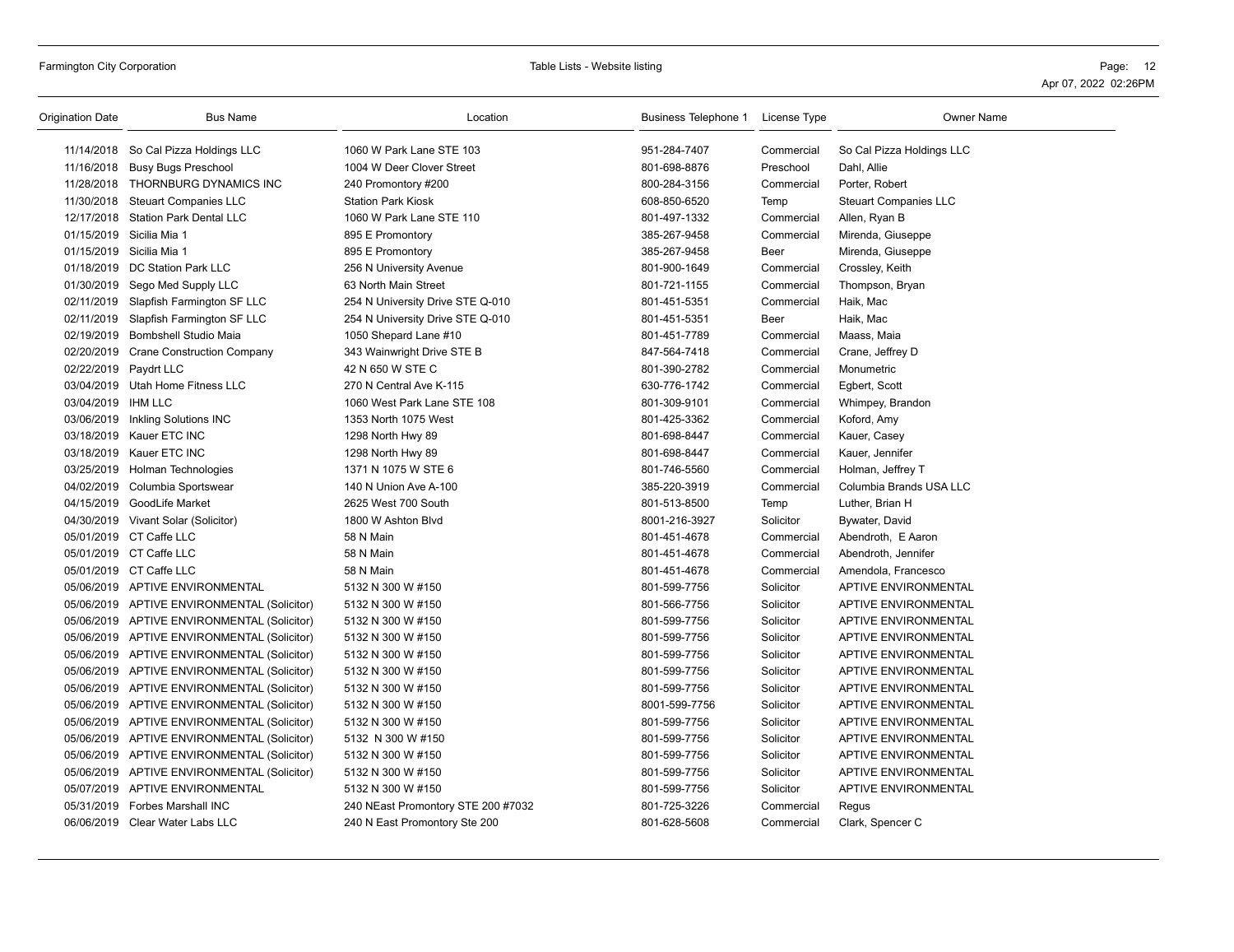| 06/12/2019 Dedicated Construction Management LL<br>414-431-8555<br>Temp<br>Tubin, Keith<br>710 Larry Ct<br>801-444-3191<br>06/25/2019 Davis Citizen's Coalition Against Violenc<br>280 North Union Avenue<br>Non-profit<br>Davis Citizens Coalition Against Violenc<br>8019232299<br>06/28/2019 APHIA Holdings<br>42 N 650 W Suite B<br>Hill, Kevin<br>Commercial<br>07/02/2019 Arturs Books<br>1724 Oakridge Dr<br>801-510-7827<br>Solicitor<br>Eglitis, Arturs<br>07/03/2019 Luxottica of America INC<br>391 N Cabelas Dr<br>801-939-3732<br>Commercial<br>Luxottica of America INC<br>07/25/2019 Kosapacha Group LLC<br>240 N East Promontory STE 200<br>801-218-3545<br>Commercial<br>Swanson, Peter<br>08/06/2019 Big Sky Conference INC<br>286 South 200 West STE 110<br>801-392-1978<br>Non-profit<br>Wistrcill, Thomas<br>08/20/2019 Lowe McBride Law PLLC<br>240 N East Promontory STE 200<br>801-948-3138<br>Commercial<br>McBride, Nicole Lowe<br>09/18/2019 Barnes & Noble Booksellers INC<br>238 North Union Ave<br>801-218-9580<br>Barnes & Noble Booksellers INC<br>Commercial<br>09/23/2019 Retail Construction Services INC<br>11343 39th Street North<br>Bachman, Stephen M<br>Temp |  |
|-------------------------------------------------------------------------------------------------------------------------------------------------------------------------------------------------------------------------------------------------------------------------------------------------------------------------------------------------------------------------------------------------------------------------------------------------------------------------------------------------------------------------------------------------------------------------------------------------------------------------------------------------------------------------------------------------------------------------------------------------------------------------------------------------------------------------------------------------------------------------------------------------------------------------------------------------------------------------------------------------------------------------------------------------------------------------------------------------------------------------------------------------------------------------------------------------------|--|
|                                                                                                                                                                                                                                                                                                                                                                                                                                                                                                                                                                                                                                                                                                                                                                                                                                                                                                                                                                                                                                                                                                                                                                                                       |  |
|                                                                                                                                                                                                                                                                                                                                                                                                                                                                                                                                                                                                                                                                                                                                                                                                                                                                                                                                                                                                                                                                                                                                                                                                       |  |
|                                                                                                                                                                                                                                                                                                                                                                                                                                                                                                                                                                                                                                                                                                                                                                                                                                                                                                                                                                                                                                                                                                                                                                                                       |  |
|                                                                                                                                                                                                                                                                                                                                                                                                                                                                                                                                                                                                                                                                                                                                                                                                                                                                                                                                                                                                                                                                                                                                                                                                       |  |
|                                                                                                                                                                                                                                                                                                                                                                                                                                                                                                                                                                                                                                                                                                                                                                                                                                                                                                                                                                                                                                                                                                                                                                                                       |  |
|                                                                                                                                                                                                                                                                                                                                                                                                                                                                                                                                                                                                                                                                                                                                                                                                                                                                                                                                                                                                                                                                                                                                                                                                       |  |
|                                                                                                                                                                                                                                                                                                                                                                                                                                                                                                                                                                                                                                                                                                                                                                                                                                                                                                                                                                                                                                                                                                                                                                                                       |  |
|                                                                                                                                                                                                                                                                                                                                                                                                                                                                                                                                                                                                                                                                                                                                                                                                                                                                                                                                                                                                                                                                                                                                                                                                       |  |
|                                                                                                                                                                                                                                                                                                                                                                                                                                                                                                                                                                                                                                                                                                                                                                                                                                                                                                                                                                                                                                                                                                                                                                                                       |  |
|                                                                                                                                                                                                                                                                                                                                                                                                                                                                                                                                                                                                                                                                                                                                                                                                                                                                                                                                                                                                                                                                                                                                                                                                       |  |
| 09/30/2019 Hip & Humble INC<br>801-560-5430<br>945 W West Promontory<br>Commercial<br>Mordue, Sheridan                                                                                                                                                                                                                                                                                                                                                                                                                                                                                                                                                                                                                                                                                                                                                                                                                                                                                                                                                                                                                                                                                                |  |
| 10/14/2019 De Jager Construction INC<br>75 60th St SW<br>616-530-0060<br>Temp<br>De Jager, Daniel                                                                                                                                                                                                                                                                                                                                                                                                                                                                                                                                                                                                                                                                                                                                                                                                                                                                                                                                                                                                                                                                                                     |  |
| 10/23/2019 Recreational Equipment INC<br>Recreational Equipment INC<br>220 N Station Pkwy<br>253-437-4244<br>Commercial                                                                                                                                                                                                                                                                                                                                                                                                                                                                                                                                                                                                                                                                                                                                                                                                                                                                                                                                                                                                                                                                               |  |
| 10/28/2019<br>Energy Savers Insulation LLC (Solicitor)<br>801-499-1760<br>Solicitor<br>Creswell, Steve<br>201 E 2150 N                                                                                                                                                                                                                                                                                                                                                                                                                                                                                                                                                                                                                                                                                                                                                                                                                                                                                                                                                                                                                                                                                |  |
| 10/28/2019<br>Energy Savers Insulation LLC (Solicitor)<br>201 E 2150 N #C<br>801-499-1760<br>Solicitor<br>Creswell, Steve                                                                                                                                                                                                                                                                                                                                                                                                                                                                                                                                                                                                                                                                                                                                                                                                                                                                                                                                                                                                                                                                             |  |
| 10/28/2019 Energy Savers Insulation LLC (Solicitor)<br>201 E 2150 N<br>8010-499-1760<br>Solicitor<br>Creswell, Steve                                                                                                                                                                                                                                                                                                                                                                                                                                                                                                                                                                                                                                                                                                                                                                                                                                                                                                                                                                                                                                                                                  |  |
| 10/28/2019 Energy Savers Insulation LLC (Solicitor)<br>201 E 2150 N #C<br>801-499-1760<br>Solicitor<br>Creswell, Steve                                                                                                                                                                                                                                                                                                                                                                                                                                                                                                                                                                                                                                                                                                                                                                                                                                                                                                                                                                                                                                                                                |  |
| 10/30/2019 AKA Wireless INC<br>340 North Central Ave KA-115<br>845-356-8390<br>Commercial<br>Sherman, George CEO                                                                                                                                                                                                                                                                                                                                                                                                                                                                                                                                                                                                                                                                                                                                                                                                                                                                                                                                                                                                                                                                                      |  |
| 10/30/2019 AKA Wireless INC<br>340 North Central Ave KA-115<br>845-356-8390<br>Commercial<br>Victra                                                                                                                                                                                                                                                                                                                                                                                                                                                                                                                                                                                                                                                                                                                                                                                                                                                                                                                                                                                                                                                                                                   |  |
| 10/31/2019 Davis Behavioral Health INC<br>380 S 200 W<br>801-458-7335<br>Davis Behavioral Health<br>Non-profit                                                                                                                                                                                                                                                                                                                                                                                                                                                                                                                                                                                                                                                                                                                                                                                                                                                                                                                                                                                                                                                                                        |  |
| Tech to Life LLC<br>11/19/2019<br>240 N East Promontory STE 200<br>800-484-4320<br>Anderson, Joanna<br>Temp                                                                                                                                                                                                                                                                                                                                                                                                                                                                                                                                                                                                                                                                                                                                                                                                                                                                                                                                                                                                                                                                                           |  |
| 11/19/2019<br><b>Triskelion Synergy INC</b><br>910 Forbush PI STE B-110<br>385-988-3937<br>Commercial<br>Estrada, Michael                                                                                                                                                                                                                                                                                                                                                                                                                                                                                                                                                                                                                                                                                                                                                                                                                                                                                                                                                                                                                                                                             |  |
| 11/25/2019 Harmons Station Park<br>1092 W Park Lane<br>801-969-8261<br>Commercial<br>Harmon City Inc.                                                                                                                                                                                                                                                                                                                                                                                                                                                                                                                                                                                                                                                                                                                                                                                                                                                                                                                                                                                                                                                                                                 |  |
| 12/02/2019 RedVector.com LLC<br>286 S 200 W STE 300<br>813-207-0012<br>Commercial<br>RVL-Holdings                                                                                                                                                                                                                                                                                                                                                                                                                                                                                                                                                                                                                                                                                                                                                                                                                                                                                                                                                                                                                                                                                                     |  |
| 12/03/2019 MR Audio LLC<br>385-244-7527<br>Commercial<br>Stephens, Michael<br>240 N East Promontory STE 200                                                                                                                                                                                                                                                                                                                                                                                                                                                                                                                                                                                                                                                                                                                                                                                                                                                                                                                                                                                                                                                                                           |  |
| 01/02/2020 Gibbons & Associates CPAs LC<br>435-554-0101<br>240 N East Promontory 2nd Floor<br>Commercial<br>Gibbons, Hyrum Paul                                                                                                                                                                                                                                                                                                                                                                                                                                                                                                                                                                                                                                                                                                                                                                                                                                                                                                                                                                                                                                                                       |  |
| 01/02/2020 Zao Stores LLC<br>1026 West Park Lane,<br>801-628-4259<br>Duffin, Dave<br>Commercial                                                                                                                                                                                                                                                                                                                                                                                                                                                                                                                                                                                                                                                                                                                                                                                                                                                                                                                                                                                                                                                                                                       |  |
| 01/02/2020 Cotton On USA INC<br>170 N West Promontory #160<br>818-638-0917<br>Commercial<br>Austin, Nigel                                                                                                                                                                                                                                                                                                                                                                                                                                                                                                                                                                                                                                                                                                                                                                                                                                                                                                                                                                                                                                                                                             |  |
| 01/09/2020 JM Counseling LLC<br>1433 North 1075 West STE 120<br>385-399-3696<br>Commercial<br>Jones PhD, Lisa                                                                                                                                                                                                                                                                                                                                                                                                                                                                                                                                                                                                                                                                                                                                                                                                                                                                                                                                                                                                                                                                                         |  |
| 01/13/2020 Jill Acquisition LLC<br>165 NE Promontory B-115<br>603-266-2369<br>Commercial<br>DuBois, Andrew                                                                                                                                                                                                                                                                                                                                                                                                                                                                                                                                                                                                                                                                                                                                                                                                                                                                                                                                                                                                                                                                                            |  |
| 01/13/2020<br>Jill Acquisition LLC<br>603-266-2369<br>Jill Acquisition LLC<br>165 NE Promontory B-115<br>Commercial                                                                                                                                                                                                                                                                                                                                                                                                                                                                                                                                                                                                                                                                                                                                                                                                                                                                                                                                                                                                                                                                                   |  |
| 01/13/2020<br>Jill Acquisition LLC<br>165 NE Promontory B-115<br>603-266-2369<br>Commercial<br>Webb, Mark                                                                                                                                                                                                                                                                                                                                                                                                                                                                                                                                                                                                                                                                                                                                                                                                                                                                                                                                                                                                                                                                                             |  |
| 01/13/2020 Family Therapy Center of Utah LLC<br>240 NE Promontory STE 234<br>385-243-0012<br>Commercial<br>Christensen, David                                                                                                                                                                                                                                                                                                                                                                                                                                                                                                                                                                                                                                                                                                                                                                                                                                                                                                                                                                                                                                                                         |  |
| 01/22/2020 Winger Bros Mgmt LLC<br>504 N Station Pkwy<br>801-784-5888<br>Commercial<br>Winger Bros Mgmt                                                                                                                                                                                                                                                                                                                                                                                                                                                                                                                                                                                                                                                                                                                                                                                                                                                                                                                                                                                                                                                                                               |  |
| 01/30/2020<br>Knotted Up Massage<br>801-205-0626<br>Commercial<br>1050 Shepard Lane STE 8<br>Bingham, Holly                                                                                                                                                                                                                                                                                                                                                                                                                                                                                                                                                                                                                                                                                                                                                                                                                                                                                                                                                                                                                                                                                           |  |
| 02/12/2020<br>Network Funding LP<br>670 Shepard Ln STE 102<br>801-205-2948<br>Commercial<br>Network Funding LP                                                                                                                                                                                                                                                                                                                                                                                                                                                                                                                                                                                                                                                                                                                                                                                                                                                                                                                                                                                                                                                                                        |  |
| 02/27/2020 MoonBerry LLC<br>170 S 300 E<br>801-695-1957<br>Mobile<br>Rowberry, Charity                                                                                                                                                                                                                                                                                                                                                                                                                                                                                                                                                                                                                                                                                                                                                                                                                                                                                                                                                                                                                                                                                                                |  |
| 02/27/2020 MoonBerry LLC<br>170 S 300 E<br>801-695-1957<br>Mobile<br>Rowberry, Gary                                                                                                                                                                                                                                                                                                                                                                                                                                                                                                                                                                                                                                                                                                                                                                                                                                                                                                                                                                                                                                                                                                                   |  |
| 03/02/2020<br>801-660-0623<br>Hair by Madison Michaelis<br>1050 Shepard Lane #10<br>Commercial<br>Michaelis, Madison                                                                                                                                                                                                                                                                                                                                                                                                                                                                                                                                                                                                                                                                                                                                                                                                                                                                                                                                                                                                                                                                                  |  |
| 03/19/2020 Chonchis Taco Shop<br>1324 N Highway 89<br>801-979-2099<br>Commercial<br>Martin, Rocio A                                                                                                                                                                                                                                                                                                                                                                                                                                                                                                                                                                                                                                                                                                                                                                                                                                                                                                                                                                                                                                                                                                   |  |
| 03/24/2020 Arete Real Estate LLC<br>1173 N Shepard Creek Parkway<br>801-745-0745<br>Commercial<br>Bengtzen, Spring                                                                                                                                                                                                                                                                                                                                                                                                                                                                                                                                                                                                                                                                                                                                                                                                                                                                                                                                                                                                                                                                                    |  |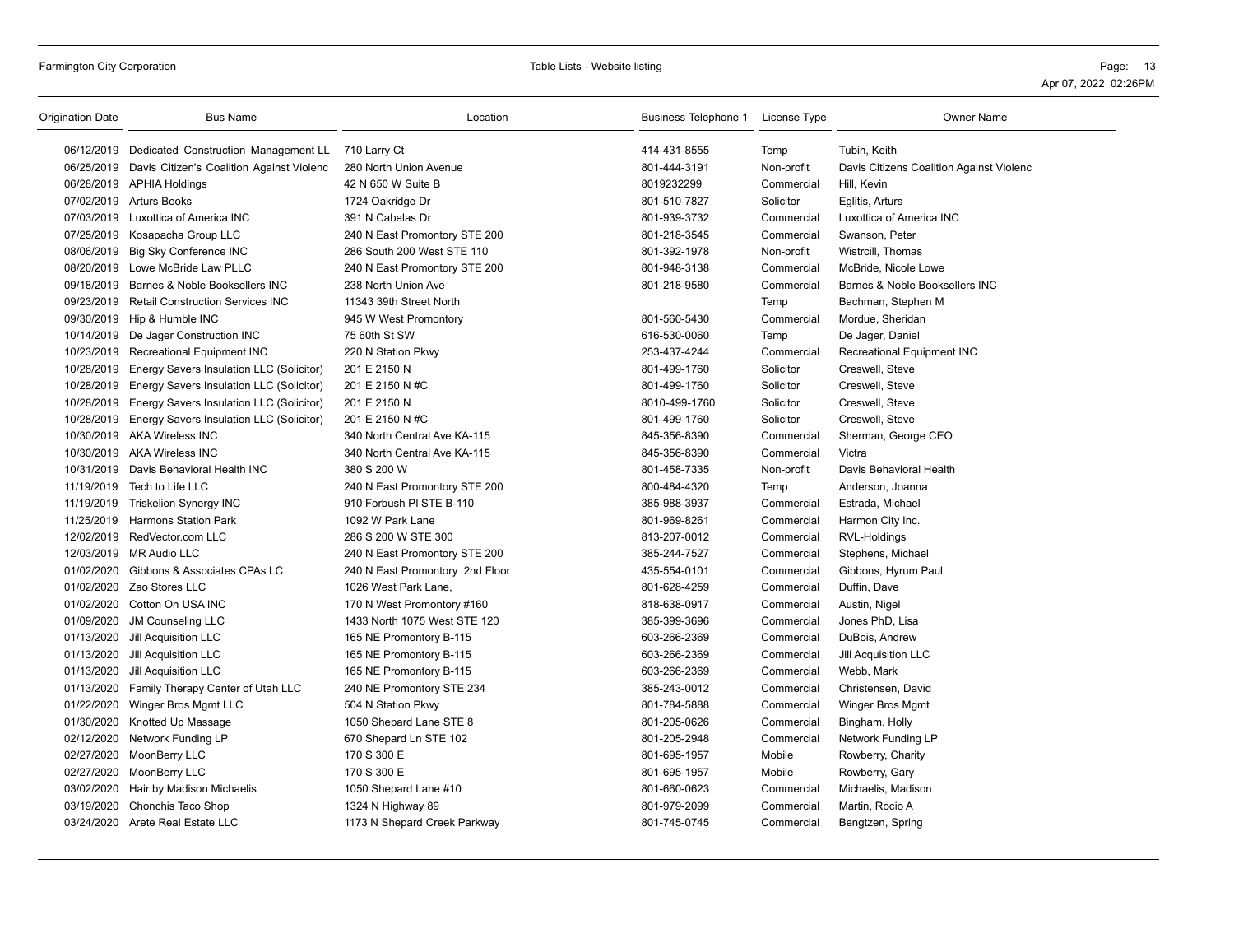## Farmington City Corporation **Page:** 14 Table Lists - Website listing **Page: 16** Table Lists - Website listing **Page: 16** Page: 14

| Origination Date   | <b>Bus Name</b>                                 | Location                    | Business Telephone 1 License Type |            | <b>Owner Name</b>                          |
|--------------------|-------------------------------------------------|-----------------------------|-----------------------------------|------------|--------------------------------------------|
|                    | 04/07/2020 Streiff Marketing LLC                | 1353 North 1075 West        | 801-336-4189                      | Commercial | Streiff, Jason                             |
|                    | 04/20/2020 ICO Station Parkway LLC              | 590 N Station Parkway       | 385-315-3843                      | Commercial | <b>ICO Multifamily Property Management</b> |
| 04/28/2020         | Gateway Mortgage Group Division Gate            | 280 S 200 W                 | 918-526-5248                      | Commercial | <b>Gateway First Bank</b>                  |
| 04/28/2020         | Gateway Mortgage Group Division Gate            | 280 S 200 W                 | 918-526-5248                      | Commercial | Gesell CEO, Scott                          |
|                    | 04/28/2020 Gateway Mortgage Group Division Gate | 280 S 200 W                 | 918-526-5248                      | Commercial | Patrick, Steven                            |
| 05/18/2020         | <b>Chip Cookies LLC</b>                         | 1060 W Park Lane STE NN 104 | 385-225-9888                      | Commercial | Wilson, Sean                               |
|                    | 06/01/2020 Beauty by Mary                       | 1050 W Shepard Ln Unit 10   | 801-451-7789                      | Commercial | Nielson, Mary                              |
| 06/04/2020         | Cellco Partnership                              | 286 S 200 E                 | 630-857-2290                      | Commercial | Poduri, Radhika                            |
| 06/10/2020         | Morgan Howell                                   | 1050 Shephard Ln #10        | 801-462-6978                      | Commercial | Howell, Morgan                             |
|                    | 06/10/2020 RCMW Holdings LLC                    | 182 N Central Ave           | 801-484-5906                      | Commercial | King, Broderick                            |
| 07/13/2020         | Basmati Indian Street Tacos                     | 37 North 100 West           | 801-859-5330                      | Mobile     | Rumsey, Amanda                             |
|                    | 07/16/2020 G.O.A.T. Glove LLC                   | 761 N Lagoon Dr. Unit 2413  | 888-841-0099                      | Commercial | Jay Khan                                   |
|                    | 07/16/2020 Loftis Manual Therapies INC          | 630 W Shepard Lane Ste #102 | 303-596-8959                      | Commercial | Loftis, Treylan K                          |
|                    | 07/17/2020 Purple Innovation LLC                | 440 Station Parkway G-100   | 801-756-2600                      | Commercial | Purple Innovation LLC                      |
|                    | 07/23/2020 Capital Financial Group, Inc.        | 810 West Shepard Lane       | 801-298-5887                      | Commercial | Blood, Alan                                |
|                    | 08/04/2020 Viive Events LLC                     | 1262 S 650 W 2B             | 801-703-8790                      | Commercial | Dunn, Drew                                 |
| 08/04/2020         | Encompass Life Therapy PLLC                     | 1353 N 1075 W STE 204       | 385-251-4697                      | Commercial | Young, David                               |
|                    | 08/04/2020 Encompass Life Therapy PLLC          | 1353 N 1075 W STE 204       | 385-251-4697                      | Commercial | Young, Lanaiah                             |
| 08/12/2020 Udo LLC |                                                 | 182 N Union Ave             | 385-424-1100                      | Commercial | <b>Lift Business Consulting</b>            |
| 08/12/2020 Udo LLC |                                                 | 182 N Union Ave             | 385-424-1100                      | Commercial | <b>Pinnacle Health Services</b>            |
| 08/12/2020 Udo LLC |                                                 | 182 N Union Ave             | 385-424-1100                      | Commercial | Vero Intellectual Property                 |
| 08/14/2020         | Smart Home Pros - Owner/Solicitor               | 4931 N 300 W                | 772-925-9983                      | Solicitor  | Enrico, David                              |
|                    | 08/14/2020 Smart Home Pros - Solicitor          | 4931 N 300 W                | 772-925-9983                      | Solicitor  | Enrico, David                              |
| 08/14/2020         | Smart Home Pros - Solicitor                     | 4931 N 300 W                | 772-925-9983                      | Solicitor  | Enrico, David                              |
|                    | 08/14/2020 Smart Home Pros - Solicitor          | 4931 N 300 W                | 772-925-9983                      | Solicitor  | Enrico, David                              |
|                    | 08/14/2020 Smart Home Pros - Solicitor          | 4931 N 300 W                | 772-925-9983                      | Solicitor  | Enrico, David                              |
|                    | 08/14/2020 Smart Home Pros - Solicitor          | 4931 N 300 W                | 772-925-9983                      | Solicitor  | Enrico, David                              |
|                    | 08/14/2020 Smart Home Pros - Solicitor          | 4931 N 300 W                | 772-925-9983                      | Solicitor  | Enrico, David                              |
|                    | 08/14/2020 Smart Home Pros - Solicitor          | 4931 N 300 W                | 772-925-9983                      | Solicitor  | Enrico, David                              |
|                    | 08/14/2020 Smart Home Pros - Solicitor          | 4931 N 300 W                | 772-925-9983                      | Solicitor  | Enrico, David                              |
| 08/14/2020         | Smart Home Pros - Solicitor                     | 4931 N 300 W                | 772-925-9983                      | Solicitor  | Enrico, David                              |
| 08/14/2020         | Smart Home Pros - Solicitor                     | 4931 N 300 W                | 772-925-9983                      | Solicitor  | Enrico, David                              |
|                    | 08/14/2020 Smart Home Pros - Solicitor          | 4931 N 300 W                | 772-925-9983                      | Solicitor  | Enrico, David                              |
| 08/14/2020         | Smart Home Pros - Solicitor                     | 4931 N 300 W                | 772-925-9983                      | Solicitor  | Enrico, David                              |
| 08/14/2020         | Smart Home Pros - Solicitor                     | 4931 N 300 W                | 772-925-9983                      | Solicitor  | Enrico, David                              |
|                    | 08/14/2020 Smart Home Pros - Solicitor          | 4931 N 300 W                | 772-925-9983                      | Solicitor  | Enrico, David                              |
|                    | 08/14/2020 Smart Home Pros - Solicitor          | 4931 N 300 W                | 772-925-9983                      | Solicitor  | Enrico, David                              |
|                    | 08/14/2020 Smart Home Pros - Solicitor          | 4931 N 300 W                | 772-925-9983                      | Solicitor  | Enrico, David                              |
| 08/14/2020         | Smart Home Pros - Solicitor                     | 4931 N 300 W                | 772-925-9983                      | Solicitor  | Enrico, David                              |
| 08/14/2020         | Smart Home Pros - Solicitor                     | 4931 N 300 W                | 772-925-9983                      | Solicitor  | Enrico, David                              |
|                    | 08/14/2020 Smart Home Pros - Solicitor          | 4931 N 300 W                | 772-925-9983                      | Solicitor  | Enrico, David                              |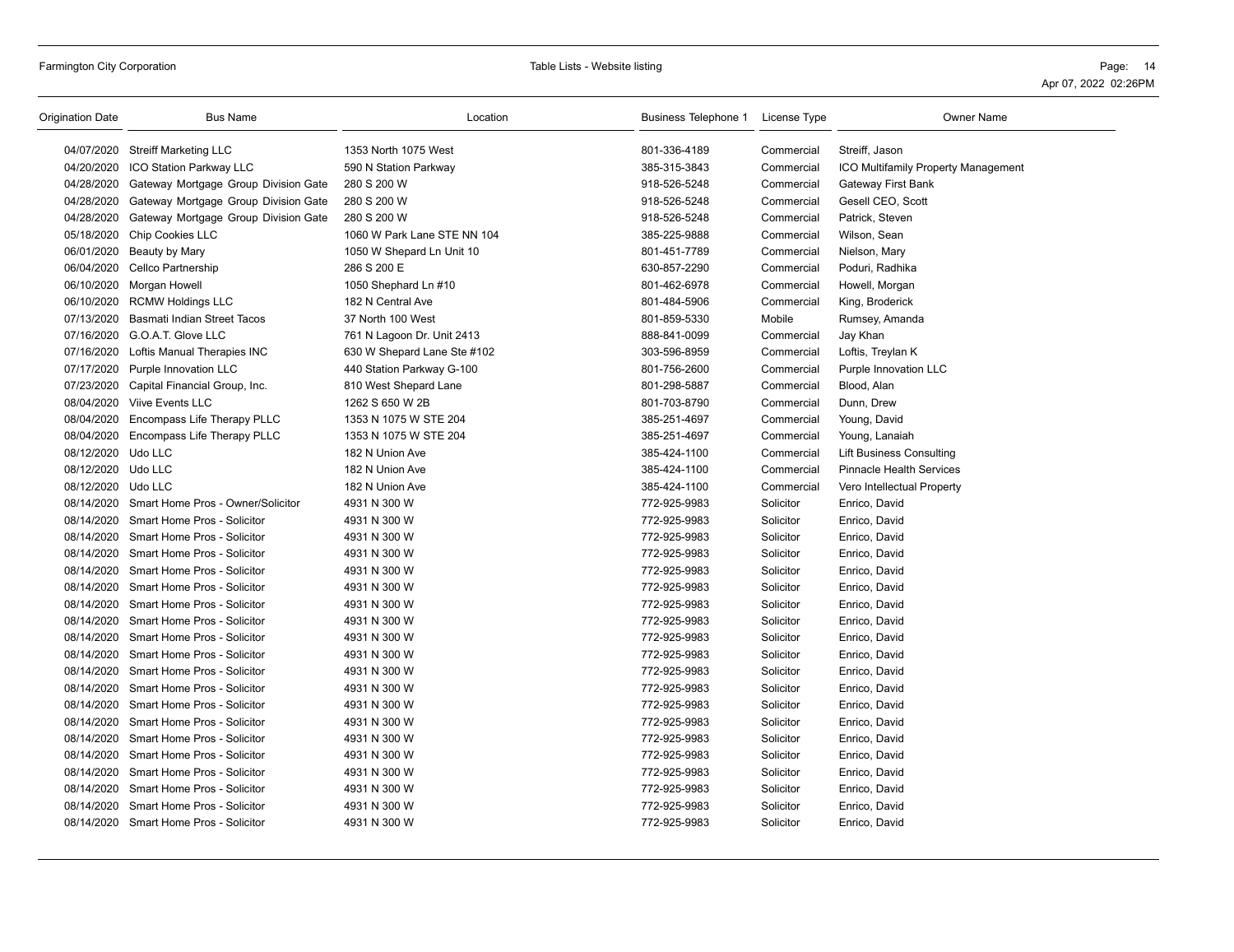| Origination Date      | <b>Bus Name</b>                             | Location                                 | Business Telephone 1 License Type |            | <b>Owner Name</b>                |
|-----------------------|---------------------------------------------|------------------------------------------|-----------------------------------|------------|----------------------------------|
|                       | 08/14/2020 Smart Home Pros - Solicitor      | 4931 N 300 W                             | 772-925-9983                      | Solicitor  | Enrico, David                    |
|                       | 08/14/2020 Smart Home Pros - Solicitor      | 4931 N 300 W                             | 772-925-9983                      | Solicitor  | Enrico, David                    |
|                       | 08/14/2020 Smart Home Pros - Solicitor      | 4931 N 300 W                             | 772-925-9983                      | Solicitor  | Enrico, David                    |
|                       | 08/26/2020 Love and Wellness Counseling     | 240 N East Promontory                    | 801-991-0484                      | Commercial | Chacon, Sandra                   |
|                       | 08/31/2020 Brandee Downes LLC               | 121 W 200 S                              | 385-319-1107                      | Commercial | Downes, Brandee                  |
|                       | 08/31/2020 Divine Awakening Center          | 121 W 200 S                              | 385-319-1107                      | Commercial | Downes, Brandee                  |
|                       | 08/31/2020 Divine Awakening Center          | 121 W 200 S                              | 385-319-1107                      | Commercial | Smith, Tai                       |
|                       | 08/31/2020 Kearsta Gunn LLC                 | 121 W 200 S                              | 801-941-0807                      | Commercial | Gunn, Kearsta                    |
|                       | 09/02/2020 Okula Matata LLC                 | 121 W 200 S                              | 801-837-7055                      | Commercial | Okula, Paul                      |
|                       | 09/02/2020 Red Barn Movers                  | 1200 West Red Barn Lane                  | 801-419-1945                      | Commercial | Red Barn Farms                   |
|                       | 09/14/2020 Minnis Solar Consultants LLC     | 117 West 200 South                       | 425-623-8206                      | Commercial | Minnis, Duane A                  |
|                       | 09/22/2020 Storm Shield Roofing-Solicitor   | 6975 S Union Parak Ave STE 600           | 385-302-1691                      | Solicitor  | Salazar, Melvin                  |
|                       | 09/22/2020 Storm Shield Roofing - Solicitor | 6975 S Unions Park Ave STE 600           | 385-302-1691                      | Solicitor  | Salazar, Melvin                  |
|                       | 09/22/2020 Storm Shield Roofing - Solicitor | 6975 S Union Park Ave STE 600            | 385-302-1691                      | Solicitor  | Salazar, Melvin                  |
|                       | 09/25/2020 WCFS Bowl of Farmington LLC      | 256 N University Dr STE Q-013            | 435-612-6200                      | Commercial | Wagner, Aaron                    |
|                       | 10/05/2020 Moon Counseling                  | 121 West 200 South                       | 385-310-7724                      | Commercial | Moon, Marisa                     |
| 10/05/2020 Nino Viejo |                                             | 160 N West Promontory                    | 801-860-7695                      | Commercial | Davies, Ryan David               |
| 10/05/2020 Nino Viejo |                                             | 160 N West Promontory                    | 801-860-7695                      | Beer       | Davies, Ryan David               |
|                       | 10/06/2020 Tucanos FMUT LLLP                | 265 West Promontory                      | 303-237-1340                      | Commercial | Oldham, Stephen                  |
|                       | 10/06/2020 Tucanos FMUT LLLP                | 265 West Promontory                      | 303-237-1340                      | Beer       | Oldham, Stephen                  |
|                       | 10/14/2020 Grow with the Flow Preschool     | 1006 Water Turn Dr.                      | 435-890-9980                      | Preschool  | Johnson, Karli                   |
|                       | 10/19/2020 Mark H Smith INC                 | 111 W 200 S                              | 801-268-7795                      | Commercial | Smith, Mark H                    |
|                       | 10/26/2020 Tai Smith LLC                    | 121 W 200 S                              | 801-540-9521                      | Commercial | Smith, Tai                       |
|                       | 10/26/2020 Healthy Feet Happy Soul          | 79 North Main St.                        | 775-340-1116                      | Commercial | Church, Kimberli                 |
|                       | 10/26/2020 Amusematte Corp                  | 140 N Union Ave STE 225                  | 805-306-1285                      | Commercial | Bordeleau, Robert                |
| 11/11/2020            | <b>TMBC LLC</b>                             | 391 N Cabela's Dr                        | 801-939-3700                      | Commercial | <b>Tracker Marine Retail LLC</b> |
| 11/19/2020            | Sprint Spectrum LP                          | 310 W Union Ave                          | 845-356-8390 x288                 | Commercial | Weians, Larry                    |
|                       | 12/01/2020 Energy Savers Insulation LLC     | 245 E 2150 N                             | 801-499-1760                      | Solicitor  | Creswell, Steve                  |
|                       | 12/15/2020 Midtown Ventures LLC             | 336 West Union Avenue                    | 801-447-4100                      | Commercial | Sanders, Jeffrey                 |
|                       | 12/15/2020 Midtown Ventures LLC             | 336 West Union Avenue                    | 801-447-4100                      | Commercial | Vaughn, Ronald                   |
|                       | 12/22/2020 Waffled LLC                      | 125 N East Promontory                    | 801-725-6481                      | Commercial | Taylor, Zachary                  |
|                       | 12/30/2020 ACD Direct INC                   | 240 Northeast Promontory STE 200         | 888-320-0033                      | Commercial | Childs, Kevin                    |
|                       | 12/30/2020 ACD Direct INC                   | 240 Northeast Promontory STE 200         | 888-320-0033                      | Commercial | Richards, Bruce                  |
|                       | 12/30/2020 ACD Direct INC                   | 240 Northeast Promontory STE 200         | 888-320-0033                      | Commercial | Rosales, Noah                    |
|                       | 01/01/2021 AJ's Boat and RV Storage         | 792 South Shepard Lane                   | 801-860-1571                      | Commercial | Blood, Alan                      |
| 01/11/2021            | <b>Anico Construction</b>                   | 310 W Park Lane                          | 801-712-6121                      | Commercial | Knowlton, Lauren                 |
|                       | 01/12/2021 Insur-West INC                   | 286 S 200 W STE 140                      | 801-451-8300                      | Commercial | Wood, Glen                       |
| 01/21/2021            | Anabanna LLC                                | 240 N East Promontory Ste. 200           | 801-550-1728                      | Commercial | Madeline's Grace LLC             |
| 01/21/2021            | <b>Unbounded Prime LLC</b>                  | 240 E Promontory Ste 200                 | 801-335-5691                      | Commercial | Werny, Matthew                   |
| 01/21/2021            | <b>Unbounded Prime LLC</b>                  | 240 E Promontory Ste 200                 | 801-335-5691                      | Commercial | Werny, Shannon                   |
|                       | 02/02/2021 Elsa Moreno                      | 1379 North 1075 West STE 224/Office 2261 | 8801-440-3477                     | Commercial | Moreno, Elsa                     |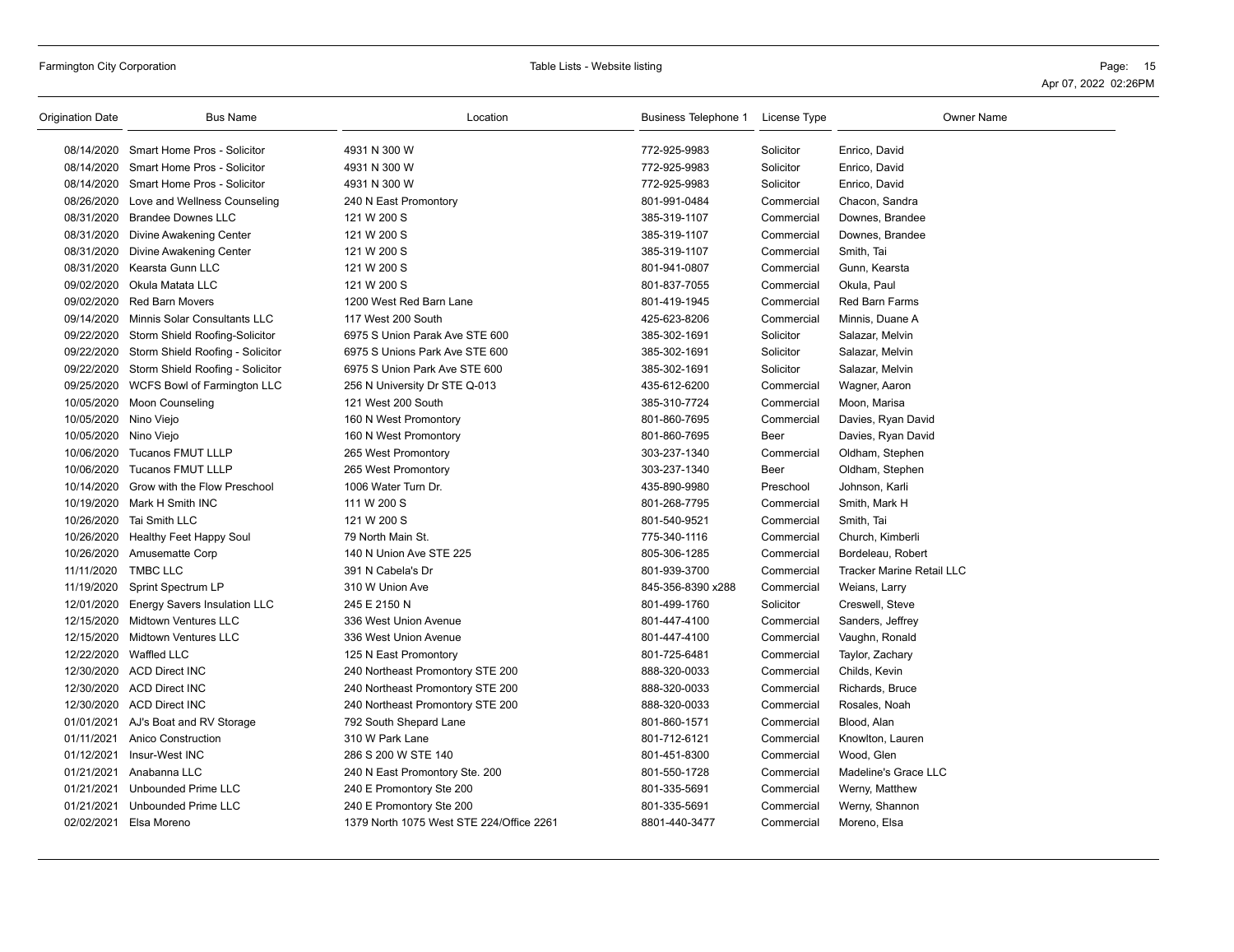| <b>Origination Date</b> | <b>Bus Name</b>                                  | Location                      | Business Telephone 1 License Type |            | Owner Name                       |
|-------------------------|--------------------------------------------------|-------------------------------|-----------------------------------|------------|----------------------------------|
|                         | 02/10/2021 Andersen Construction Company of Idah | 6712 N Cutter Circle          | 503-283-6712                      | Commercial | Andersen Construction Company    |
|                         | 02/10/2021 MV Nail Spa Station Park LLC          | 850 Jupiter Way               | 801-447-9306                      | Commercial | Do, Thanh Lan                    |
|                         | 02/10/2021 Useometry LLC                         | 240 N East Promontory STE 200 | 801-923-2121                      | Commercial | Owen, Wesley                     |
|                         | 02/10/2021 Moreton Asset Management              | 40 N 100 E                    | 801-869-4200                      | Commercial | Hansen CIO, Jordan               |
|                         | 02/10/2021 Moreton Asset Management              | 40 N 100 E                    | 801-869-4200                      | Commercial | Robbins COO, Andy                |
|                         | 02/10/2021 Moreton Asset Management              | 40 N 100 E                    | 801-869-4200                      | Commercial | Williams President, Jason        |
|                         | 02/10/2021 American Tower Asset Sub LLC          | 972 W Clark Lane              | 7819264744                        | Commercial | American Tower Corporation       |
|                         | 02/10/2021 American Tower Asset Sub LLC          | 972 W Clark Lane              | 7819264744                        | Commercial | Geiselman, Kyle                  |
|                         | 02/10/2021 ATC Sequoia LLC                       | 286 South 200 East            | 781-926-4744                      | Commercial | American Tower Corporation       |
|                         | 02/10/2021 ATC Sequoia LLC                       | 286 South 200 East            | 781-926-4744                      | Commercial | Geiselman, Kyle                  |
|                         | 02/10/2021 American Towers LLC                   | 500 N 1525 W                  | 781-926-4744                      | Commercial | American Tower Corporation       |
|                         | 02/10/2021 American Towers LLC                   | 500 N 1525 W                  | 781-926-4744                      | Commercial | Geiselman, Kyle                  |
| 02/24/2021              | Energy Savers Insulation LLC (Solicitor)         | 245 E 2150 N                  | 801-499-1760                      | Solicitor  | Creswell, Steve                  |
| 02/24/2021              | Energy Savers Insulation LLC (Solicitor)         | 245 E 2150 N                  | 801-614-0606                      | Solicitor  | Creswell, Steve                  |
| 02/25/2021              | Tula Health INC                                  | 686 N Arbinger Way STE 300    | 866 750-5742                      | Commercial | Derrick, David                   |
| 03/08/2021              | Summit Food Service LLC                          | 800 West State St             | 601-664-3236                      | Commercial | Summit Food Service LLC          |
|                         | 03/08/2021 Nani Ventures LLC                     | 1379 N 1075 W STE 228         | 801-372-4761                      | Commercial | Jenkins, Alysha                  |
|                         | 03/08/2021 MJC Agency LLC                        | 172 N East Promontory STE 265 | 801-416-8337                      | Commercial | Craythorne, Michael              |
| 03/08/2021              | Renew Hope Counseling                            | 1379 N 1075 W STE 228         | 801-388-6444                      | Commercial | Letendre, Dena                   |
| 03/08/2021              | <b>Empowered Healing LLC</b>                     | 121 W 200 S                   | 801-719-8877                      | Commercial | Smedley, Nicole                  |
| 03/10/2021              | Energy Savers Insulation LLC (Solicitor)         | 245 E 2150 N                  | 8014991760                        | Solicitor  | Creswell, Steve                  |
| 03/16/2021              | Energy Savers Insulation LLC (Solicitor)         | 245 E 2150 N                  | 801-614-0606                      | Solicitor  | Creswell, Steve                  |
| 03/23/2021              | <b>Brian Scott LLC</b>                           | 1838 N 1075 W STE 100         | 801-923-1011                      | Commercial | Call, Brian                      |
| 03/23/2021              | <b>Brian Scott LLC</b>                           | 1838 N 1075 W STE 100         | 801-923-1011                      | Commercial | Ferguson, Scott                  |
|                         | 03/23/2021 Brian Scott LLC                       | 1838 N 1075 W STE 100         | 801-923-1011                      | Commercial | Scott LLC, Brian                 |
| 03/23/2021              | Infrared Fitness Farmington LLC                  | 1060 West Park Lane STE 107   | 385-270-9679                      | Commercial | Taylor, Taryn                    |
| 03/23/2021              | Seven Counseling and Wellness PLLC               | 722 West Shepard Ln STE 104   | 801-660-8545                      | Commercial | Hedin, Jameson                   |
| 03/24/2021              | <b>Catalyst Behavior Soutions</b>                | 1438 N Highway 89 STE 130     | 801-549-8821                      | Commercial | <b>Edward Irby</b>               |
| 03/24/2021              | <b>Catalyst Behavior Soutions</b>                | 1438 N Highway 89 STE 130     | 801-549-8821                      | Commercial | Randall Little                   |
| 03/24/2021              | <b>Catalyst Behavior Soutions</b>                | 1438 N Highway 89 STE 130     | 801-549-8821                      | Commercial | The Family Treatment Network Inc |
| 03/30/2021              | <b>Abundant Solutions LLC</b>                    | 991 Shepard Lane STE 210      | 801-721-5696                      | Commercial | Croxford, Nathan                 |
|                         | 03/30/2021 Hair, Cultivated                      | 1050 W Shepherd Lane          | 385-988-5030                      | Commercial | Kilian, Katelyn                  |
|                         | 04/06/2021 Utah Payee Services                   | 991 Shepard Lane STE 210      | 801-917-4082                      | Commercial | Haslam, Michael                  |
| 04/12/2021              | <b>Events Elevated LLC</b>                       | 1262 S 650 W 2B               | 801-703-8790                      | Commercial | Dunn, Drew                       |
| 04/12/2021              | David A Nice Builders INC                        | 4571 Ware Creek Rd            | 757-566-3032                      | Temp       | Nice, David A                    |
| 04/19/2021              | Life Engineering INC                             | 172 N East Promontory STE 300 | 800-417-4309                      | Commercial | Lindquist, Rusty                 |
|                         | 04/19/2021 Life Engineering INC                  | 172 N East Promontory STE 300 | 800-417-4309                      | Commercial | Low, Chris                       |
|                         | 04/19/2021 Life Engineering INC                  | 172 N East Promontory STE 300 | 800-417-4309                      | Commercial | Reich, Cory                      |
| 04/19/2021              | Meraki Title Insurance Agency LLC                | 1173 Shepard Creek Ste A      | 385-316-8162                      | Commercial | Poulton, Lamarr J                |
| 05/04/2021              | Ishopworld LLC                                   | 225 N East Promontory STE 145 | 801-997-0184                      | Commercial | Villarreal, Raynei               |
|                         | 05/13/2021 Brookside Senior Living LLC           | 430 S Brookside Drive         | 801-635-4394                      | Commercial | Clarke, Stephen David            |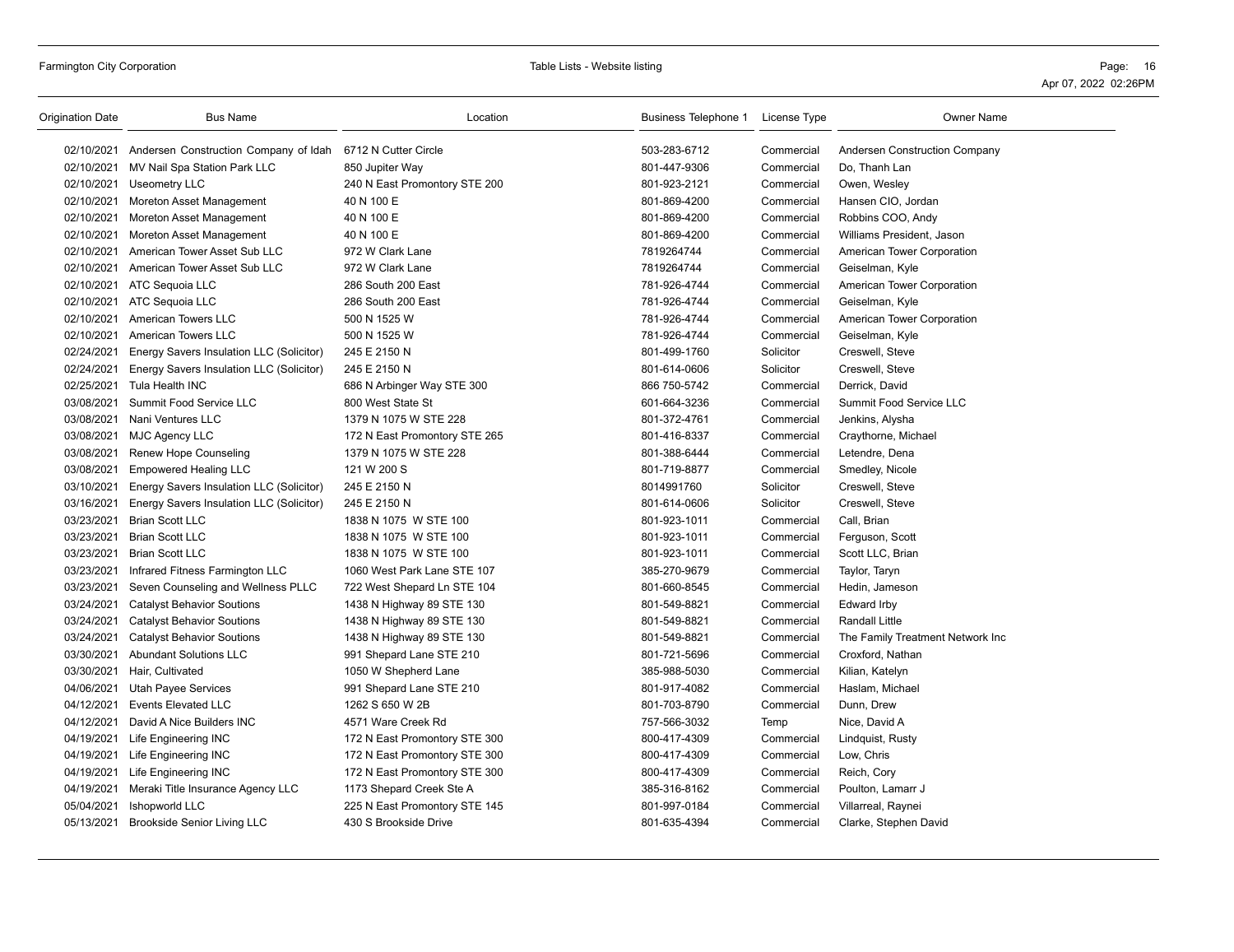## Farmington City Corporation **Page:** 17 **Page: 17** Table Lists - Website listing **Page: 17** Page: 17

| <b>Origination Date</b> | <b>Bus Name</b>                           | Location                       | Business Telephone 1 License Type |            | <b>Owner Name</b>            |
|-------------------------|-------------------------------------------|--------------------------------|-----------------------------------|------------|------------------------------|
|                         | 05/18/2021 B&B Supplements LLC            | 166 N Central Avenue           | 801-455-1985                      | Commercial | Brower, Bo                   |
| 05/18/2021 Z&A LLC      |                                           | 180 North Union Ave STE E5     | 801-451-8881                      | Commercial | Van Emmerik, Ashley          |
|                         | 05/18/2021 Piper & Scoot LLC              | 925 Forbush PI                 | 801-790-0065                      | Commercial | Middleton, Nate              |
|                         | 05/18/2021 NIDI TEC INC                   | 1271 S 650 W STE 103           | 714-777-9323                      | Commercial | Shah, Nilesh                 |
| 05/18/2021              | Genesco Inc                               | 140 North Union Ave SP#H-135   | 615-367-7536                      | Commercial | Genesco Inc                  |
| 05/24/2021              | M&H Wellness                              | 134 N Station Parkway          | 801-920-4185                      | Commercial | Maze, Lisa                   |
|                         | 05/24/2021 Phillips Company               | 240 N East Promontory #200     | 801-783-6558                      | Commercial | Phillips, Rebecca            |
|                         | 05/24/2021 Y&L International              | 210 N West Promontory          | 801-712-2913                      | Commercial | Yu, Haiming                  |
| 05/24/2021              | <b>McFarland Family Farms LLC</b>         | 5102 West 1150 South           | 801-814-6494                      | Temp       | McFarland, Kenny and Jamila  |
| 06/04/2021              | Cut N Curl On the Go                      | 400 S 200 W                    | 801-628-9822                      | Commercial | Bentley, Tammy               |
| 06/04/2021              | Teton Toys                                | 146 North Central Avenue       | 801-447-9073                      | Commercial | Gardner IV, Warren Sanders   |
|                         | 06/14/2021 COTTON ON USA                  | 205 N Promontory #E100         | 801-451-8363                      | Commercial | Austin, Nigel                |
|                         | 06/14/2021 COTTON ON USA                  | 205 N Promontory #E100         | 801-451-8363                      | Commercial | Austin, Nigel                |
|                         | 06/17/2021 Athleta LLC                    | 230 NE Promontory              | 505-462-0663                      | Commercial | <b>GAP INC</b>               |
| 06/17/2021              | Wasatch Family Therapy                    | 1371 North 1075 West STE 5     | 801-944-4555                      | Commercial | Hanks, Julie A               |
|                         | 06/23/2021 Acme Discount Fireworks        | 1318 N 1075 W                  | 208-390-0019                      | Fireworks  | Jensen, Jared                |
| 06/23/2021              | Eastin Therapy INC                        | 240 N East Promontory STE #200 | 801-510-1434                      | Commercial | Eastin, Rachelle             |
| 06/28/2021              | <b>JCCP LLC</b>                           | 1060 West Park Lane STE 105    | 801-888-1739                      | Commercial | Lower, Jordan                |
| 06/28/2021              | GK Orchards Preschool Farmington LLC      | 218 South 200 West             | 801-913-7736                      | Commercial | Greenwood, Brittany          |
| 07/14/2021              | <b>Tanner Memorial Clinic</b>             | 444 Bourne Circle STE 101      | 801-773-4840                      | Commercial | Meek, Steven C               |
| 07/14/2021              | <b>Tanner Memorial Clinic</b>             | 444 Bourne Circle STE 101      | 801-773-4840                      | Commercial | Schaeling, Mike              |
| 07/14/2021              | <b>Tanner Memorial Clinic</b>             | 444 Bourne Circle STE 101      | 801-773-4840                      | Commercial | Stewart, Ryan                |
| 07/14/2021              | <b>Tanner Memorial Clinic</b>             | 444 Bourne Circle STE 101      | 801-773-4840                      | Commercial | <b>Tanner Clinic</b>         |
| 07/14/2021              | Cotton On Body                            | 140 N W Union Ave STE A-105    | 714-562-9307                      | Commercial | Austin, Nigel                |
| 07/19/2021              | <b>Knoebel Construction INC</b>           | 18333 Wings Corporate Drive    | 6363264100                        | Temp       | Mabie, Matthew R             |
| 07/30/2021              | Charities Cooperative Foundation of Am    | 240 N East Promontory Ste 200  | 801-675-0313                      | Commercial | Geilman, Zakary Frank        |
| 07/30/2021              | Thurll Design LLC                         | 240 N East Promontory Ste 200  | 801-675-0313                      | Commercial | Geilman, Zakary Frank        |
| 08/04/2021              | Ace Athletics Tennis Academy, LLC         | 874 S. Shirley Rae Drive       | 801-837-2165                      | Commercial | Lee, Brady                   |
| 08/18/2021              | E&H Drywall & Construction LLC            | 240 N East Promontory STE 200  | 801-823-5495                      | Commercial | Hernandez, Erica             |
| 08/18/2021              | Massage By Keeli LLC                      | 1379 N 1076 W Ste 228          | 605-787-3963                      | Commercial | Hinson, Keeli                |
| 08/18/2021              | Vietopia Bistro INC                       | 905 W Forbush Place            | 515-710-5952                      | Commercial | Doan, Lam                    |
| 09/08/2021              | <b>Basic Witches LLC</b>                  | 140 N Union Ave STE 225        | 8015575832                        | Temp       | East, Shay                   |
| 09/08/2021              | The Piano Place Farmington LLC            | 828 Shepard Lane               | 801-893-2417                      | Commercial | Davies, Brady                |
|                         | 09/08/2021 The Sherwin-Williams Company   | 1084 W Park Lane               | 216-566-3173                      | Commercial | The Sherwin-Williams Company |
| 09/22/2021              | Farmington Mental Health LLC              | 1361 North 1075 West #118      | 385-381-1926                      | Commercial | Gubler, Lyndee               |
| 09/22/2021              | Beauty By Kaybree                         | 1050 S Shepard Ln              | 801-643-4353                      | Commercial | Udink, McKaybree             |
| 09/22/2021              | Aspen Cove Counseling LLC                 | 991 Shepard Lane ST 110        | 385-439-1628                      | Commercial | Fritinger, Suzette           |
| 09/22/2021              | <b>Blue Clover Therapy LLC</b>            | 249 E Promontory STE 204       | 801-206-4321                      | Commercial | Shepherd, Jessie             |
| 10/04/2021              | Private Fairway Farmington                | 1050 W Shepard Ln              | 801-696-6503                      | Commercial | Burt, Scott                  |
| 10/04/2021              | <b>Accounting Analytics LLC</b>           | 1838 N 1075 W STE 300          | 801-513-5122                      | Commercial | Bybee, Deneen                |
|                         | 10/04/2021 Starbucks/Smiths Food and Drug | 1316 N Hwy 89                  | 801-451-0581                      | Commercial | Smiths Food and Drug         |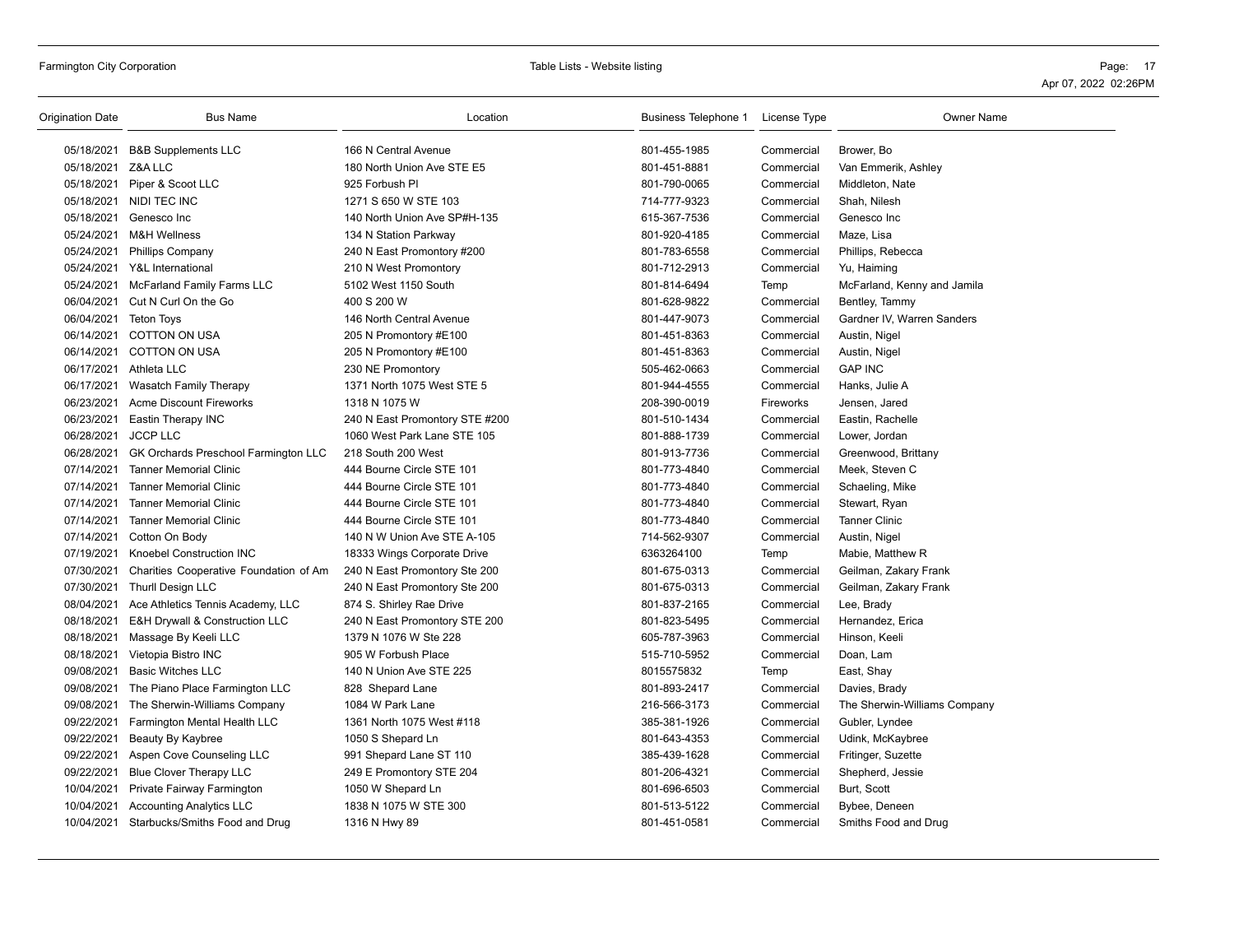Farmington City Corporation Table Lists - Website listing Page: 18 Apr 07, 2022 02:26PM

| Origination Date | <b>Bus Name</b>                            | Location                                 | Business Telephone 1 License Type |            | <b>Owner Name</b>                    |
|------------------|--------------------------------------------|------------------------------------------|-----------------------------------|------------|--------------------------------------|
| 10/06/2021       | Oishii Ramen LLC                           | 1060 West Park Lane STE 112              | 385-244-0674                      | Commercial | Lay, Weston                          |
| 10/06/2021       | Oishii Ramen LLC                           | 1060 West Park Lane STE 112              | 385-244-0674                      | Beer       | Lay, Weston                          |
| 10/07/2021       | See's Candies                              | 250 N East Promontory STE C115           | 650-583-7307                      | Temp       | See's Candies Inc                    |
| 10/28/2021       | <b>Bombshell Studio</b>                    | 1050 Shepard Lane                        | 801-824-4288                      | Commercial | Hart, Bailey                         |
| 11/08/2021       | Walters and Mason Retail INC               | 195 W Promontory                         | 865-288-7700                      | Commercial | Mason, Brian                         |
| 11/08/2021       | Walters and Mason Retail INC               | 195 W Promontory                         | 865-288-7700                      | Commercial | Walters, Aaron                       |
| 11/08/2021       | Walters and Mason Retail INC               | 140 N West Union Ave                     | 865-288-7700                      | Commercial | Mason, Brian                         |
| 11/08/2021       | Walters and Mason Retail INC               | 140 N West Union Ave                     | 865-288-7700                      | Commercial | Walters, Aaron                       |
| 11/09/2021       | Signature Group Real Estate                | 172 N East Promontory #270               | 801-208-3800                      | Commercial | Pok, Joan                            |
| 11/24/2021       | <b>Ashley Rollins</b>                      | 1050 Shepard Ln #10                      | 801-888-0172                      | Commercial | <b>Ashley Rollins</b>                |
| 12/01/2021       | Utah Life Real Estate Group, LLC           | 1173 N Shepard Creek Prkwy               | 801-745-0745                      | Commercial | Bengtzen, Spring                     |
| 12/08/2021       | INW Manufacturing, LLC                     | 310 Park Lane Ste B & C                  | 801-344-6568                      | Commercial | INW HOLDCO. LLC                      |
| 12/09/2021       | Millstream Management, LLC                 | 172 N East Promontory Ste 275            | 801-635-7665                      | Commercial | <b>Greg Nelson</b>                   |
| 12/30/2021       | <b>GOLFTEC Enterprises LLC</b>             | 210 N Union Ave                          | 303-223-2378                      | Commercial | Golftec Enterprises LLC              |
|                  | 01/01/2022 Karla's Play & Learn Daycare    | 231 Dexter Circle                        | 385-423-0748                      | Day Care   | Morones, Karla                       |
|                  | 01/04/2022 Mind and Strength               | 240 N East Promontory Ste 200            | 385-222-9354                      | Commercial | Barnard, Lyndy                       |
| 01/11/2022       | Pilkington Contracting Co., Inc.           | 240 N East Promontory Ste 200 Office 228 | 928-317-0345                      | Commercial | <b>Clint Harrington</b>              |
|                  | 01/18/2022 Healers Compass LLC             | 121 W 200 S                              | 801-505-3995                      | Commercial | <b>Brittany Kice</b>                 |
|                  | 01/19/2022 NACPB LLC                       | 1838 N 1075 W Ste 300                    | 801-540-3378                      | Commercial | Deneen Bybee                         |
|                  | 01/26/2022 The Lovesac Company             | 861 W East Promontory                    | 845-325-3600                      | Commercial | Publicly Traded Nasdaq Symbol "LOVE" |
| 01/26/2022       | <b>Creative Claws</b>                      | 1050 Shepard Ln #10                      | 801-390-7483                      | Commercial | Alyssa Walton                        |
| 01/28/2022       | CenturyLink - Solicitor                    | 51 E 100 N                               | 801-725-4588                      | Solicitor  | Georganne Weidenbach                 |
| 02/08/2022       | Beauty Systems Group, LLC                  | 1290 N Hwy 89                            | 385-316-8444                      | Commercial | Sally Beauty Holdings                |
|                  | 02/09/2022 C.S. Roper and Associates, PLLC | 121 W 200 S                              | 801-510-1725                      | Commercial | <b>Christopher Scott Roper</b>       |
| 02/25/2022       | Weller Restaurant Consulting, LLC          | 1352 Foxglove Rd                         | 385-888-9531                      | Mobile     | Jan Weller                           |
| 03/10/2022       | Edward Jones Investments (Business)        | 824 W Shepard Ln                         | 801-547-7586                      | Solicitor  | Braden K Burns (Solicitor)           |
|                  | 03/23/2022 Structura Body Therapies, Inc   | 1401 N 1075 W Ste 220                    | 801-897-8711                      | Commercial | Jason and Nancy Prince               |
|                  | 03/23/2022 Structura Institute, LLC        | 1433 N 1075 W Ste 100                    | 801-897-8710                      | Commercial | Jason and Nancy Prince               |
|                  | 03/23/2022 Seagull Hospice, LLC            | 182 N Union Ave Ste E200                 | 208-401-9600                      | Commercial | Matthew Smith, VP                    |
|                  | 03/23/2022 Seagull Hospice, LLC            | 182 N Union Ave Ste E200                 | 208-401-9600                      | Commercial | Nathan Hosac, VP                     |
| 03/23/2022       | Seagull Hospice, LLC                       | 182 N Union Ave Ste E200                 | 208-401-9600                      | Commercial | Nikolas Hulewsky, President          |
| 03/23/2022       | Seagull Hospice, LLC                       | 182 N Union Ave Ste E200                 | 208-401-9600                      | Commercial | Owen Hammond, VP                     |
|                  | 03/23/2022 Seagull Hospice, LLC            | 182 N Union Ave Ste E200                 | 208-401-9600                      | Commercial | Seagull Hospice LLC                  |
| 03/23/2022       | Seagull Hospice, LLC                       | 182 N Union Ave Ste E200                 | 208-401-9600                      | Commercial | Warren Douglas Bodily, VP            |
| 03/23/2022       | Seagull Home Health, LLC                   | 182 N Union Ave Ste E200                 | 208-401-9600                      | Commercial | Matthew Smith, VP                    |
|                  | 03/23/2022 Seagull Home Health, LLC        | 182 N Union Ave Ste E200                 | 208-401-9600                      | Commercial | Nathan Hosac, VP                     |
| 03/23/2022       | Seagull Home Health, LLC                   | 182 N Union Ave Ste E200                 | 208-401-9600                      | Commercial | Nikolas Hulewsky, President          |
|                  | 03/23/2022 Seagull Home Health, LLC        | 182 N Union Ave Ste E200                 | 208-401-9600                      | Commercial | Owen Hammond, VP                     |
|                  | 03/23/2022 Seagull Home Health, LLC        | 182 N Union Ave Ste E200                 | 208-401-9600                      | Commercial | Seagull Home Health LLC              |
| 03/23/2022       | Seagull Home Health, LLC                   | 182 N Union Ave Ste E200                 | 208-401-9600                      | Commercial | Warren Douglas Bodily, VP            |
|                  | 04/06/2022 ABAeCare, LLC                   | 1438 N Highway 89 Ste 130                | 605-271-2690 x105                 | Commercial | <b>CORPORATION Edward Irby</b>       |
|                  |                                            |                                          |                                   |            |                                      |